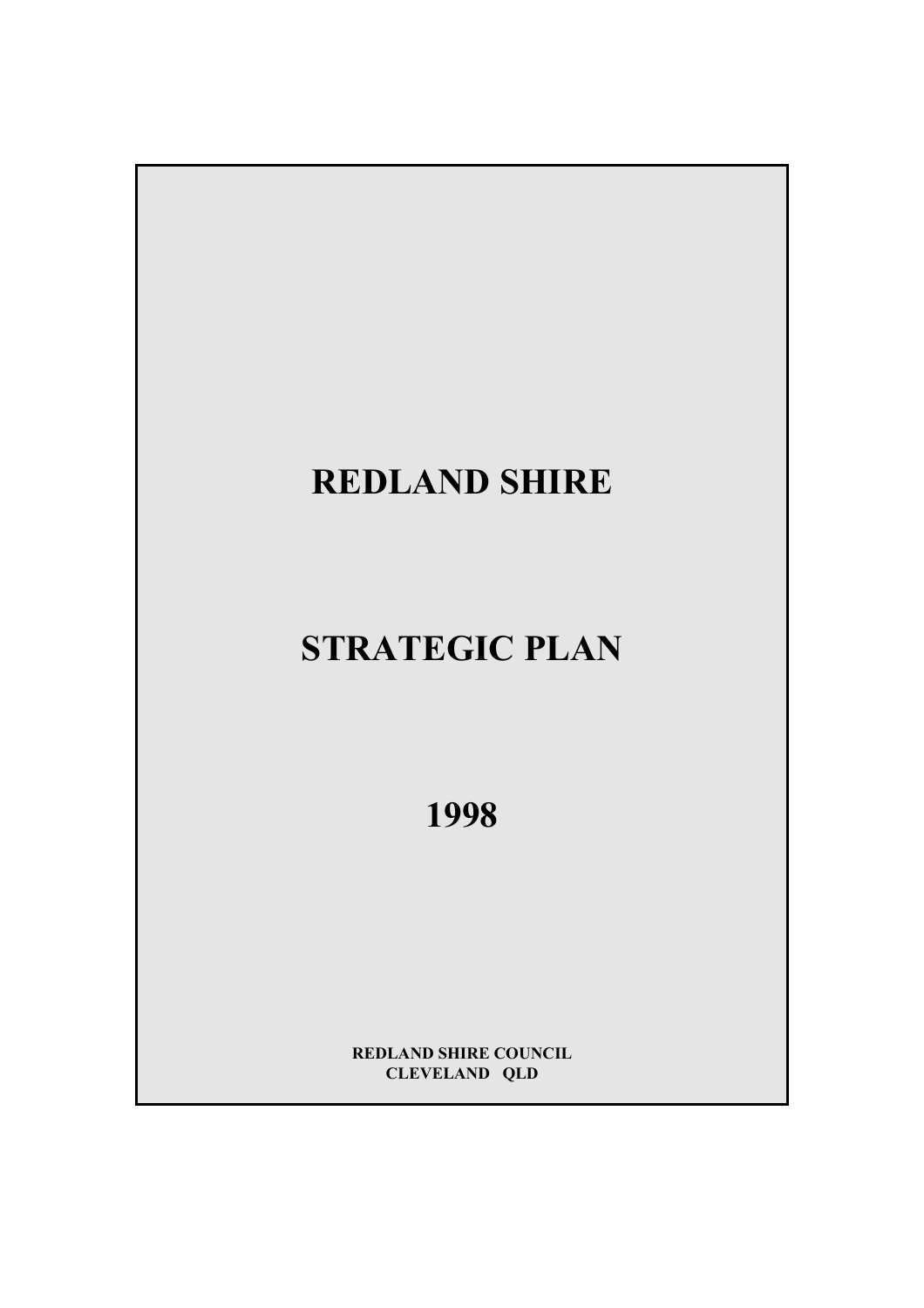## **REDLAND SHIRE STRATEGIC PLAN**  TABLE OF CONTENTS

## **Page No.**

| 1.0     | 1.1<br>1.2<br>1.3<br>1.4<br>1.5 | 1<br>$\overline{2}$<br>$\overline{4}$<br>$\overline{4}$                                                                                                                                                               |  |  |
|---------|---------------------------------|-----------------------------------------------------------------------------------------------------------------------------------------------------------------------------------------------------------------------|--|--|
| $2.0\,$ | 2.1<br>2.2                      | 5<br>5<br>6                                                                                                                                                                                                           |  |  |
| 3.0     | 3.1                             | 8<br>8<br>3.1.1<br>3.1.2                                                                                                                                                                                              |  |  |
|         | 3.2                             |                                                                                                                                                                                                                       |  |  |
|         | 3.3                             |                                                                                                                                                                                                                       |  |  |
|         | 3.4                             |                                                                                                                                                                                                                       |  |  |
|         | 3.5                             |                                                                                                                                                                                                                       |  |  |
| 4.0     | 4.1                             |                                                                                                                                                                                                                       |  |  |
|         | 4.2                             | 4.2.1<br>4.2.2<br>4.2.3<br>4.2.4<br>4.2.5                                                                                                                                                                             |  |  |
|         | 4.3                             | Urban - Employment and Service Oriented36<br>4.3.1<br>4.3.2<br>4.3.3<br>4.3.4<br>4.3.5<br>4.3.6<br>4.3.7<br>Tourist, Business and Accommodation<br>40<br>4.3.8<br>Tourism Opportunities & Routes<br>43<br>4.3.9<br>43 |  |  |
|         | 4.4                             | 44<br>4.4.1<br>4.4.2<br>4.4.3<br>45                                                                                                                                                                                   |  |  |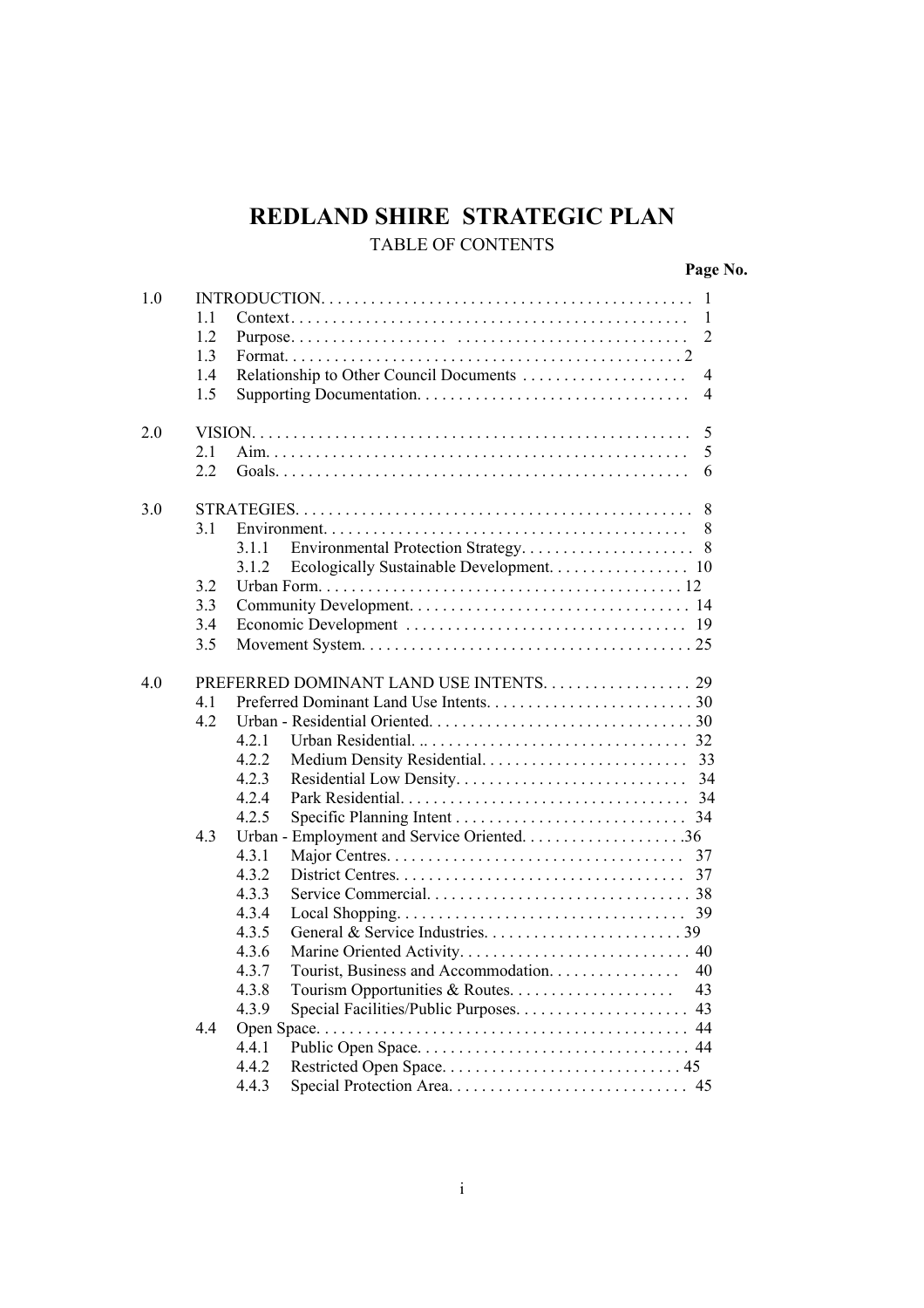# **TABLE OF CONTENTS (Continued)**

## **Page No.**

|     | 4.5 |       |                                                    | 46 |  |  |
|-----|-----|-------|----------------------------------------------------|----|--|--|
|     |     | 4.5.1 |                                                    | 47 |  |  |
|     |     | 4.5.2 |                                                    | 50 |  |  |
|     |     | 4.5.3 |                                                    |    |  |  |
|     |     | 454   |                                                    |    |  |  |
|     | 4.6 |       |                                                    | 51 |  |  |
|     |     | 4.6.1 |                                                    |    |  |  |
|     |     | 4.6.2 | Major Roads/Potential Line Haul Bus Routes 52      |    |  |  |
|     |     | 4.6.3 |                                                    |    |  |  |
|     |     | 4.6.4 |                                                    |    |  |  |
|     |     | 4.6.5 |                                                    |    |  |  |
|     |     | 4.6.6 |                                                    |    |  |  |
| 5.0 |     |       |                                                    |    |  |  |
|     | 5.1 |       |                                                    |    |  |  |
|     | 5.2 |       |                                                    |    |  |  |
|     |     | 5.2.1 |                                                    |    |  |  |
|     |     | 522   | Urban Orientated Preferred Dominant Land Uses 57   |    |  |  |
|     |     | 5.2.3 | Non Urban Oriented Preferred Dominant Land Uses 60 |    |  |  |
|     |     | 5.2.4 |                                                    |    |  |  |
|     | 5.3 |       |                                                    |    |  |  |
|     |     | 5.3.1 | Dominant Landscape and Visual Value Management     |    |  |  |
|     |     |       |                                                    |    |  |  |
| 6.0 |     |       |                                                    |    |  |  |
|     | 6.1 |       |                                                    | 65 |  |  |
|     | 6.2 |       |                                                    |    |  |  |
|     |     |       |                                                    |    |  |  |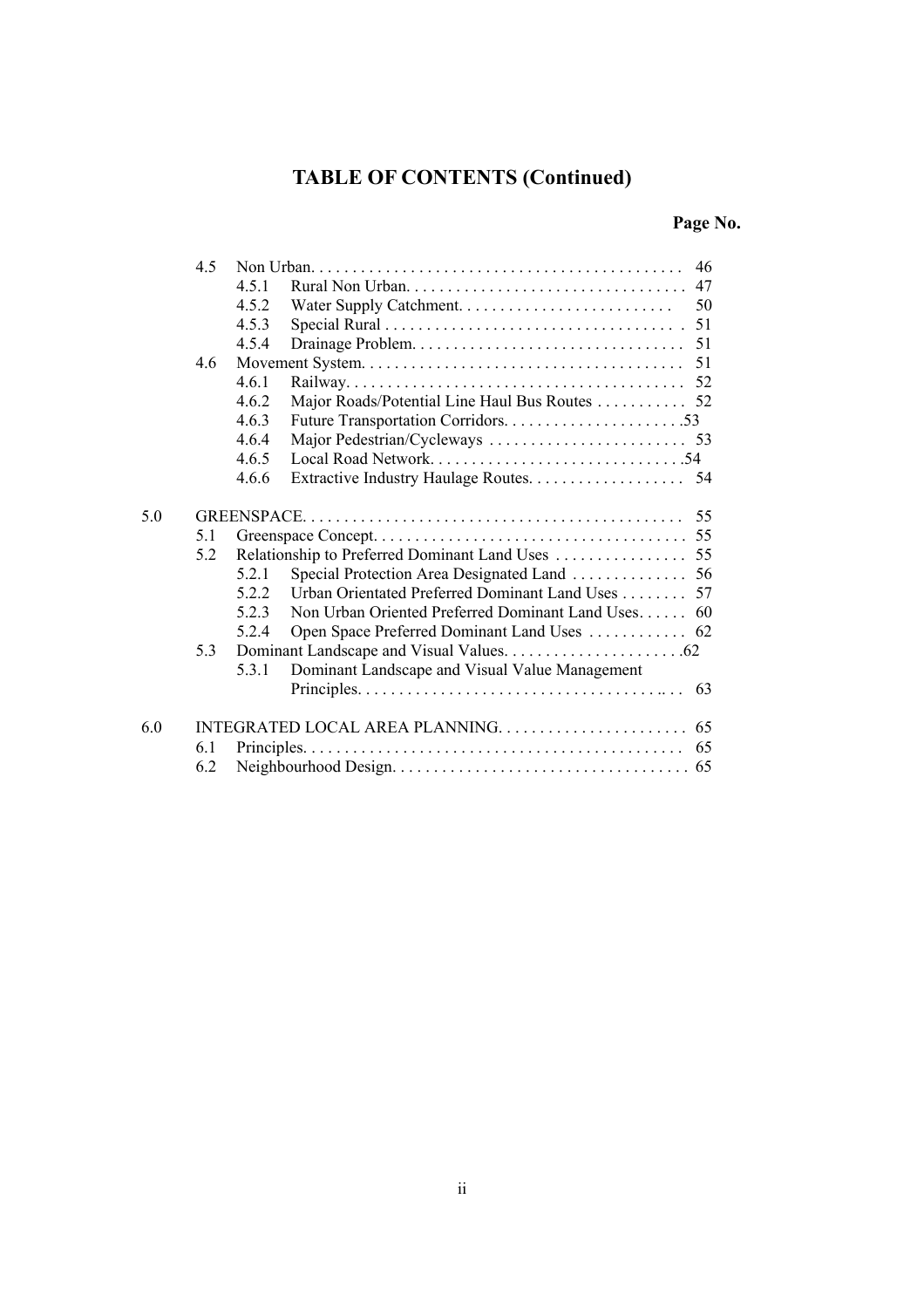## **1.0 INTRODUCTION**

## **1.1 Context**

Redland Shire is strategically located in South East Queensland, the fastest growing region in Australia. It is situated south-east of Brisbane City, adjoining Moreton Bay and includes significant areas of high environmental and visual quality. The Shire is experiencing continuing strong population growth, creating a situation where planning for the future of the Shire is critical to its continued ability to meet population growth pressures in such a way that its natural attributes and visual character are conserved.

The previous Strategic Plan for the Shire came into force in February 1988 and drew heavily from more detailed local development plans which comprised the supporting Development Control Plan No. 1 (Local Development).

Since its introduction, continuing development in the Shire has resulted in the urbanisation of most of the land envisaged for this purpose in that Strategic Plan; while the emerging trend for communities to value highly the environmental and social aspects of their local communities has become more evident.

The Regional Framework for Growth Management 1995 (and updated Regional Framework for Growth Management 1996), which resulted from the SEQ2001 project, addresses growth management issues in South-East Queensland and provides a regional context for the Strategic Plan.

This Strategic Plan is a result of a detailed and substantive process of reviewing the 1988 Strategic Plan in the light of changing circumstances and community values in the Shire, and the Regional Framework for Growth Management. This process was closely allied to and informed by the Vision 2005 corporate planning project undertaken by the Council, which establishes a vision for the Shire's development over the decade 1995 to 2005. Both the Vision 2005 and Strategic Plan review processes featured high levels of consultation with the Shire community and other stakeholders regarding the future development of Redland Shire.

This Strategic Plan also reflects changes in state legislation since the 1988 Plan in areas such as environmental protection, heritage conservation, nature conservation and coastal protection.

North Stradbroke Island and the Southern Moreton Bay Islands while included in the Strategic Plan have not been examined in detail and have been displayed as an inset in the Preferred Dominant Land Use Map at a reduced scale. Unique situations exist in relation to both North Stradbroke Island and the Southern Moreton Bay Islands that has resulted in separate investigations and planning processes being applied to these areas.

Parts of North Stradbroke Island are subject to Native Title Claim. Future environment, planning and development policy for North Stradbroke Island will be influenced by the outcomes of the mediation process under the Native Title Act. Amendments to this Strategic Plan may be required to give effect to future policy changes that may result from the mediation process.

Future environment, planning and development policy for the Southern Moreton Bay Islands (Russell, Macleay, Lamb, Karragarra and Perulpa Islands) is subject to separate investigation in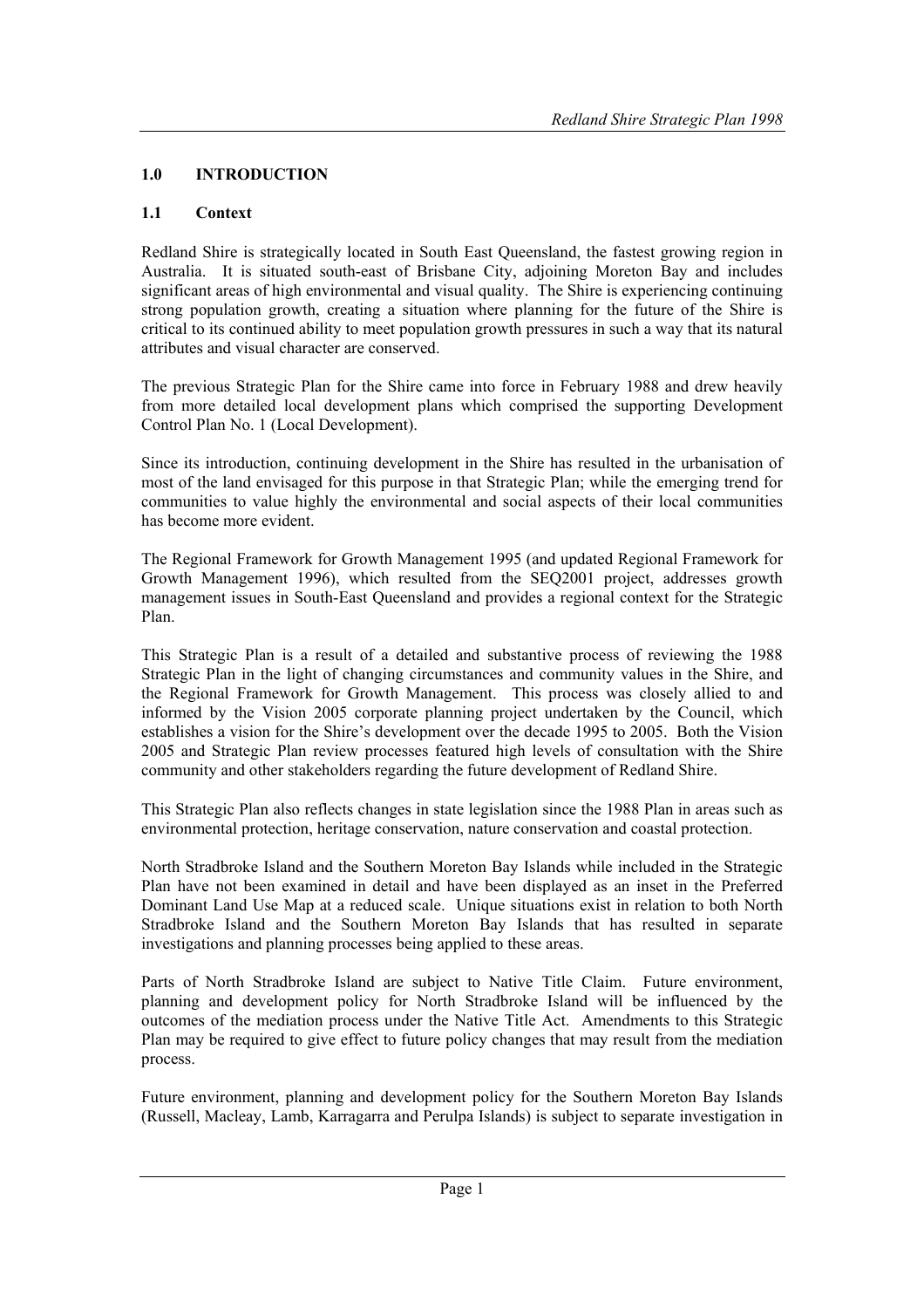the Southern Moreton Bay Island Planning and Land Use Strategy. Amendments to this Strategic Plan may be required to give effect to future policy changes that may result from this study.

## **1.2 Purpose**

The purpose of this Strategic Plan is to address planning, conservation and development issues of strategic importance to the Shire within the framework of state and regional planning initiatives. In doing so, it sets a context for more detailed planning of local areas in the Shire.

The Strategic Plan provides direction for the overall development of the Shire for the next decade. It is also intended to provide an urban development "footprint" for the ultimate development of the Shire, unless future changes in community values provide for further variation.

The Plan also embodies a response to the Regional Framework for Growth Management as interpreted and applied at the local government level in Redland Shire.

## **1.3 Format**

The Strategic Plan forms part of the Planning Scheme for the Shire of Redland and consists of Strategic Plan maps and written material.

The written material consists of a vision statement supported by the Plan's overall aim, which is expanded by nine supporting goals. It is intended that this overall aim and its supporting goals will be delivered by strategies relating to the environment, urban form, community development, economic development and movement system of the Shire, which are set out in Section 3.0 of the Plan.

The strategies in turn will be implemented to the extent possible by a Statutory Strategic Plan by the preferred dominant land uses contained in Section 4.0, the Greenspace provisions in Section 5.0 and the Integrated Local Area Planning provisions set out at Sections 6.0. Some components of the strategies will be implemented through other corporate actions of the Council and/or government agencies.

The conceptual relationship between these different elements which make up the Strategic Plan is demonstrated in the following diagram.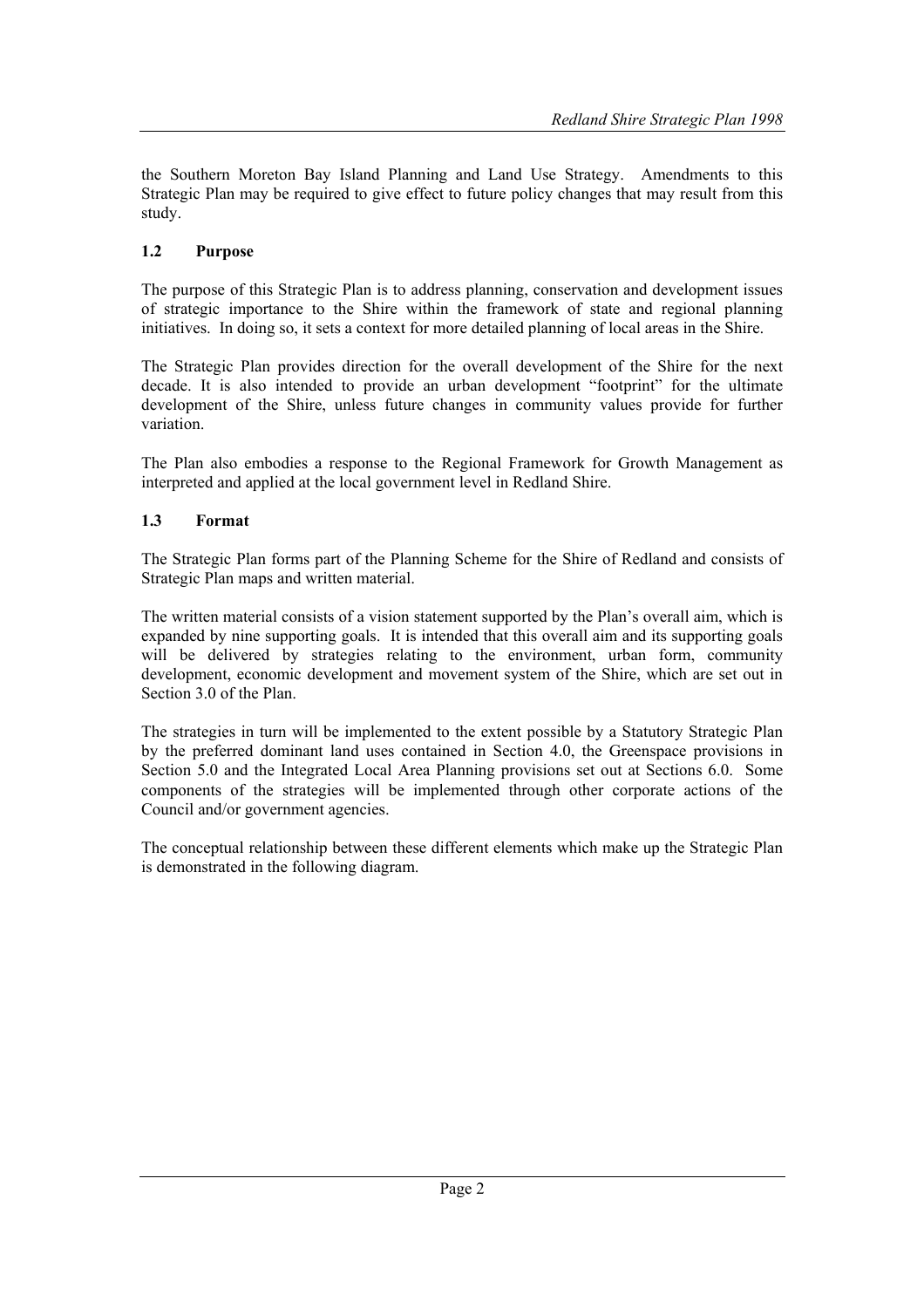

The Strategic Plan contains the following maps:

Map 1 - Preferred Dominant Land Use Map Map 2 - Greenspace Map

These maps are interrelated and form an important component of the Strategic Plan. Map 1 - Preferred Dominant Land Use Map sets out in broad terms the preferred future land use distribution in the Shire; while Map 2 - Greenspace Map identifies publicly and privately owned land of high environmental and/or landscape and scenic value. The inclusion of private land on the Greenspace Map does not necessarily mean that it is intended to become open to the public or publicly owned, but does mean Council will seek to retain the values on these lands in the manner set out in this Plan.

In some cases, land shown on the Greenspace Map has a preferred dominant land use designation of Special Protection Area. In other locations, land on the Greenspace Map is included in a preferred dominant land use which envisages some form of use or development.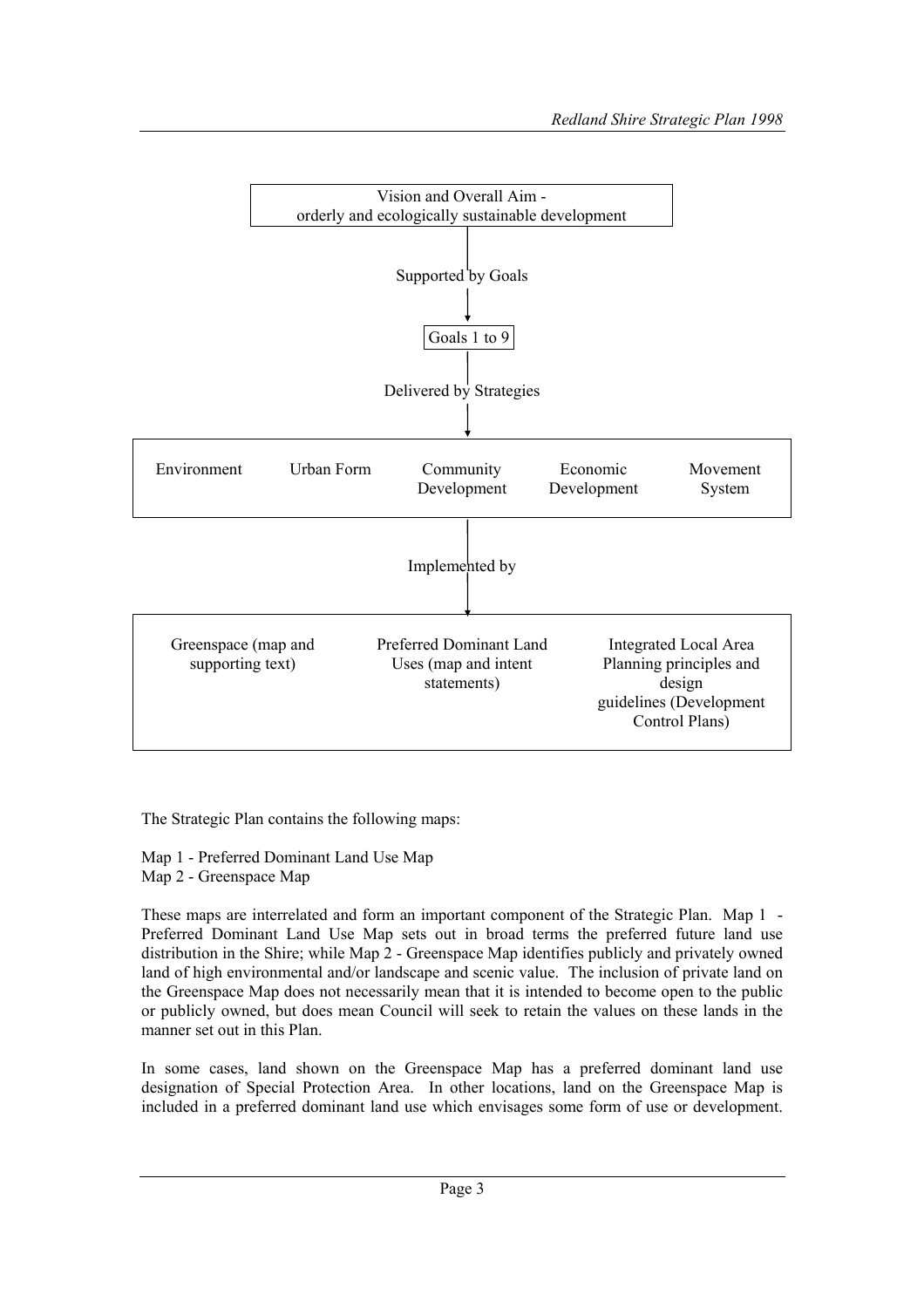In these situations, the provisions in Section 5.0 Greenspace are intended to moderate, but not remove, these opportunities.

The Integrated Local Area Planning provisions in Section 6.0 include overall principles and neighbourhood design guidelines intended to set a framework for more detailed planning of local areas in the Shire.

## **1.4 Relationship to Other Council Documents**

This Strategic Plan is closely linked to the Council's Corporate Plan and its associated Vision 2005 project. Together these documents set out the Council's approach to achieve the Vision's desired outcomes through:

- (a) guiding the land use and development of the Shire;
- (b) setting out Council initiatives which will assist in achieving these outcomes; and
- (c) providing a basis to co-operate with, and influence initiatives of, other levels of government.

The Strategic Plan is the overarching planning document which sets the broad planning, conservation and development directions for the Shire.

It is supported by local area plans, development control plans and other planning provisions which assist in the implementation of these broad directions and provide more detail of these strategies at the local level.

Nothing contained in this Strategic Plan should be construed to confer any rights to use land, which are provided by other planning provisions.

## **1.5 Supporting Documentation**

The supporting documentation on which this Plan is based is contained or referred to in the Planning Study, copies of which are held at the Council office and the office of the Chief Executive of Local Government and Planning.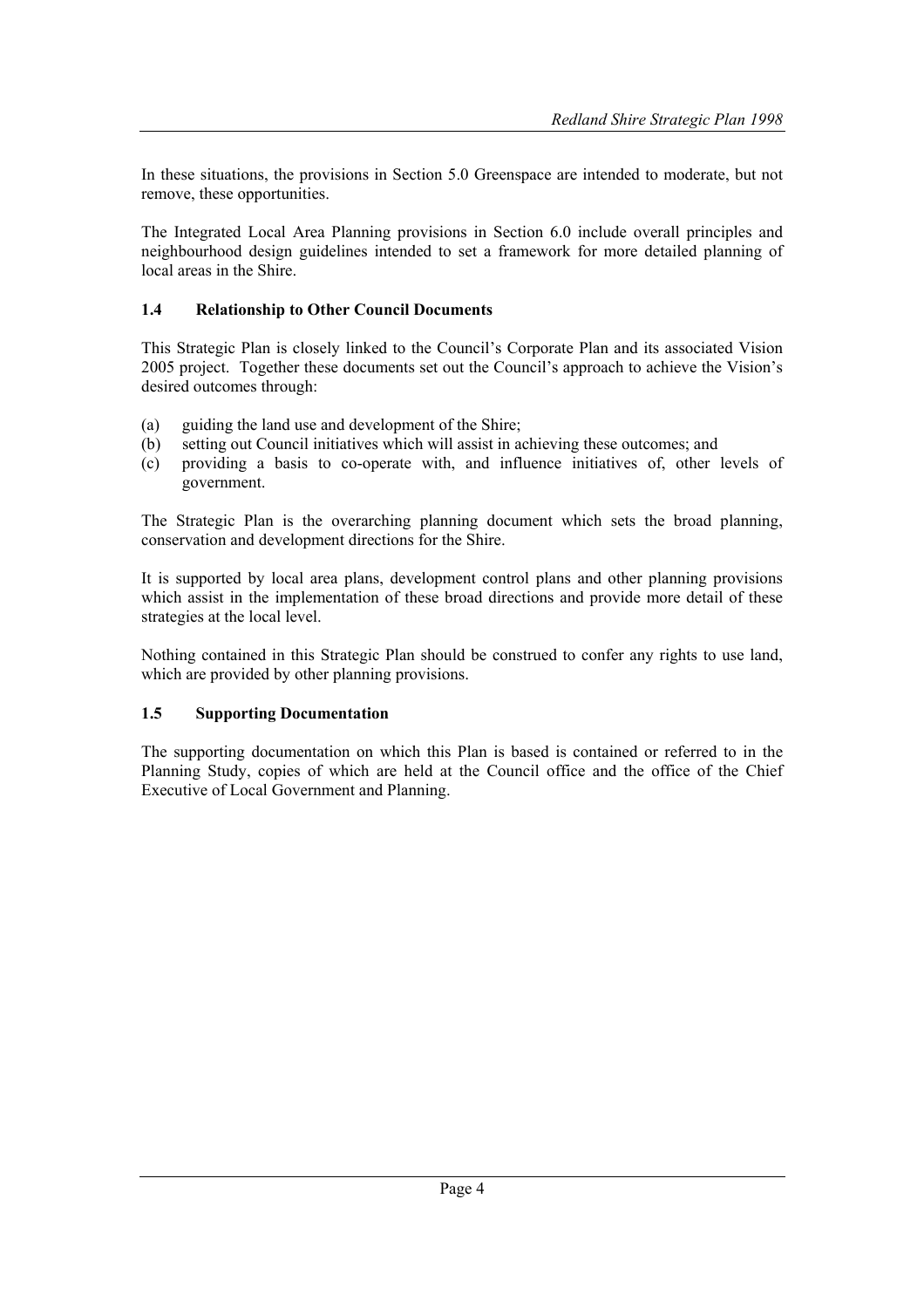## **2.0 VISION**

The following vision statement is intended to encapsulate the Council's Vision 2005:

*Redland Shire will retain its unique character and desirability as a place to live, provided by its separate communities integrated with its environmental setting of Moreton Bay and major areas of environmental value; while at the same time accommodating further population increases.* 

*The Shire's urban areas will be framed by its greenspace involving the conservation of natural environment and bushland areas in the south of the Shire and viable habitats which connect this area to Moreton Bay, including those along Tingalpa, Hilliards, Eprapah and Moogurrapum Creeks. Bushland areas will also be integrated within urban development areas to retain the Shire's green image.* 

*The Shire's separate communities will retain their separate character and identity. Each community will exhibit high levels of urban design and be focused on transport routes and multi-purpose centres.* 

*The Shire's residents will enjoy a safe and supportive society, with equitable access to community facilities and opportunities to celebrate the diversity of human endeavour. A wide range of housing choices will be available to meet the needs of all in the community, while the Shire's history and cultural heritage will be an integral part of its future.* 

*Capalaba will continue as the Shire's major business and retail centre, while Cleveland will retain its bayside shopping and village atmosphere as the Shire's other major centre. These centres will provide a range of retailing, commercial and community facilities, and will be supported by a hierarchy of other centres throughout the Shire integrated into local communities to deliver recreational, cultural, community and human services so that they are equally accessible to all residents. Tourism will continue to be developed as a significant industry thereby contributing to an increasing diversification of industry and employment opportunities within Redland Shire.* 

*The Shire's communities and its centres will be serviced by a high quality transport system in which public transport plays an important role, and be serviced by environmentally sensitive engineering infrastructure.* 

*The Shire will feature increasing levels of self sufficiency over time by boosting local employment opportunities, while recognising that many Shire residents will continue to work outside the Shire.* 

## **2.1 Aim**

The overall aim of the Strategic Plan is to achieve orderly and ecologically sustainable development in the Shire, in a way which meets and continues to reflect the needs of the community, and achieves the vision set out above.

The principle of ecologically sustainable development is central to this aim and is based on the goal of the National Strategy for Ecologically Sustainable Development, to undertake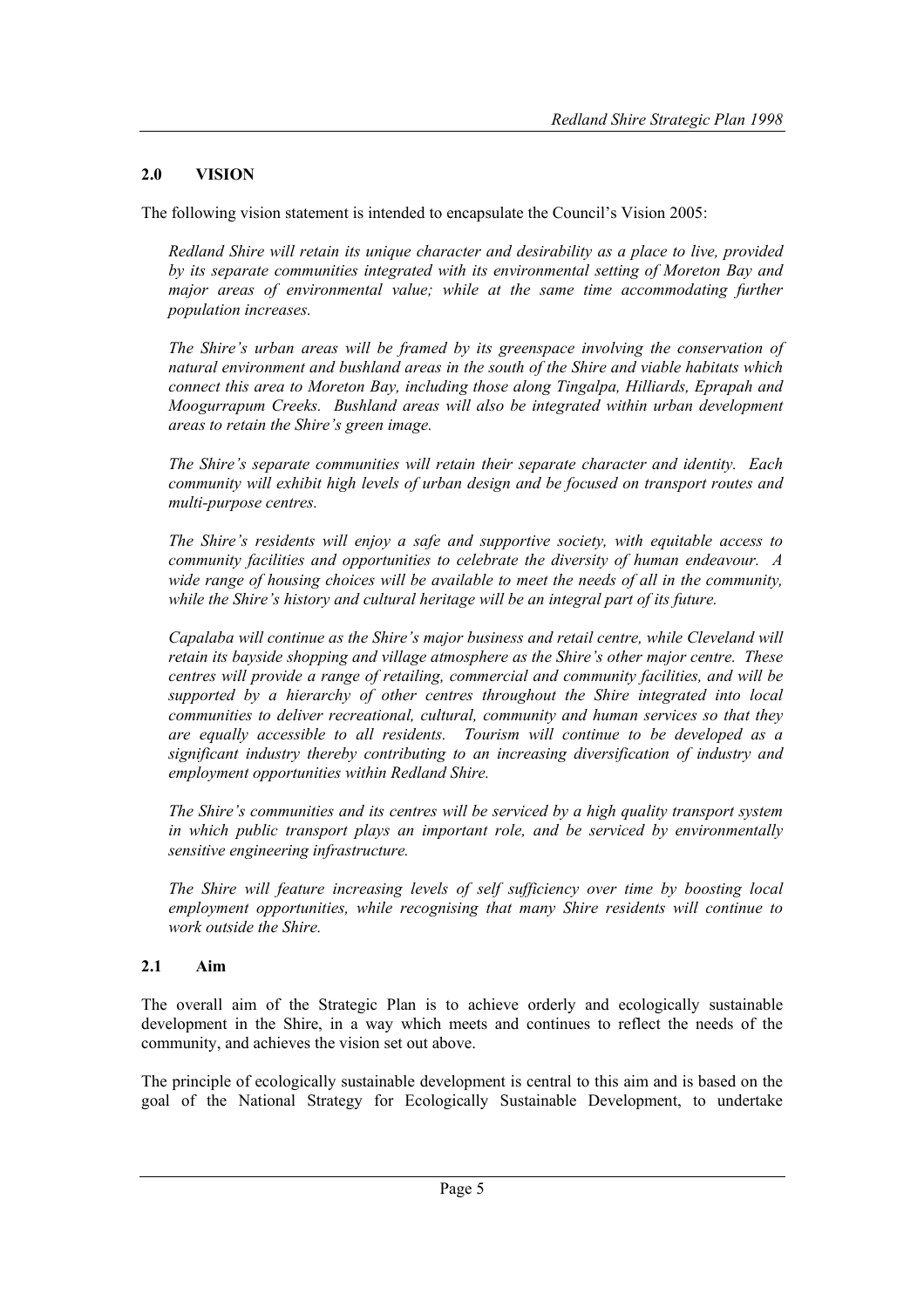development and improve the total quality of life both now and in the future in a way that maintains the ecological processes on which life depends.

This means the use, development and protection of the environment in a manner and at a rate which enables the community to provide for its economic, social and physical well being and for its health and safety, while:

- sustaining the potential of natural and physical resources to meet the reasonably foreseeable needs of future generations;
- safeguarding the life supporting capacity of air, water, land and ecosystems;
- avoiding, remedying or mitigating any adverse effects of activities on the environment; and
- affording appropriate consideration of both long and short term economic, environmental, social and equity considerations in deciding all matters relating to environmental protection, restoration and enhancement.

## **2.2 Goals**

The following goals have been identified to support the overall aim for this Plan:

**Goal 1 -** To provide the community with confidence and realistic expectations about future development patterns in the Shire, while retaining flexibility for land use decision making in the longer term.

**Goal 2 -** To guide the development of discrete urban communities which are compact, distinct and diverse with a good balance and range of housing, employment and services.

**Goal 3 -** To develop an attractive urban setting for the Shire in terms of its physical environment and visual character.

**Goal 4 -** To manage the Shire's natural environment, including bushland areas and Moreton Bay, so that its ecological functions and biological diversity are protected and enhanced.

**Goal 5 -** To manage the Shire's economic and cultural heritage resources, in a way that protects the value of these resources and enhances the Shire's unique character.

**Goal 6 -** To integrate land use with the efficient and environmentally responsible provision of public and private transport systems and engineering services for the Shire's residents and visitors.

**Goal 7 -** To achieve a strong sense of positive community identity, through the development of local communities which are safe and livable and offer a diversity of use, prosperity, economic opportunity and ready access to services.

**Goal 8 -** To promote economic development opportunities, including tourism, consistent with the Shire's natural and community resources, in order to provide more local employment opportunities for residents.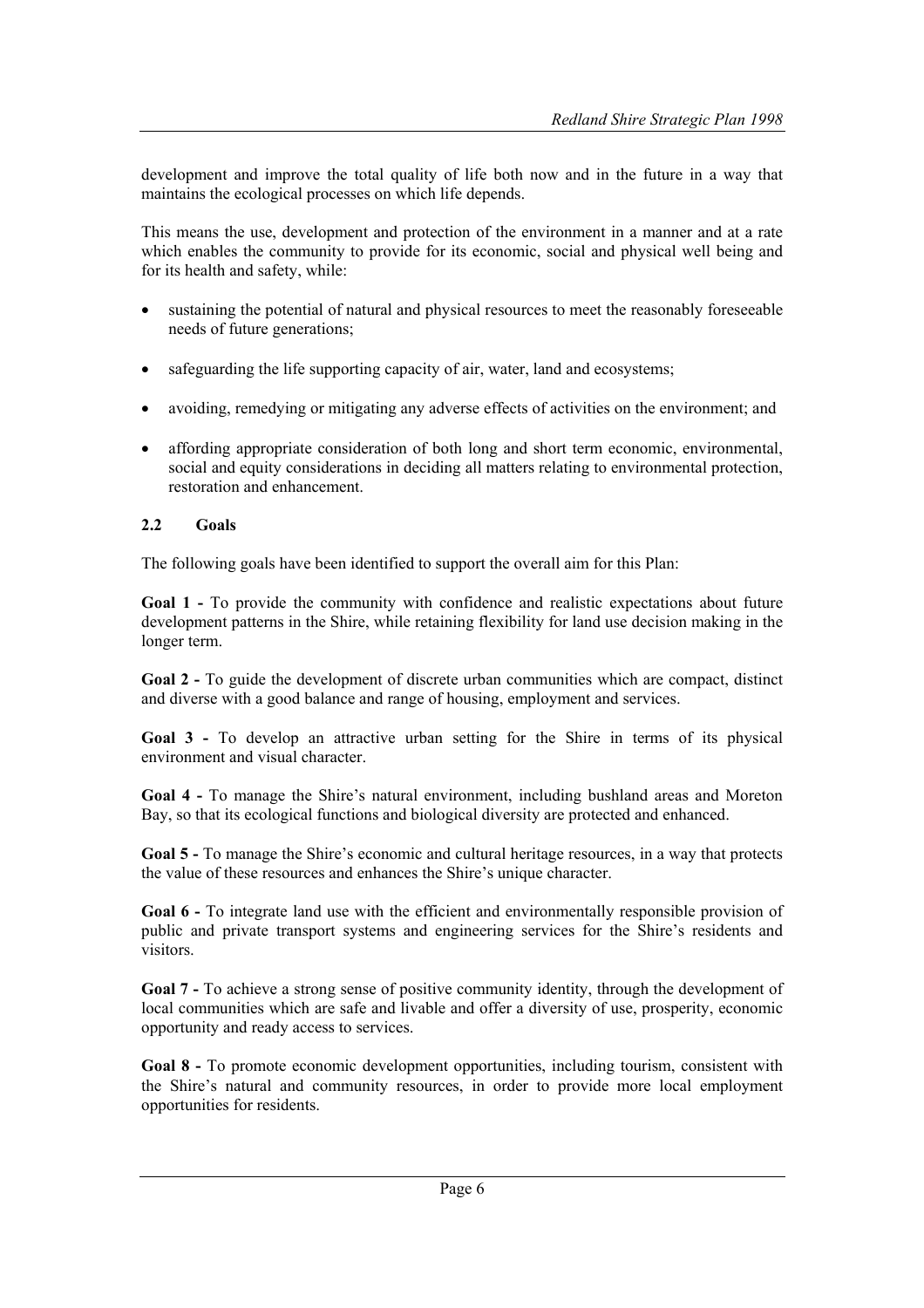**Goal 9** - To reinforce and further develop the current hierarchy and role of centres in the Shire, so as to provide a wide range of commercial and community services in a timely and accessible manner to existing and new residential areas.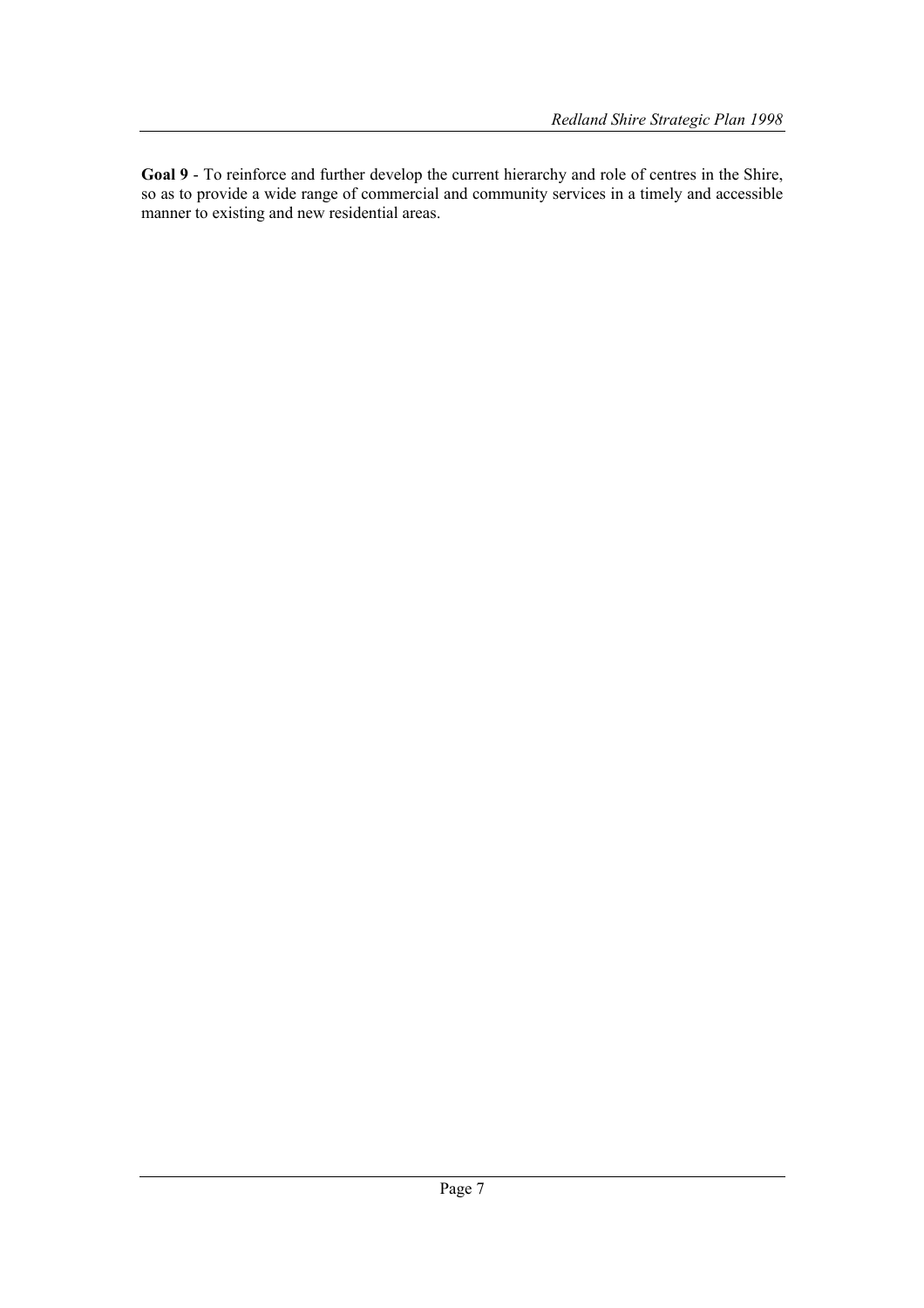## **3.0 STRATEGIES**

## **3.1 Environment**

The aim of this Plan to achieve orderly and ecologically sustainable development is supported by a goal that the future development of the Shire will be managed in a way which seeks to conserve the natural environment so that its ecological functions and biological diversity are protected and enhanced. This goal will be achieved through the implementation of an Environmental Protection Strategy which will be supported by Ecologically Sustainable Development principles set out in Section 3.1.2 and embodied throughout this Plan.

## 3.1.1 Environmental Protection Strategy

The Environment Protection Strategy seeks to identify and conserve the natural environmental assets of the Shire and, through sound environmental management practices, to maintain and strengthen the role of these areas in the Shire's overall strategic planning framework. This will be achieved by:

## **(a) conserving significant environmental, landscape and visual elements through**:

- protecting areas identified in Section 5.0 Greenspace and on the Greenspace Map in this Plan from incompatible forms of development which would adversely affect the environmental, landscape and visual significance and attributes of these locations;
- ensuring that development in these areas is approved only where it respects the dominant environmental, landscape and visual features and incorporates appropriate mitigating measures to ensure the retention and promotion of these identified characteristics;
- purchasing, through use of Council's Environment Charge, land considered necessary to be in public ownership to conserve these values, and the subsequent preparation and implementation of environmental management plans for these areas;
- adopting planning, financial and other controls and incentives (such as conservation agreements or similar mechanisms) to protect these valuable environmental, landscape and visual features;
- co-ordinating and promoting public and private sector interest in recognising, managing and improving the Greenspace; and
- ensuring any development takes account of the topography of the area and incorporates appropriate mitigating measures on slopes in excess of 15%.

## **(b) conserving the water quality and ecological functioning of Moreton Bay, coastal areas, streams and water supply sources through:**

• supporting the implementation and management provisions of the Moreton Bay Strategic Plan and the Coastal Protection and Management Act;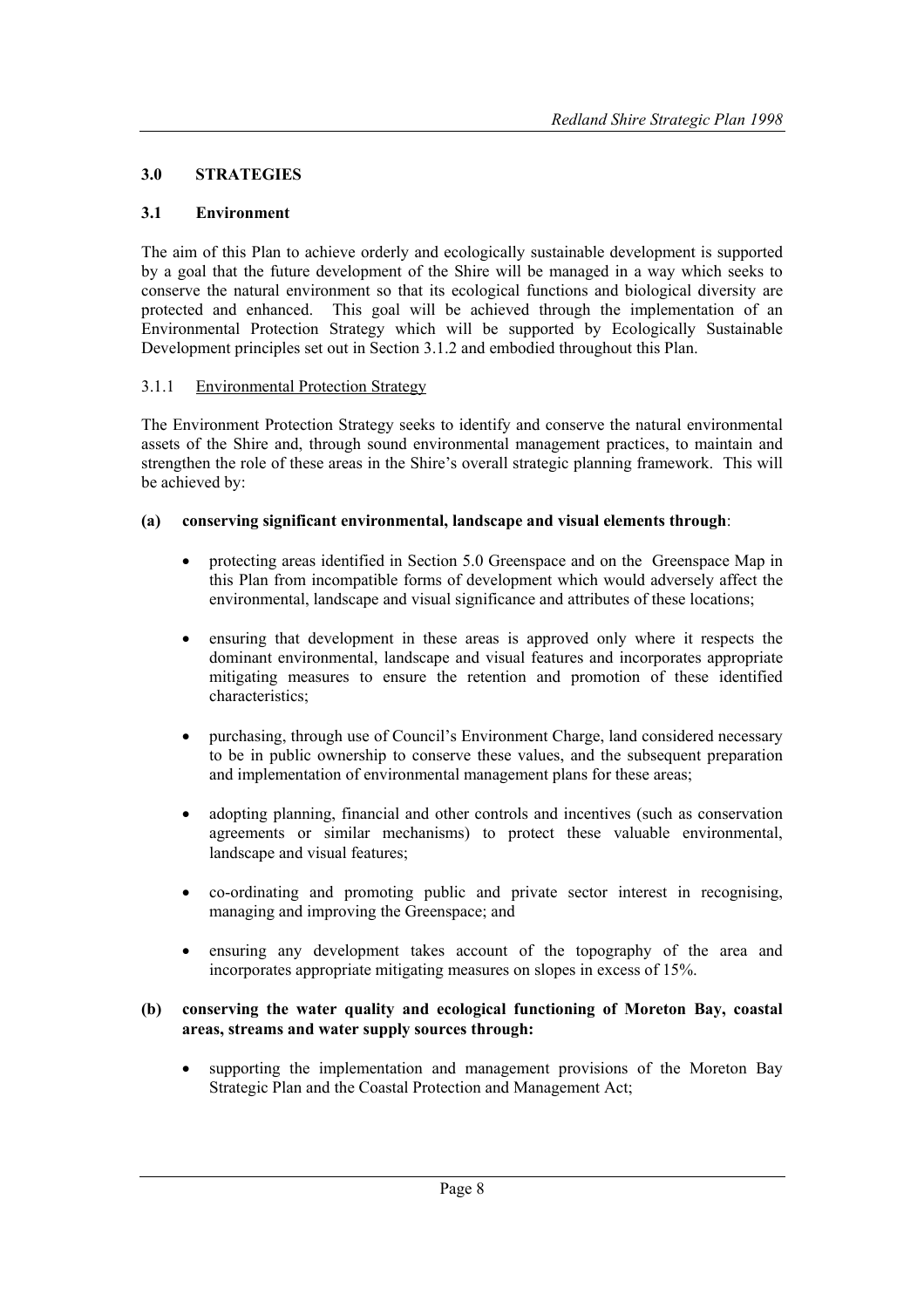- recognising national commitments to international agreements, such as the Ramsar Convention on Wetlands of International Importance, the Japan Australia Migratory Bird Agreement and other migratory bird agreements in relation to the protection of areas subject to these agreements;
- avoiding inappropriate forms of development and, where necessary, establishing buffer areas on land adjoining and in close proximity to water bodies, wetlands and waterways;
- retaining, securing or restoring the riparian habitat of waterway corridors, wetlands and foreshores;
- protecting the catchment area of the Tingalpa Reservoir (Leslie Harrison Dam) from inappropriate development which may impact on the water quality of the dam storage;
- implementing "best practice" stormwater management techniques (including the use of natural vegetative drainage corridors and use of permeable surfaces);
- promoting agricultural land management practices that minimise the entry of pesticide and nutrients into surface and groundwater systems;
- controlling through appropriate environmental management techniques, erosion, runoff, siltation and other forms of water pollution;
- allowing urban development in areas of acid sulphate soils only where this is undertaken in a manner which prevents any threat to water quality and marine organisms/habitats;
- ensuring environmental management measures are incorporated in the planning, construction, operation and, where applicable, post-operational phases of development;
- undertaking a comprehensive planning study of the Southern Moreton Bay Islands to determine future development potential commensurate with maintaining appropriate water quality and ecological functioning of Moreton Bay;
- separating future residential and recreational development from biting insect pest breeding habitats, including separation of human activity and breeding areas by buffer areas; and
- utilising site planning, engineering practices, building design, construction methods and landscaping to reduce the incidence of insect pests and prevent the creation of pest breeding habitat.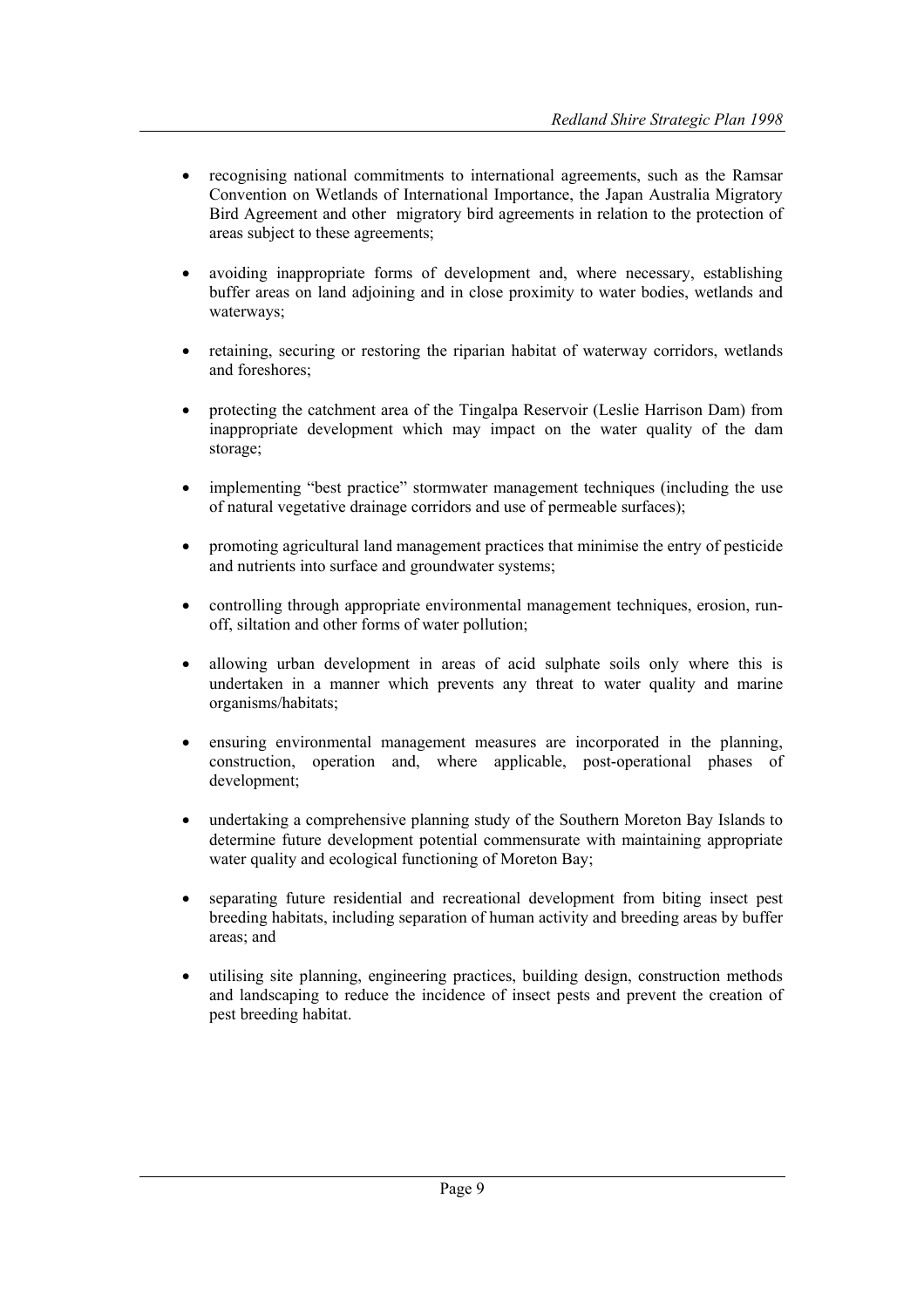## **(c) implementing State Planning Policy 1/97 - Conservation of koalas in the Koala Coast through:**

- recognition of the provisions of, and the geographic areas affected by, the Policy in Council's planning documents including its incorporation within Section 5.0 Greenspace and the Greenspace Map;
- refining the delineation of Other Major Habitat on the Greenspace Map as part of the planning and land use impact assessment process, through reference to the Redland Shire's Environmental Inventory and further site specific environmental investigations;
- recognition of the requirements of the Policy in the determination of development applications within the Koala Coast area; and
- promoting public awareness of the provisions of the Policy and investigating, supporting and promoting land uses compatible with the Policy requirements.

#### **(d) ensuring air, noise and lighting emissions of development are within acceptable limits through:**

- promoting a compact and more self-contained urban form, increased use of public transportation and trip reduction methods as a means of restricting energy consumption and maintaining air quality;
- promoting a land use pattern which buffers and segregates land uses which may impact on the amenity of a locality due to these emissions;
- requiring new development to incorporate appropriate site layout and other mitigating measures to ensure the achievement of appropriate residential amenity;
- requiring that noise impacts from major roads comply with Council and government policies and national standards for the mitigation of noise impacts on adjoining uses ;
- encouraging protection of existing vegetation cover and implementing additional landscape initiatives to improve air quality and reduce noise impacts; and
- in combination with mechanisms contained in the Environmental Protection Act, ensuring that development incorporates effective control measures on these emissions.

## 3.1.2 Ecologically Sustainable Development

The overriding aim of the Strategic Plan to achieve orderly and ecologically sustainable development in the Shire involves adoption of an environmentally sound approach to development and a decision making process which integrates long and short term economic, environmental, social and equity considerations. Ecologically sustainable development will be achieved in the Shire by: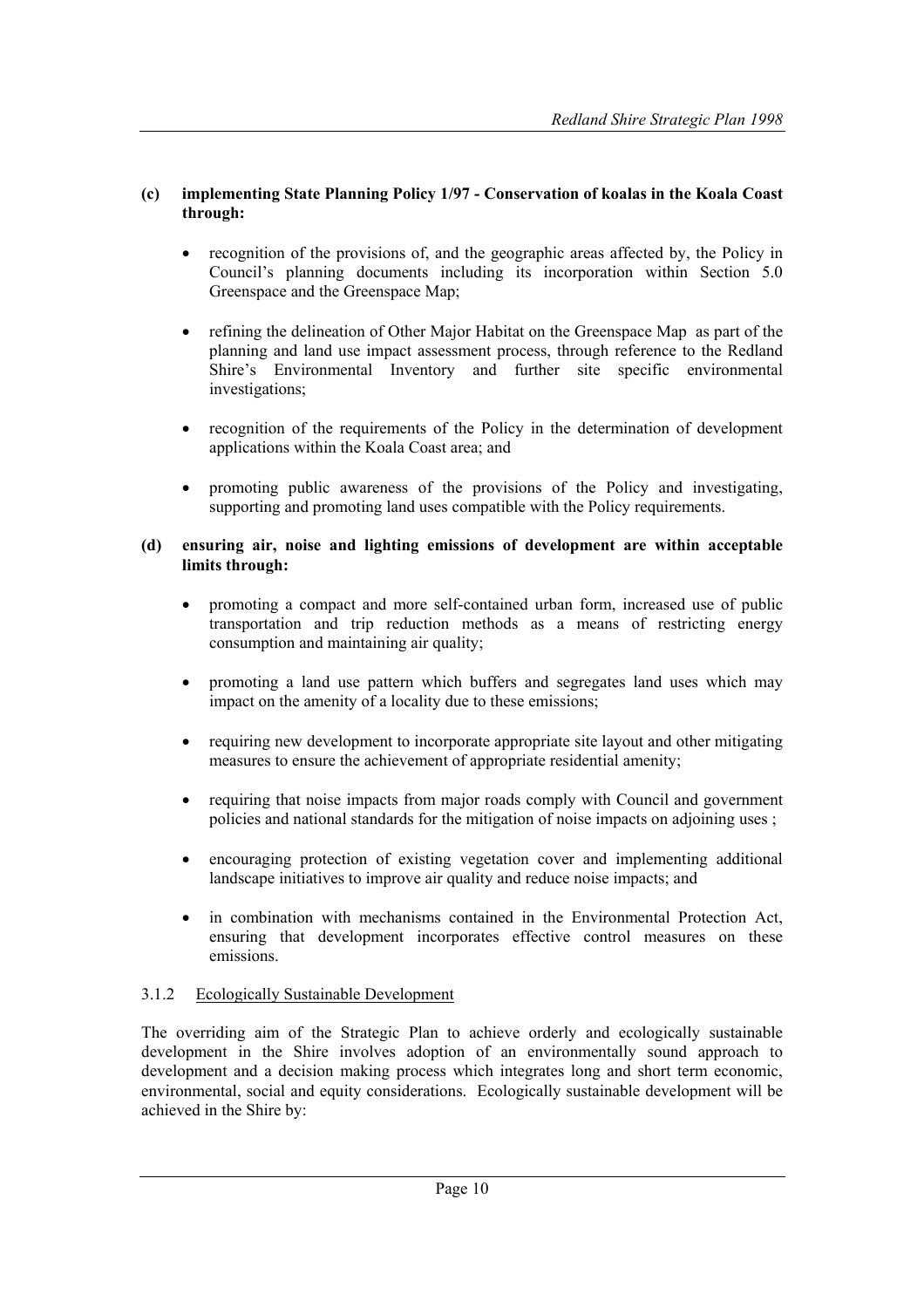#### **(a) adopting a compact urban form which does not intrude on sensitive environmental areas of the Shire through:**

- identifying areas considered of significant environmental, landscape and visual value on the Greenspace Map;
- adopting appropriate planning controls to exclude further large scale or intensive urban development activities from most areas identified on the Greenspace Map;
- promoting an increase in residential densities in new development in existing urban areas and on greenfield sites through adoption of the principles of the Australian Model Code for Residential Development (AMCORD);
- limiting the extent of larger lot residential development (such as Residential Low Density and Park Residential development) throughout the Shire; and
- restricting future urban development to areas which represent orderly and logical extensions to the existing urban settlement pattern.

#### **(b) promoting a range of housing types and densities to maximise access to, and utilisation of, services and transport through:**

- allocating areas available for medium density residential development in locations adjoining and with easy access to major and district centres, local shopping areas and key public transport routes, particularly existing railway stations;
- allocating future urban development areas in locations which maximise the use of existing and future services and public transport facilities; and
- promoting a range of dwelling types and densities in local areas throughout the urban area, so that increased residential development yields are achieved through a mixture of traditional, small lot and medium density housing.

#### **(c) providing encouragement to self-containment within the Shire and its local communities (while recognising on-going dependence on other areas for employment and high level services) through:**

- those aspects of the Economic Development Strategy in this Plan intended to increase local employment and economic activity in the Shire; and
- those aspects of the Community Development Strategy in this Plan intended to achieve improved community service provision in the Shire.
- **(d) supporting a movement system and land use pattern that maximises the potential for public transport usage and non-motorised transport to restrict air pollution and total energy usage through the Urban Form and Movement System Strategies in this Plan.**
- **(e) ensuring that provision of services such as water supply and waste disposal in an environmentally sensitive manner through:**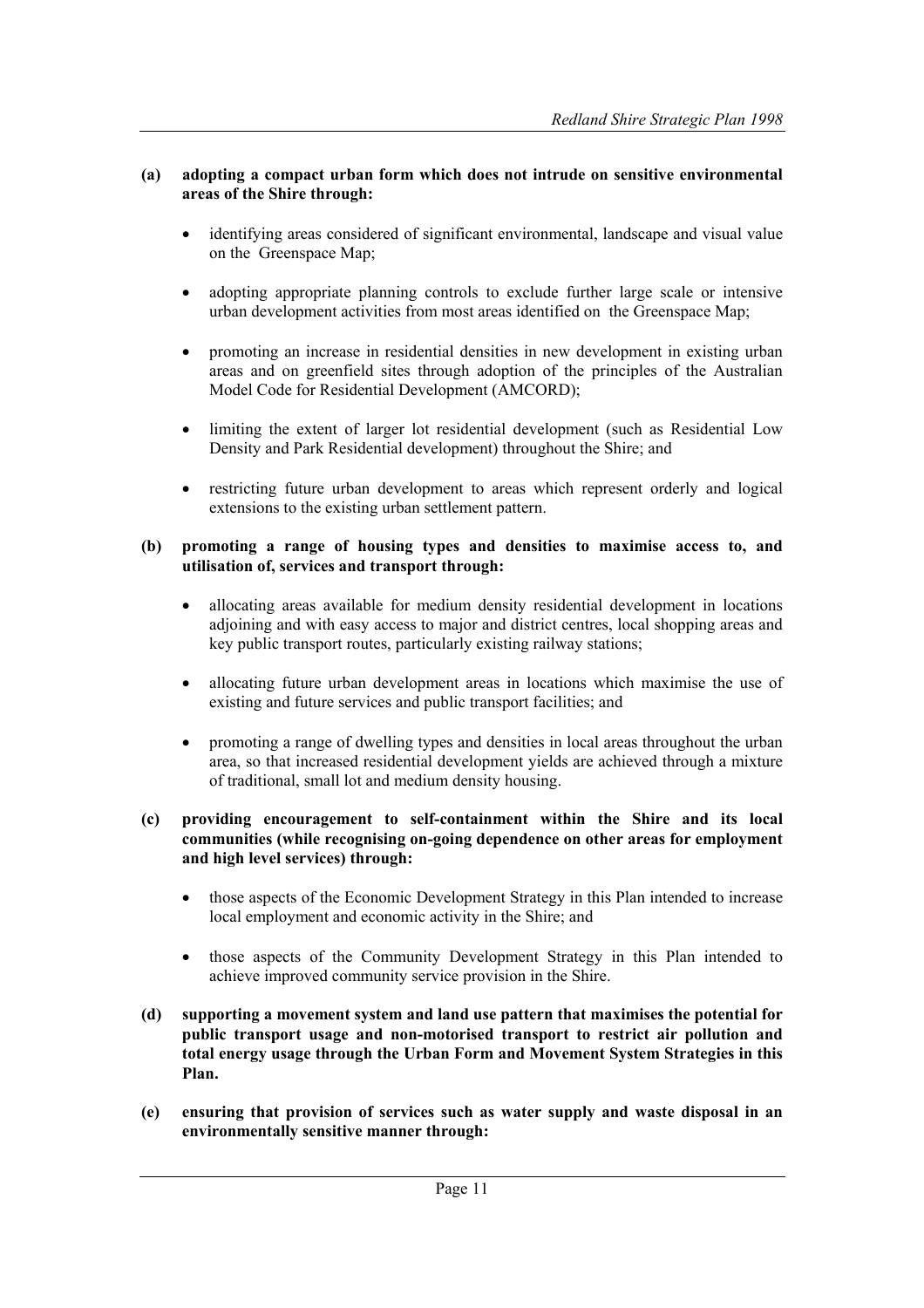- encouraging water conservation and demand reduction strategies designed to improve the efficiency of the Shire's water system;
- in association with relevant State authorities, monitoring the environmental effects of existing water extraction from North Stradbroke Island;
- maintaining the capacity and standard of existing sewerage treatment plants in line with the assimilation capacity of the receiving environment;
- supporting and participating in research to improve the effectiveness and environmental sustainability of reticulated wastewater treatment processes;
- investigating the effectiveness of non-reticulated sewage treatment systems and requiring that, where these systems may be utilised, they are of an appropriate technology in order to protect groundwater quality;
- maintaining and implementing a waste management strategy that promotes waste minimisation techniques such as recycling, composting, mulching and alternative packaging;
- providing a new integrated waste management facility in the Shire which meets acceptable environmental performance standards;
- managing existing landfill sites to ensure maximum efficiency and environmental performance, and rehabilitating these sites for future public use; and
- minimising the risk of site contamination.

## **3.2 Urban Form**

The Strategic Plan addresses planning, conservation and development issues of strategic importance to the Shire within a framework of recent state and regional planning initiatives. The ultimate urban settlement form adopted in the Plan therefore recognises these regional initiatives whilst providing an acceptable local outcome in terms of the Plan's overall aims and goals. For the purposes of this Plan, this has been determined as requiring a compact urban form which is capable of accommodating a projected Shire population of 158,500 persons in 2011, by:

#### **(a) promoting a range of housing densities and opportunities for continuing medium density housing development in areas with good access to services and transport through:**

- allocating sufficient areas for future medium density housing consistent with projected demographic and housing needs;
- locating designated medium density housing areas where they have good access to major and district centres, local shopping and line haul public transportation nodes and routes (including existing railway stations);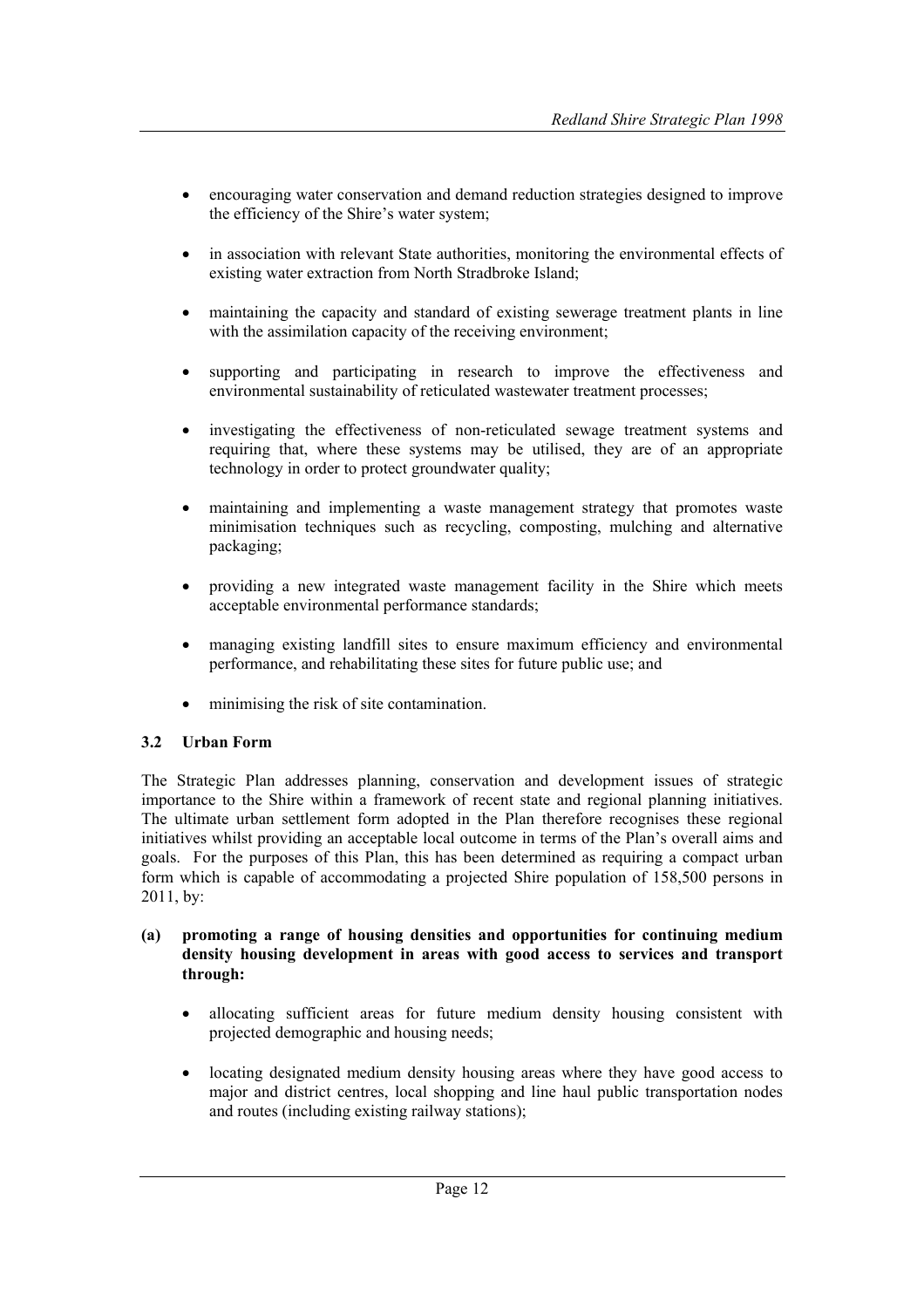- maximising existing urban infill opportunities in order to limit the overall extent of urban expansion required and to provide more efficient use of existing land and infrastructure; and
- promoting a range of housing types and densities throughout the urban area commensurate with the maintenance of appropriate residential amenity, so that increased residential development yields are achieved.

#### **(b) providing new areas of urban development in appropriate locations throughout the Shire consistent with the overall aim, goals and strategies of the Plan through:**

- designating some areas previously intended for low density and park residential development but not developed for this purpose, for urban residential development;
- promoting the expansion of urban areas in an orderly fashion and at increased residential densities to achieve a more compact urban form;
- developing, in conjunction with State Government agencies, preferred sequencing plans to provide for the orderly provision of a range of infrastructure and services;
- excluding urban development from major areas identified as being of environmental, landscape and visual significance;
- ensuring that urban development does not occur in a manner or location which would expose residents to unacceptable bush fire hazard;
- ensuring that proposed residential subdivisions which are of a higher density than existing adjacent residential areas respect the character and amenity of these areas by incorporating similar allotment sizes at the interface; and
- ensuring that residential development does not occur where health risks are possible from high voltage power lines. In this respect, a precautionary approach will be adopted through the use of buffers/setbacks to avoid potential health risks until scientific evidence justifies otherwise.

#### **(c) focussing on the building of local communities and preserving their individual sense of place and character through:**

- encouraging an urban settlement form which, through physical breaks, land use controls or appropriate building design, maintains the separate physical identities of the various urban communities of the Shire, in particular, northern Wellington Point, Ormiston, Cleveland/Thornlands, Victoria Point and Redland Bay; and
- adopting a planning approach which seeks to create diverse, self-contained communities that promote economic and cultural activities and are developed in a manner that respects the local natural environment.

## **(d) adopting measures to conserve cultural heritage places and precincts through:**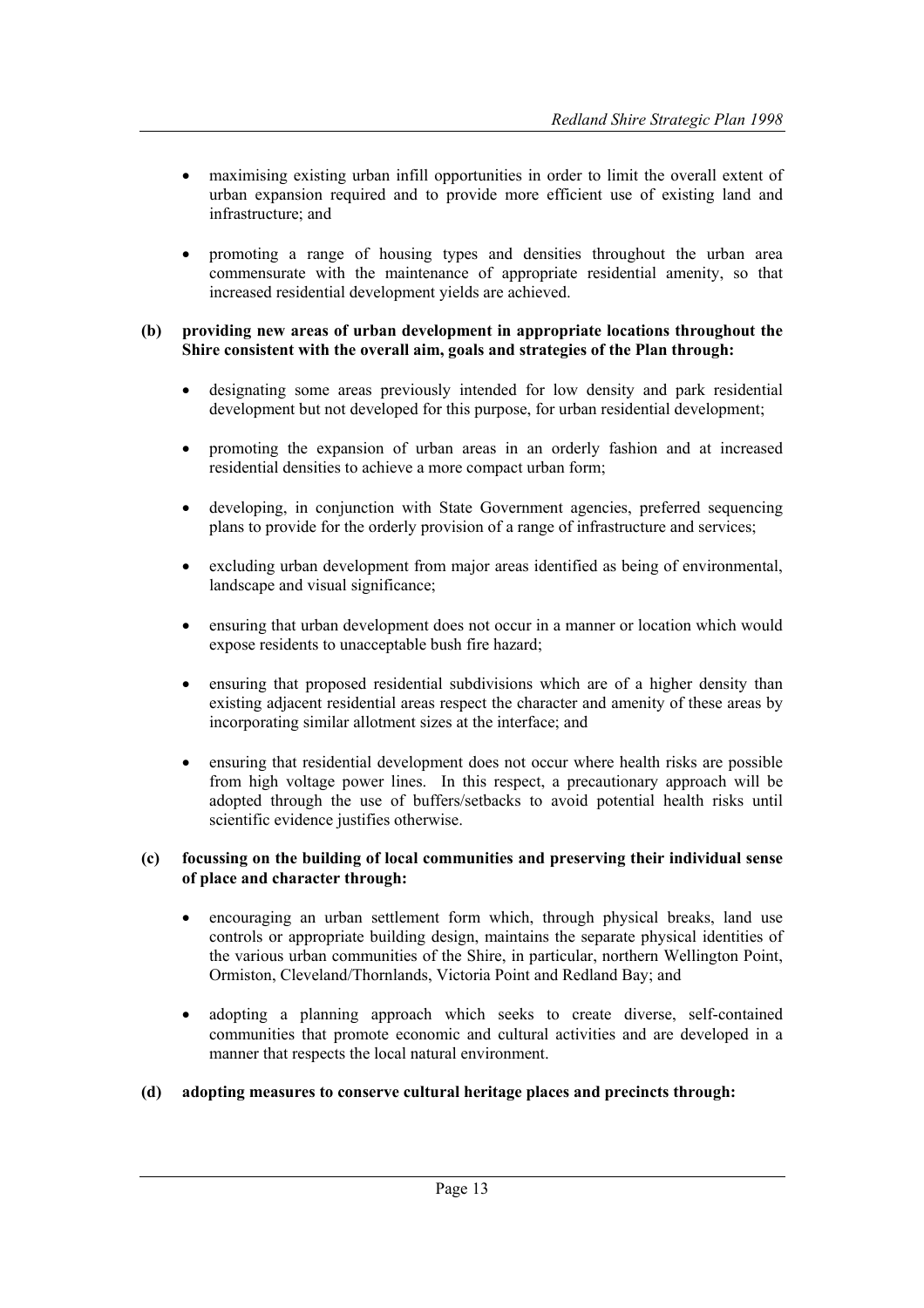- initiating a Heritage Register which lists places and precincts which have cultural heritage value, and which will be amended from time to time as more information about cultural heritage becomes available;
- ensuring development within or adjacent to cultural heritage places and precincts is designed to protect and enhance the heritage character of the streetscape or landscape and the integrity of these heritage values;
- ensuring that there is no unlawful interference with native title rights and interests within Redland Shire. In this regard, *The Commonwealth Native Title Act 1993* and the *Native Title (Queensland) Act 1993* provide for the recognition and protection of native title rights and interests;
- promoting land uses which allow for adaptive reuse of cultural heritage places and precincts in a manner consistent with sound heritage conservation principles;
- recognising areas subject to Native Title claims as locations where development will only be possible where consistent with the outcome of these claims;
- exclusion of land uses which are detrimental to conservation of cultural heritage places and precincts; and
- discouraging unnecessary removal or demolition of places with cultural heritage significance.

## **3.3 Community Development**

This Strategic Plan includes goals to guide the development of discrete urban communities which are compact, distinct and diverse with a good balance and range of housing, employment and services; to achieve a strong sense of positive community identity through the development of local communities which are safe and livable and offer a diversity of use, prosperity, economic opportunity and ready access to services; and to develop an attractive urban setting for the Shire. This Plan recognises the connection between the physical form of land use of urban areas and these overall community health and quality of life issues. These goals will be achieved by:

## **(a) retaining local community identity by physically separating communities through:**

- adopting an urban settlement form and appropriate land use controls which provide for physical breaks consisting of open space and rural non urban land between the urban communities of the Shire described in 3.2(c);
- providing opportunities for appropriate development within the rural non urban areas which separate and help to define the urbanised areas of the Shire provided it complements the low intensity nature of such areas and does not compromise the intent of securing separation of the Shire's communities and does not fragment habitat areas and linkages for wildlife movement; and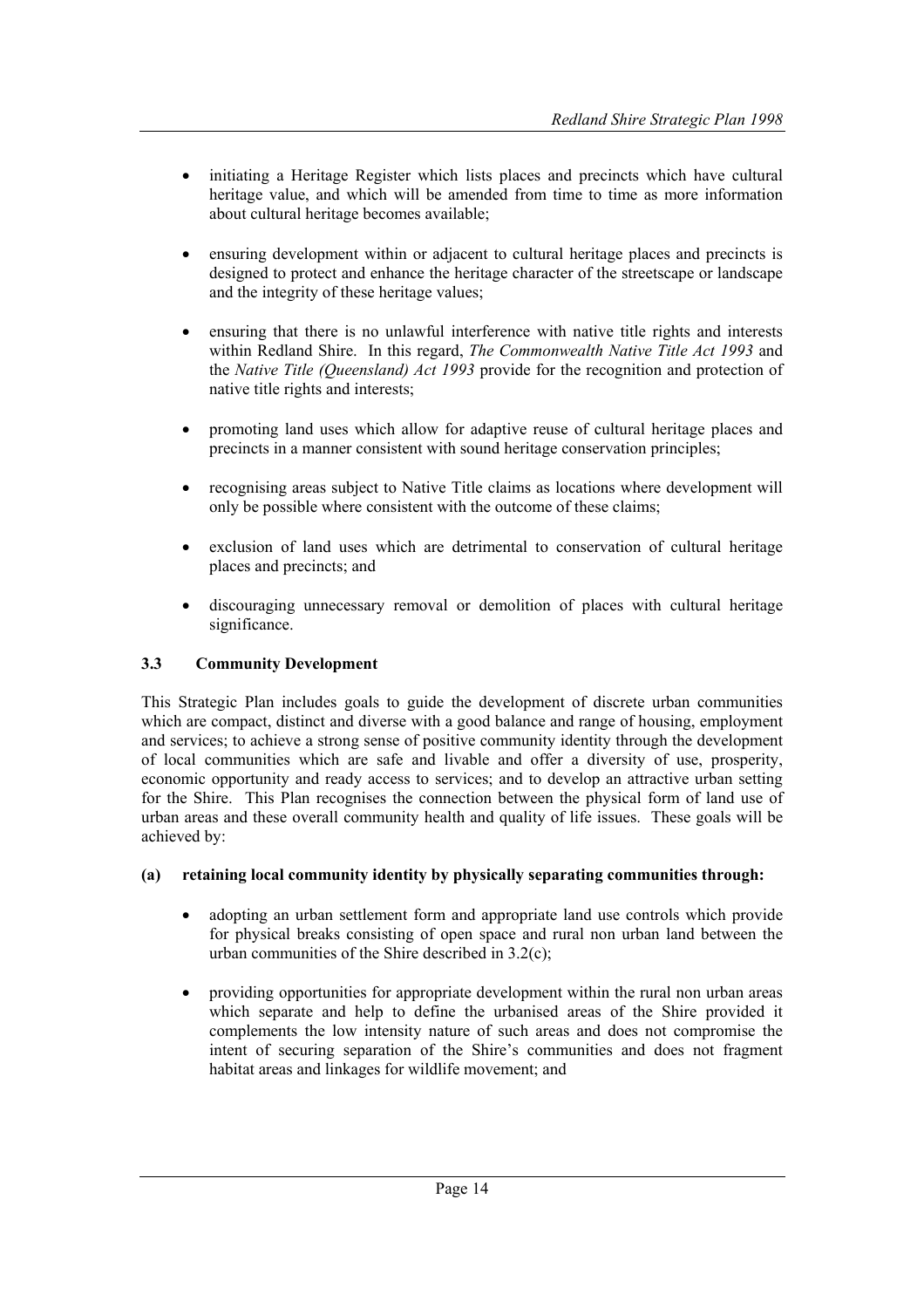- encouraging activities and programs which enhance and reinforce the visual character of the rural non urban areas which separate and help to define the urbanised areas of the Shire.
- **(b) maximising the opportunity for local service provision for retail, commercial and community purposes consistent with local population levels and their Shire context through:**
	- promoting the development of communities of sufficient size to support a range of local facilities;
	- providing adequate appropriately located land to permit the establishment of a range of local services;
	- requiring sufficient open space provision throughout the Shire to meet the active and passive recreation needs of the community, at the Shire wide, district and neighbourhood levels;
	- encouraging the provision of local level open space such as neighbourhood parks which have connections to other "higher" levels of open space to ensure access to a range of opportunities; and
	- encouraging a local area planning framework which provides for a high degree of accessibility and convenience to local service centres for the resident population which they serve.
- **(c) encouraging high level services (eg. tertiary institutions, recreation facilities, youth facilities) to locate at appropriate centres throughout the Shire which maximise their accessibility to residents through:** 
	- identifying in the Strategic Plan, appropriately central and accessible locations to facilitate the development of selected higher level community services;
	- implementing comprehensive plans for major centres which promote the integration of community services with other business activities;
	- promoting a transportation system which provides for a high level of accessibility both to and between the major centres of the Shire for all potential users;
	- identifying higher order community service needs and priorities as well as establishing strategies for service delivery and implementation through co-operation and co-ordination between all three levels of government, service providers, consumers and other relevant organisations;
	- ensuring street layout, design and construction allows ready access for emergency service vehicles; and
	- where appropriate, taking a pro-active role in facilitating the establishment of local community services.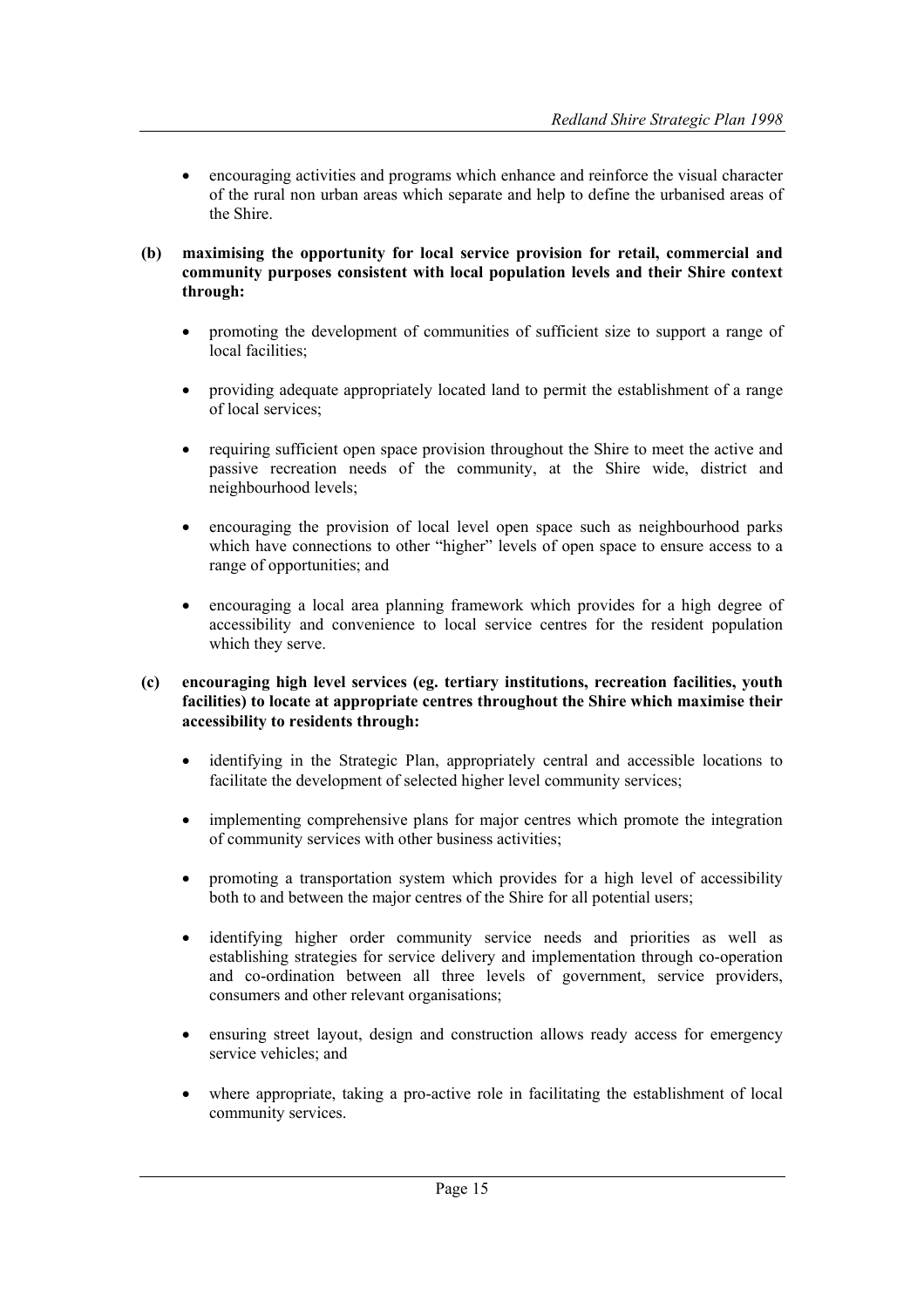#### **(d) requiring the provision of an adequate standard and capacity of services and amenities in local communities through:**

- ensuring all new subdivisional development is provided with essential public infrastructure services to a standard appropriate for the nature of development being proposed;
- preparing sequencing plans for future residential areas to optimise the use of services provided by Council and State Government agencies including water supply, sewerage, drainage, parks, education and health facilities, transportation and other human services. These sequencing plans will be incorporated in Council's planning documents and used to guide the forward planning of infrastructure provision by both Council and relevant State Government agencies;
- where development is inconsistent with the preferred sequencing but is otherwise considered appropriate, assessing the likely timing of availability of required infrastructure and requiring the proponents of this development to meet the costs required to accelerate this infrastructure provision;
- promoting the concept of integrated local area planning for new residential development areas so as to address relevant physical, environmental, economic, social and cultural issues relevant to a particular area in a co-ordinated and holistic fashion; and
- providing appropriate forward planning direction for new development areas through the preparation and implementation of local area plans.

#### **(e) focussing retail, commercial and community facilities at centres which maximise their accessibility to the Shire population through:**

- promoting an appropriate hierarchy of centres based on level of service and function which provides for a range of activities in locations which are accessible to the population which they serve;
- encouraging the orderly development of Capalaba and Cleveland as the focus of higher-level business, government, entertainment and community activities and promoting accessibility to these centres by means of appropriate private and public transportation networks;
- ensuring co-location of local retail and community facilities in centres which maximise convenience and accessibility to their surrounding resident catchment areas;
- promoting opportunities for major recreation facilities and activities for the Shire's youth (such as indoor sports centres, youth centres or leisure centres) particularly at the major centres of Capalaba and Cleveland, and a major sporting facility at the Pinklands Sporting Reserve;
- ensuring that local services and facilities can be readily accessed from residential areas by a range of transport modes, including walking and cycling; and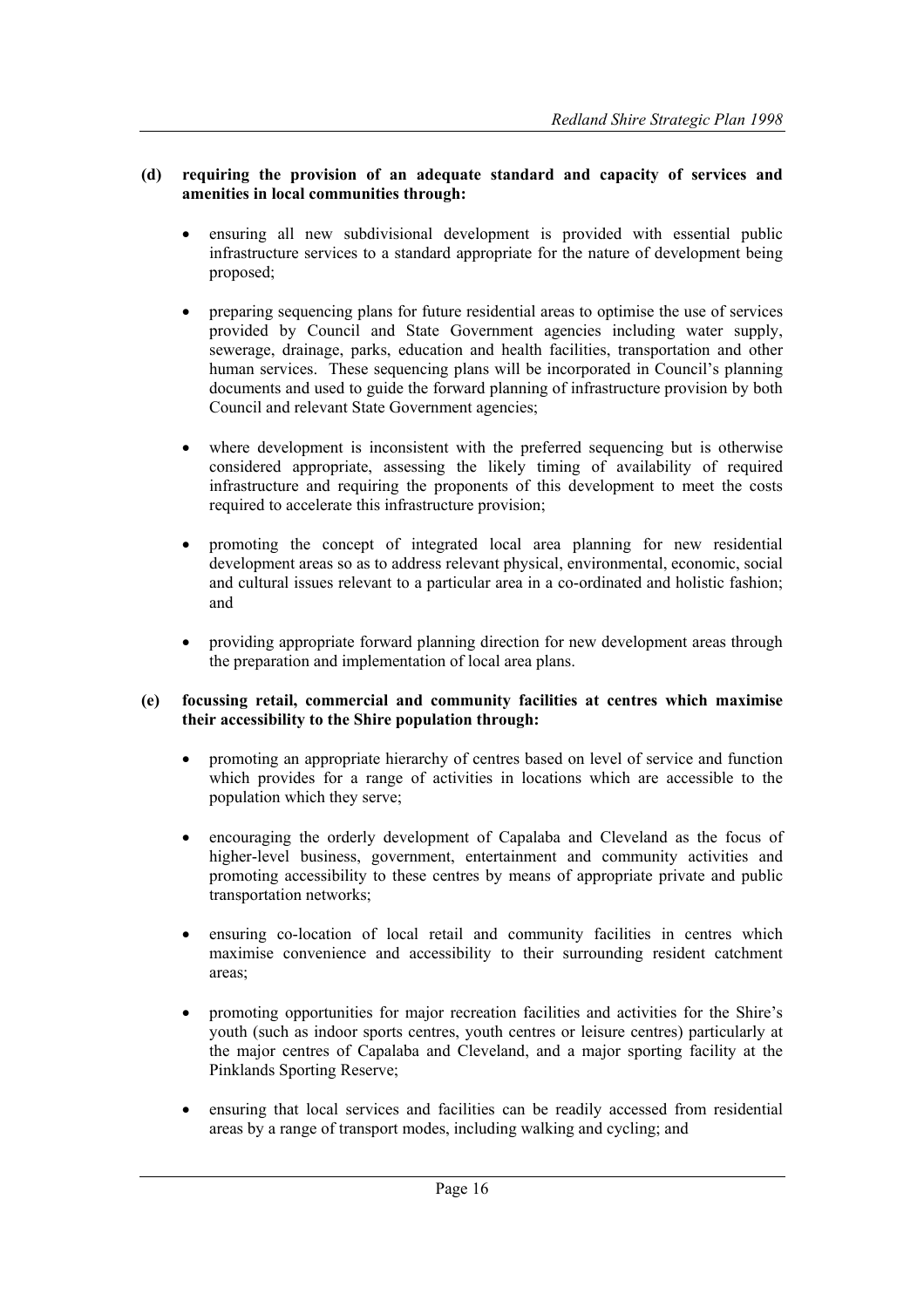- providing for the establishment of appropriately located centres in the future planning of new and existing urban areas.
- **(f) promoting social diversity throughout the Shire by encouraging the provision of a wide range of housing so that Shire residents can meet their changing housing needs over time in local areas of the Shire through:**
	- adopting planning controls which are flexible and permit a wide range of housing forms, types and tenures within local areas subject to appropriate servicing and amenity considerations;
	- encouraging an overall increase in housing densities throughout the Shire both for "infill" and greenfield development sites; and
	- providing an adequate supply of land to accommodate a range of residential development forms based on an assessment of overall housing needs.

#### **(g) encouraging the development of housing in appropriate locations to meet the special needs of older people and people with disabilities through:**

- adopting appropriate planning mechanisms to permit special housing needs to be met in appropriate locations throughout the Shire;
- requiring that retirement villages and similar facilities for older people are located close to centres and public transport in a similar manner to medium density housing; and
- identifying, in connection with appropriate service providers and other government agencies, the specific housing needs of older people and people with disabilities .

#### **(h) encouraging the provision of housing to serve all income levels and, in particular, housing that is affordable for first home buyers and those in the private rental market through:**

- adopting, as an overall approach, a planning framework which seeks to provide an adequate supply and choice of housing (in terms of style, cost and tenure) to match household needs, promotes a well defined and integrated urban form to achieve efficient use of land and seeks to provide timely and accessible physical infrastructure and human services ;
- ensuring the provision of an adequate supply of land for future residential purposes in line with anticipated housing requirements;
- encouraging the provision of a diversity of housing types throughout the urban area with a view to accommodating a mixture of socio-economic groups;
- encouraging and supporting the provision of affordable housing and implementing strategies to achieve better housing design solutions particularly in terms of site planning, architecture, energy conservation and natural resource conservation;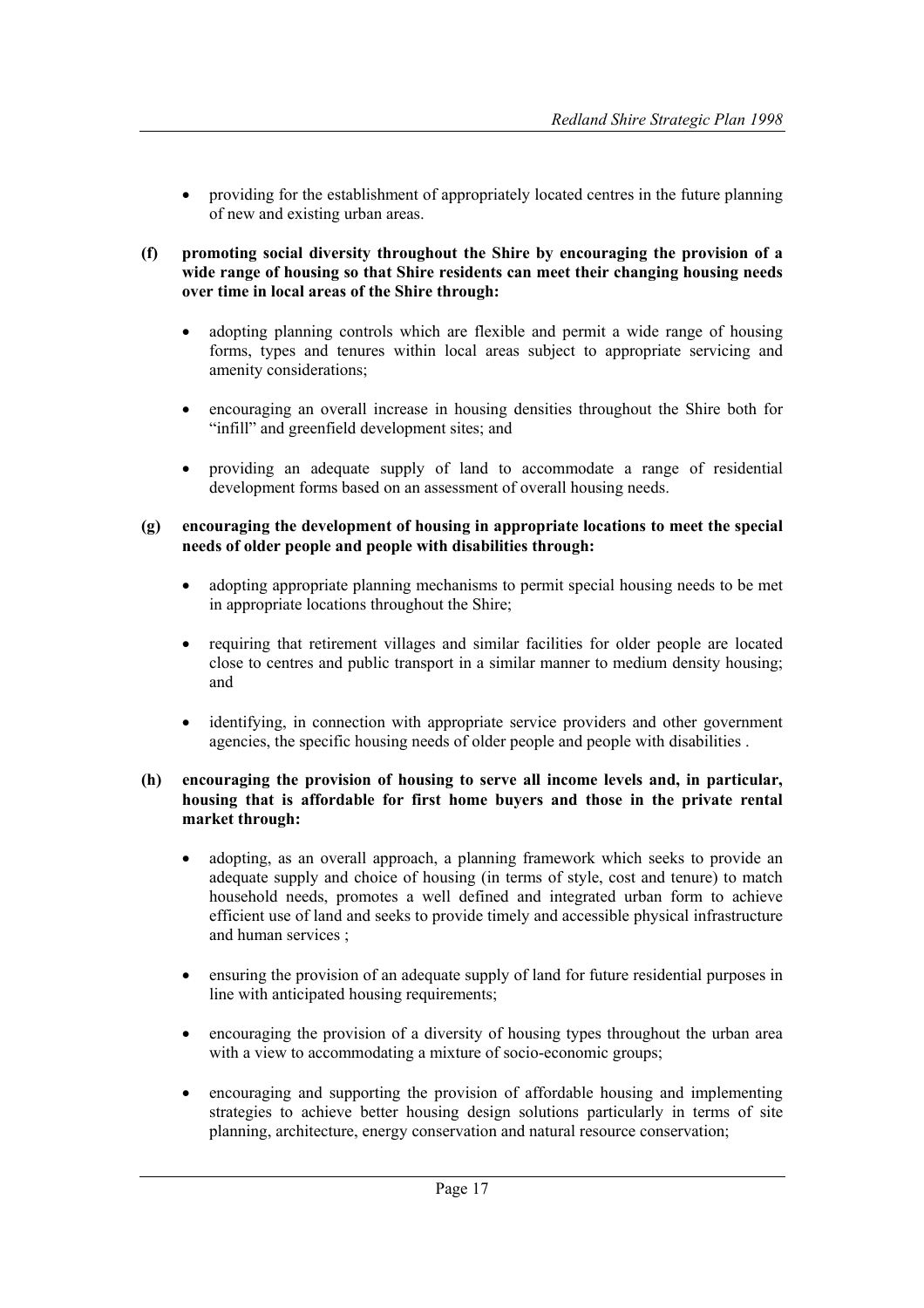- adopting procedures aimed at minimising the time involved in Council land use impact assessment processes;
- supporting the provision of public housing development equitably throughout the Shire based on considerations of need, accessibility to employment opportunities, services and facilities; and
- monitoring the demand, supply and production of housing and the needs of residents, in conjunction with relevant State agencies.

#### **(i) maintaining and enhancing the character of the Shire by preserving those areas identified in Section 5.0 Greenspace and on the Greenspace Map as important to the overall character and image of the Shire, including the upland bushland areas, coastal areas, streams and islands through:**

- limiting development of areas identified on the Greenspace Map in a manner which ensures the protection of important visual and character elements including upland bushland areas, rural and semi-rural areas, waterways, coastal foreshores and Moreton Bay and islands;
- ensuring buildings, structures and landscaping associated with development of land identified on the Greenspace Map take account of and are sympathetic with the landscape and visual character which the provisions of Section 5.0 Greenspace seek to preserve;
- preserving the rural character currently experienced along sections of the Major Roads network shown on the Preferred Dominant Land Use Map by utilising vegetated buffer areas where urban development is intended, and retaining rural non urban uses in other areas;
- ensuring the protection of significant views from areas of high public usage to dominant landscape elements including skyline ridges, peaks, Moreton Bay, significant foreshore vegetation and feature trees, coastal escarpments and forested backdrops; and
- recognising and protecting the regionally significant environmental and scenic resource of the Daisy Hill - Mt Cotton - Tingalpa Creek corridor which provides vegetated linkages between Redland Shire, Brisbane and Logan Cities through appropriate non-intensive land use designations, the strategic acquisition of suitable land by Council and the appropriate conservation orientated management practices for Council owned land along the corridor.

#### **(j) maintaining and enhancing the character of the local communities of the Shire through:**

implementing the provisions set out in Section 5.0 Greenspace of this Plan;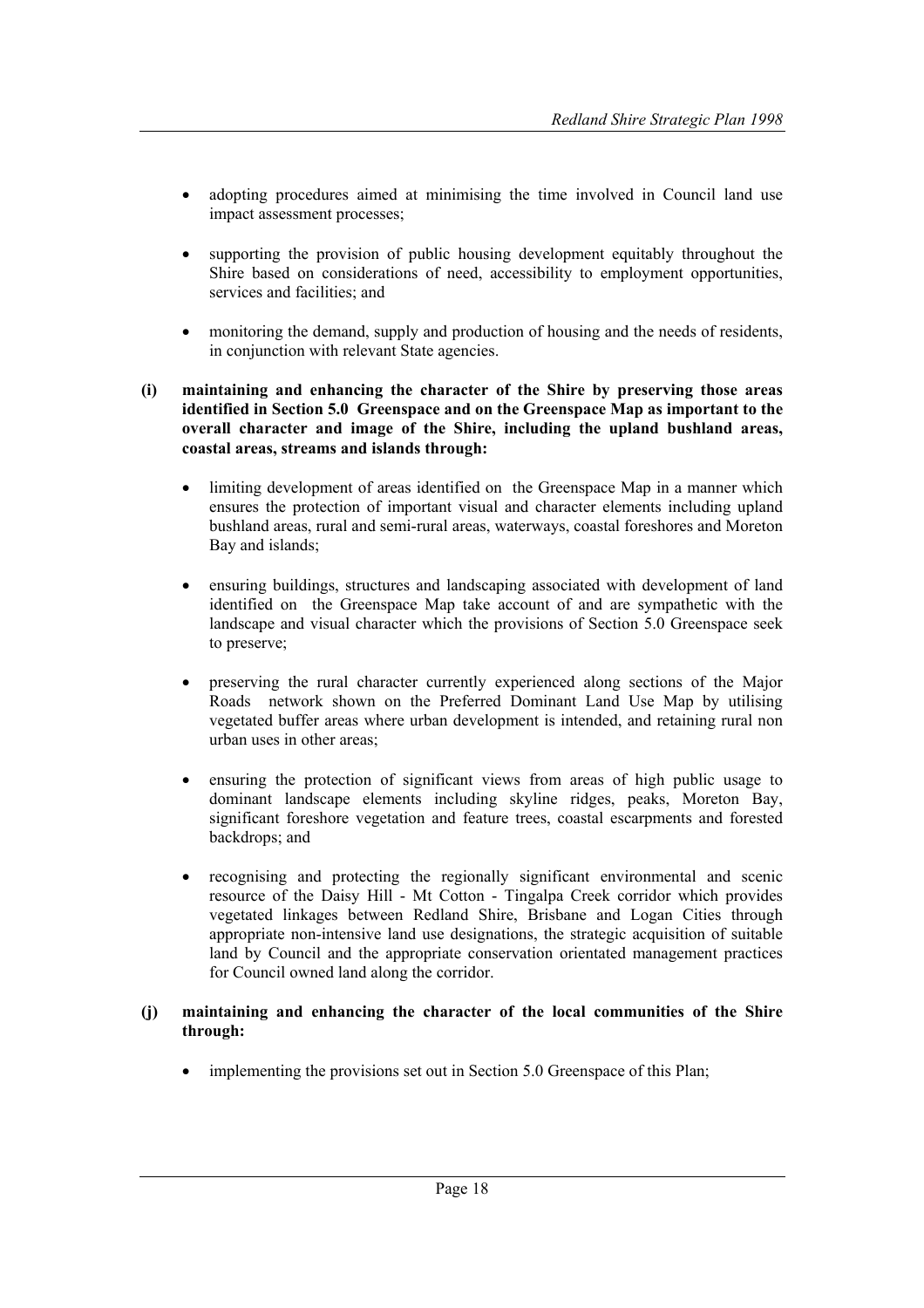- identifying the specific environmental, landscape and/or visual values of individual properties and ensuring that any development takes account of and is sympathetic with these values :
- restricting the height of buildings to a scale appropriate to the local context, so that development throughout the Shire is low rise except where local area planning provisions allow otherwise; and
- promoting local area planning for certain locations throughout the Shire which incorporate guidelines for developments based on the principles of the provisions of Section 5.0 Greenspace and Section 6.0 Integrated Local Area Planning.

#### **(k) Encouraging good urban design in both private and public development throughout the Shire and close integration in design between private and publicly owned land through:**

- ensuring that buildings and facilities are designed to be physically accessible to all members of the community;
- encouraging the design of areas in a way which promotes user safety and security and supports increased public transport usage;
- encourage development which is sympathetic to the prevailing streetscape and design character of an area;
- recognising the important design character created by existing cultural heritage places and ensuring development is both complementary and sympathetic to this; and
- providing appropriate guidelines within local area planning documents to achieve urban design objectives.

## **3.4 Economic Development**

The encouragement of economic activity and the provision of opportunities for residents to engage in meaningful employment contributes significantly to the overall quality of life of a community. Given the dynamic nature of economic and employment trends, it is necessary, apart from providing sufficient land to accommodate future anticipated employment demands, for the Strategic Plan to provide a degree of flexibility so as to accommodate new technologies and to respond positively to external political and economic events. This Economic Development Strategy will be reviewed on a regular basis to respond to new information about emerging economic development trends, changes in government policy, and shifts in community values and expectations about economic development and employment issues. In particular, the Council will investigate opportunities to identify and designate additional land for non-retail employment and business development purposes. This process will have regard to criteria including land suitability, access to transport and infrastructure services, environmental sensitivity, buffering from residential areas, accessibility to the workforce and linkages with other centres of business activity in the Shire and the region.

This Plan's goals include seeking local communities with a good balance and range of housing, employment and services; promoting economic development opportunities in order to provide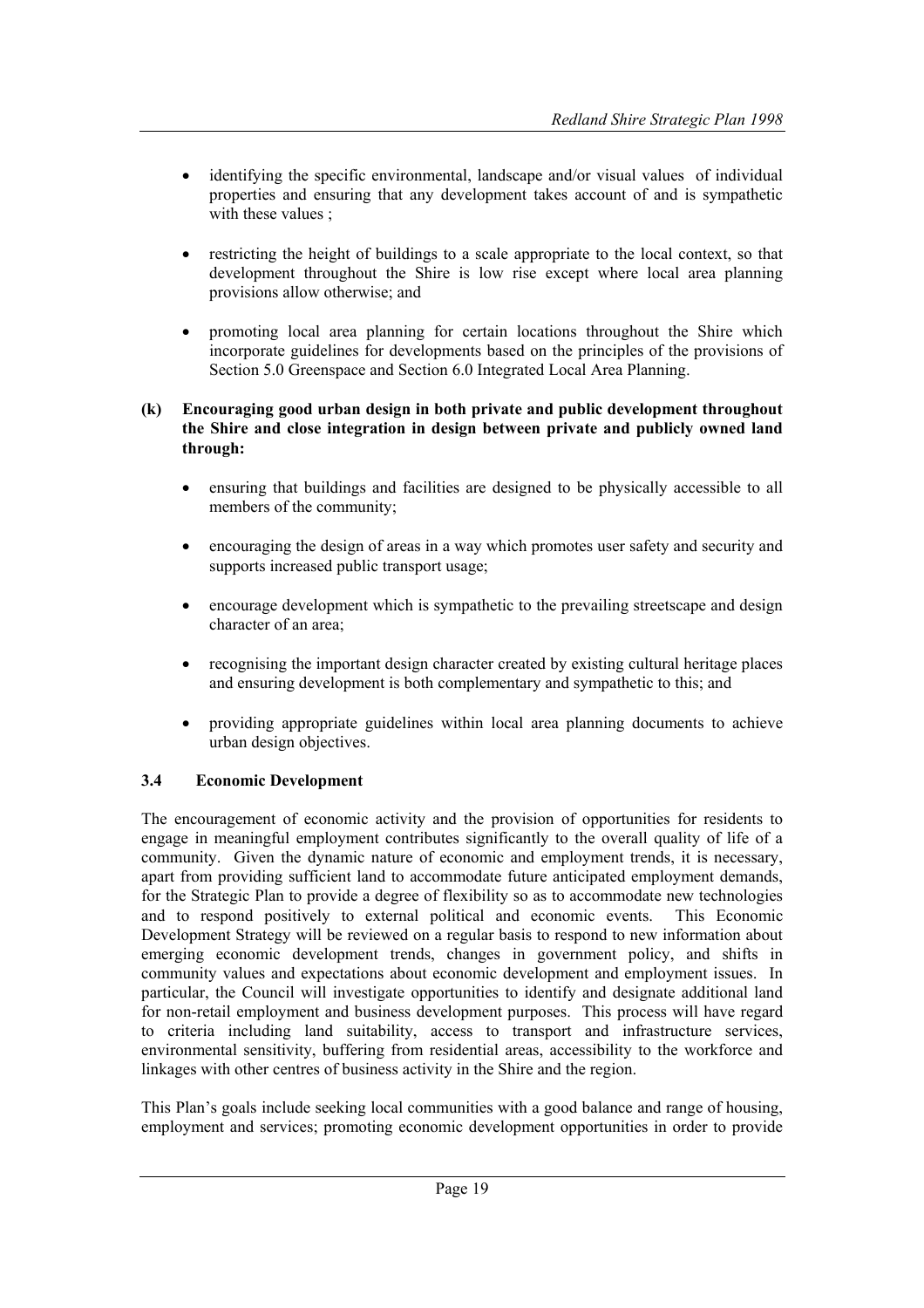more local employment opportunities; and reinforcing and further developing the hierarchy and role of the centres in the Shire. These goals are supportive of the overall aim for orderly and ecologically sustainable development, and will be achieved by:

## **(a) increasing local employment opportunities in the Shire through:**

- encouraging more local economic activity through supporting and working with local economic development agencies;
- providing an adequate supply of land available for economic and employment activities in a range of locations which allow for a diversity of uses;
- ensuring existing and future employment areas can be adequately serviced with necessary public infrastructure, including transport and telecommunications networks;
- providing an appropriate range of physical and human service activities to support both employers and employees;
- promoting a high standard of urban design within employment areas to create pleasant and attractive working environments;
- developing a transport network which achieves a high level of accessibility between residential areas and major employment centres within the Shire and promotes the efficient movement of freight; and
- promoting and providing for more locally and home based employment opportunities including nature based recreational and ecotourism ventures.

#### **(b) continued support for Cleveland and Capalaba as the two major centres providing the highest range and level of services and employment mix in the Shire through:**

- identifying in the Strategic Plan, the primary business and employment role of both Cleveland and Capalaba in accommodating higher order retail, business, community, administrative, recreational and associated central place activities;
- developing a Shire-wide transportation and movement system focussed on both Cleveland and Capalaba to reinforce the accessibility of the centres to the Shire population; and
- utilising development control plans to set out in more detail the form of development intended in each of these centres.

## **(c) supporting these major centres with a hierarchy of district and local centres through:**

.

• identifying in the Strategic Plan a preferred distribution pattern of district and local centres located throughout the Shire which are intended to service the local shopping, business and community needs of the surrounding resident population;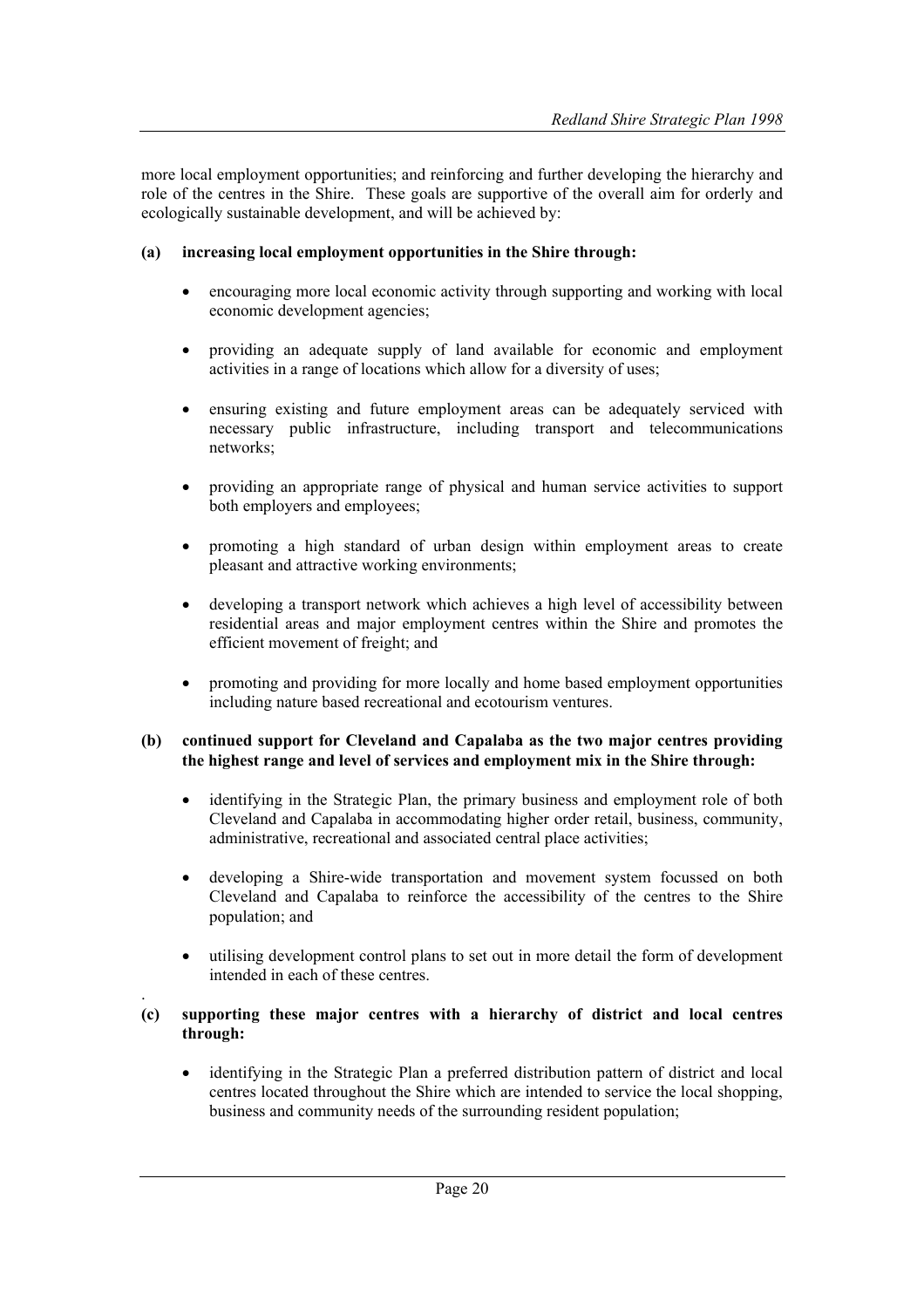- promoting the establishment of district and local centres in locations which, whilst convenient to the road network, maximise the opportunity for access by pedestrians, cyclists and public transport users;
- encouraging district and local centres to act as the major focus for local communities in terms of employment, commercial, community and recreational activities;
- promoting the development of these centres in a way which provides a high standard, pedestrian oriented environment promoting the principles of convenience, safety and attractiveness;
- promoting an appropriate distribution of centres which enable trading areas to be established for each centre which maintain and encourage their economic viability; and
- encouraging in new development areas, the integration of local centres as part of the overall planned neighbourhood environment.

#### **(d) reinforcing existing industry based areas at Cleveland, Ormiston, Thorneside, Capalaba and other areas of the Shire through:**

- preserving existing industrial land use opportunities in areas designated for such use on the Strategic Plan or the relevant Development Control Plans at Cleveland, Ormiston, Thorneside, Capalaba, Redland Bay, Dunwich and Point Lookout;
- promoting the establishment of a transportation network which provides a high degree of accessibility between established industrial areas and existing and future residential locations within the Shire and other area of economic activity in the region;
- targeting and attracting appropriate new industries for the Shire which would benefit from locating within existing industrial areas;
- ensuring adequate infrastructure is available to adequately service likely future industrial needs in these locations;
- encouraging a high standard of design within existing industrial locations and, where appropriate, undertaking programs to improve the amenity of these existing areas; and
- promoting and facilitating the establishment of appropriate support facilities to ensure the efficient functioning of existing industrial areas.

#### **(e) promoting new opportunities for integrated employment-based development of an industry/business nature at Capalaba in a form which is comprehensively planned and with appropriate buffers to surrounding areas through:**

• designating these areas in the Capalaba Business Centre Development Control Plan for such use;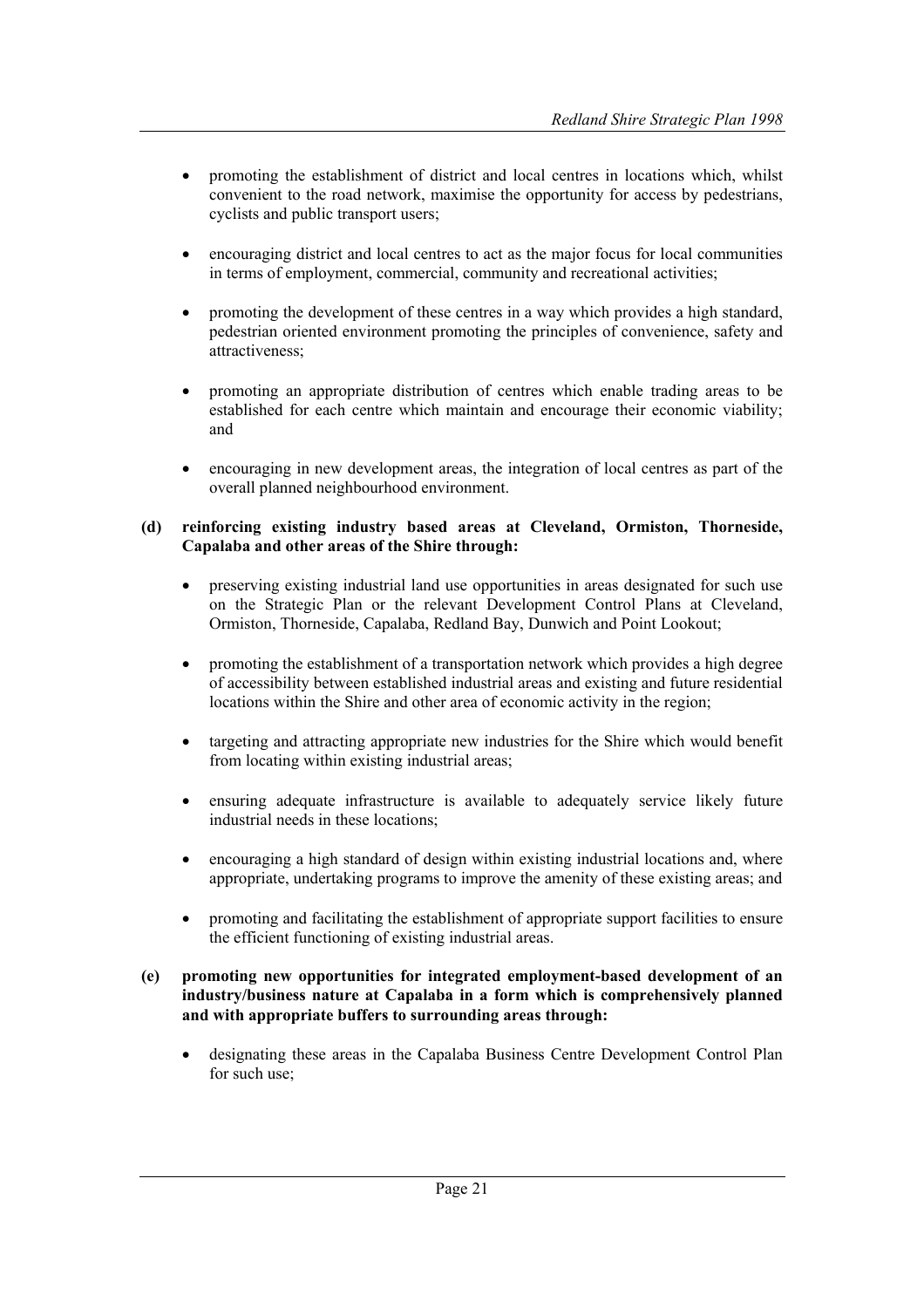- requiring an holistic approach to the overall planning of this area to create employment locations which are responsive to business and employee needs and to local environmental considerations;
- providing for a range of compatible employment based land uses and support facilities in this area to encourage investment opportunities and cater for changing business and industrial characteristics;
- through greater land use flexibility, providing for a broad range of employment opportunities in this area;
- promoting the development of an efficient public transportation system to service this area to increase accessibility and to minimise private vehicle use for journey to work trips;
- ensuring the establishment of an appropriate internal road network for this area, with a capacity which matches the scale and intensity of proposed business and industry development;
- protecting the amenity and environment of surrounding areas through the adoption of appropriate buffers and specific use location and design requirements;
- requiring high standards of building, urban design and landscaping which create a safe, healthy, attractive and pleasant work environment; and
- requiring development of this area to provide appropriate supporting physical infrastructure.
- **(f) promoting ecotourism based on the Shire's extensive natural environmental assets including its bushland and koala habitat areas, Moreton Bay and its islands through:**
	- promoting the development of an overall planning framework which conserves and complements the natural attributes and environmental characteristics of the Shire including those areas where ecotourism development may be appropriate;
	- providing sufficient flexibility in land use controls to facilitate the establishment of ecotourism developments in areas of high environmental values where they provide opportunities for visitors to experience and learn about these areas in a way that does not adversely affect these values;
	- ensuring development is carried out in a manner that conserves the scenic and environmental qualities of the area and which observes the principles of ecologically sustainable development;
	- encouraging the provision of an appropriate standard of supporting physical infrastructure particularly in terms of access; and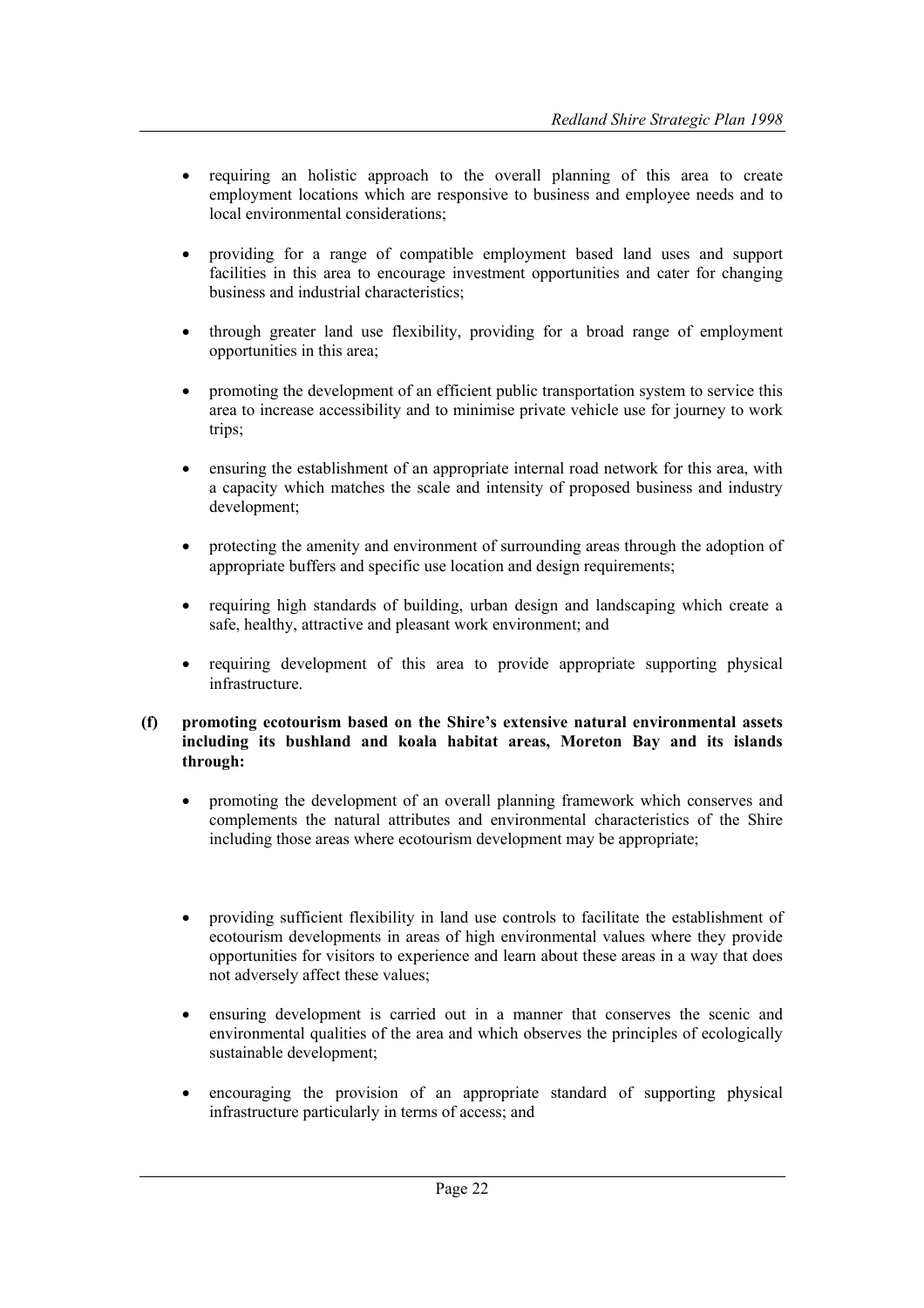• providing opportunities for controlled and properly managed access to public areas of high environmental value where consistent with the above.

## **(g) promoting tourism development opportunities for day trips in the region through:**

- where appropriate, implementing the recommendations of the Redland Shire Tourism Strategy;
- encouraging the upgrading and expansion of existing tourist and recreational facilities where this can occur without detrimental impacts on the amenity and ecology of the Shire;
- providing an appropriate level of transportation infrastructure to facilitate increased visitor flow on key routes and locations throughout the Shire;
- providing appropriate land use opportunities to establish tourist developments and support facilities in locations attractive to the day tripper market;
- encouraging the promotion of the Shire's cultural heritage assets as tourist attractions where this has broad community support and involves development which does not adversely affect these assets;
- protecting foreshore areas for public access;
- promoting the development of a co-ordinated Shire-wide network of recreational trails suitable for pedestrians, cyclists and horse riders; and
- promoting the recreational use of the waters of Moreton Bay in accordance with the Moreton Bay Strategic Plan and supporting documents.

#### **(h) maximising opportunities for home based employment consistent with maintaining residential amenity through the establishment of clean, low impact businesses in residential areas by:**

- implementing more flexible performance based planning controls which enable the establishment of a wide range of home-based employment opportunities; and
- in the determination of applications for home based employment activities ensuring that particular consideration is given to the maintenance and protection of a level of residential amenity appropriate to the area concerned.

#### **(i) ensuring that, where this plan allows urbanisation of farming and other primary production areas, this occurs in a sensitive manner which respects the right of existing farming operations to continue through:**

• ensuring new residential development does not prevent, through its sensitivity to impacts from primary industry activities such as spray drift, noise and dust, the continuation of these activities;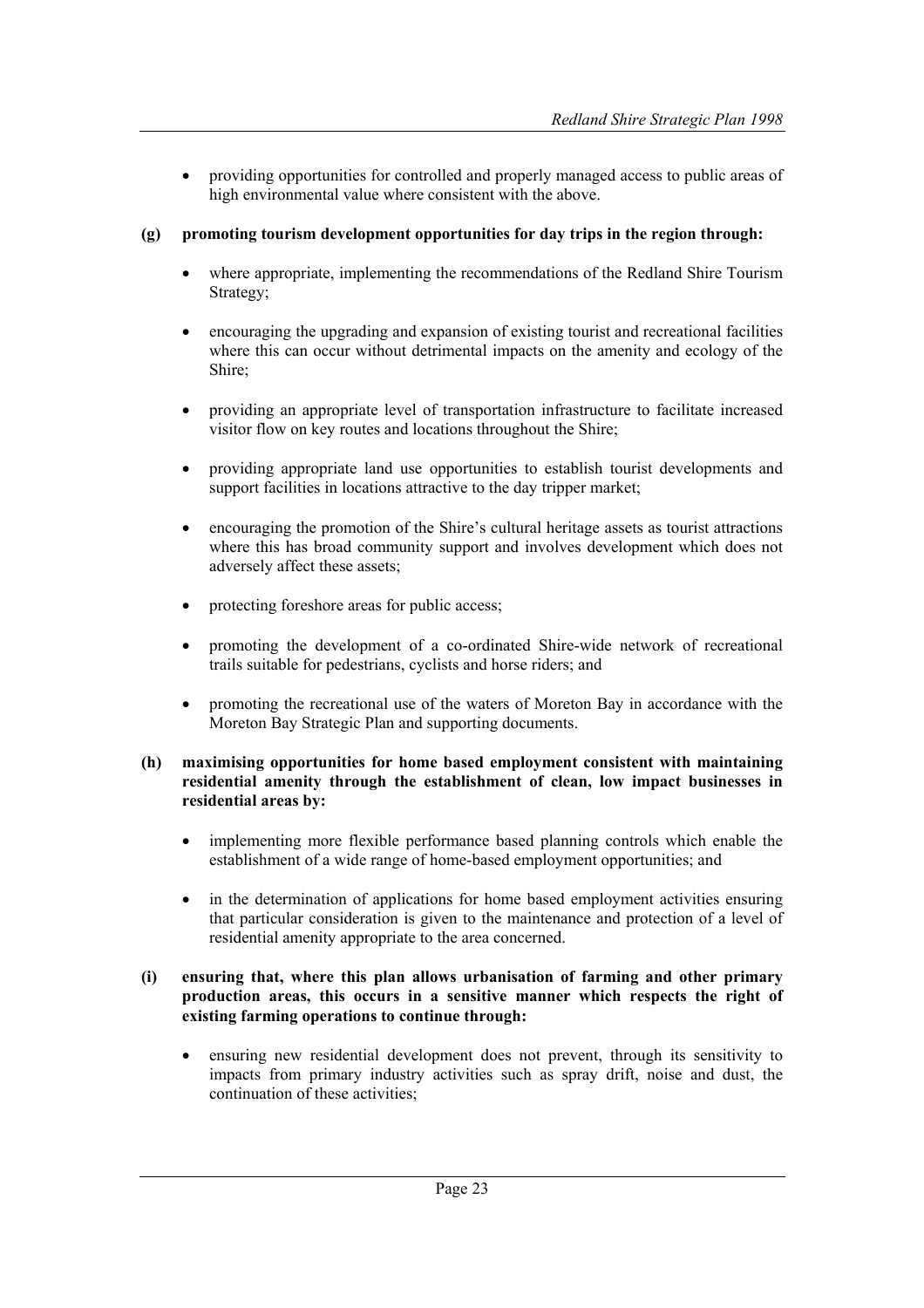- encouraging the provision of adequate buffers and/or the distribution of land uses within newly urbanising areas, which minimise impacts on existing farming and other primary production operations;
- preparing local area plans for east Thornlands and Redland Bay to provide guidance for the progressive redevelopment of existing farming areas; and
- having a due regard to the principles and recommendations of State Planning Policy 1/92 - Development and Conservation of Agricultural Land and the accompanying Planning Guidelines in managing the transition of farming and primary production areas to urban development.

#### **(j) protecting the poultry industry by restricting urban encroachment into poultry farming areas in the southern half of the Shire through:**

- designating the main areas of poultry farming located in the southern part of the Shire as Rural Non Urban in the Strategic Plan and excluding urban development from this area;
- recognising the location of, and the necessity to provide adequate buffers around, existing poultry farms in the determination of development applications within the Rural Non Urban area; and
- allowing the expansion of poultry farming in the Rural Non Urban area of the Shire as a land use which is seen as being generally compatible with State Planning Policy 1/97 - Conservation of koalas in the Koala Coast, where this can occur without unacceptable amenity impacts on the local area.

#### **(k) recognising other economic development opportunities in Rural Non Urban parts of the Shire where they are consistent with the environmental and character values of these areas through:**

- protecting locations of hard rock construction material and clay resources from encroachment by incompatible uses;
- providing opportunities for appropriate land use development within Rural Non Urban locations which is compatible with the open rural character and responsive to the prevailing environmental and visual landscape values of these areas; and
- investigating alternative land use proposals which would generally be compatible with Rural Non Urban areas and the provisions of the State Planning Policy 1/97 -Conservation of koalas in the Koala Coast.

## **3.5 Movement System**

The ability for people to access places of employment, business, education and recreation is vital to the functioning of everyday life and to a community's overall economic prosperity and competitiveness. The strong dependence to date on private vehicles to achieve this, whilst clearly fulfilling the need, has bought with it certain economic, social and environmental costs. This Plan, whilst recognising the continued importance of the private car to achieve people's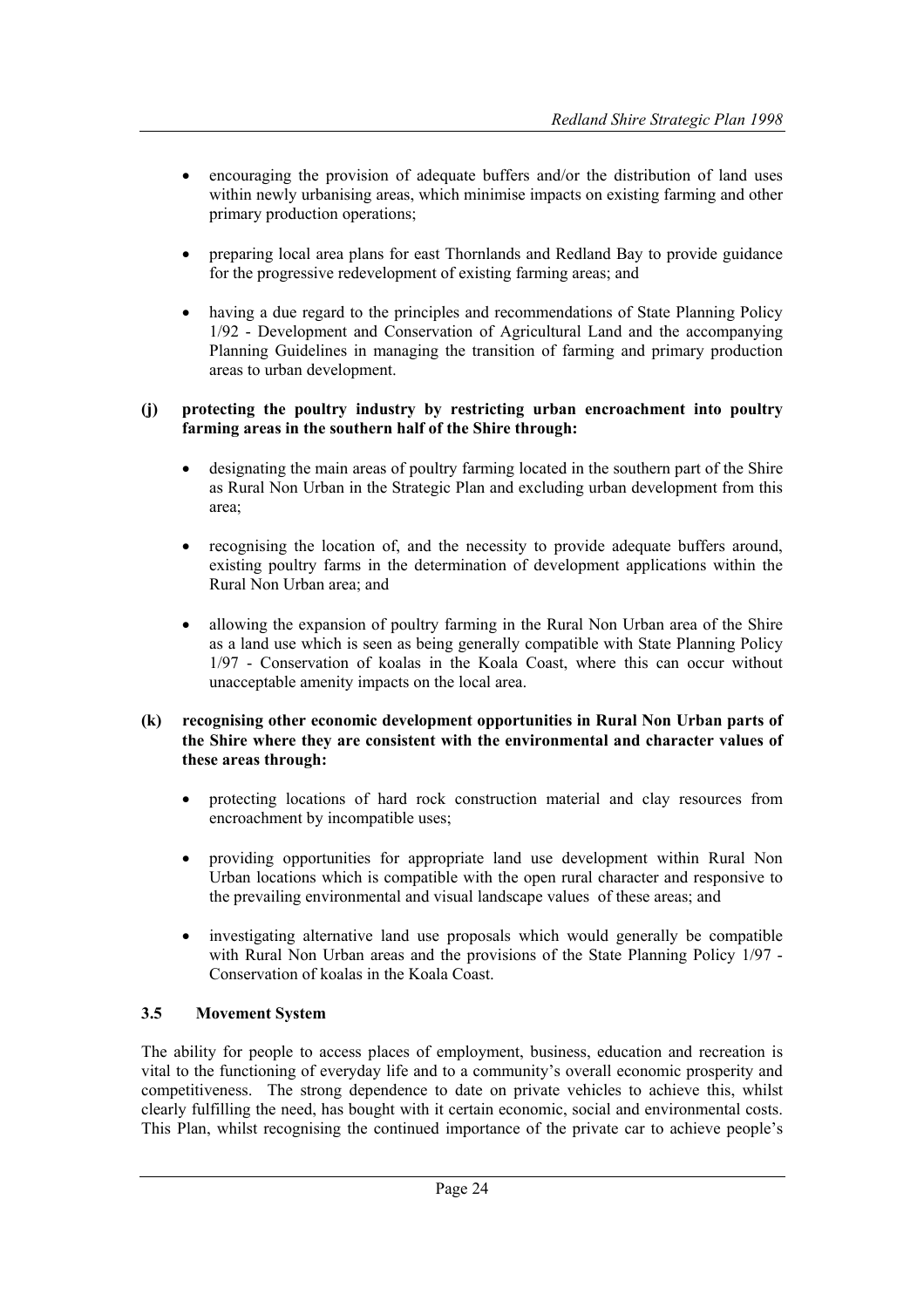transportation requirements, specifically seeks to put in place strategies for the implementation of an expanded and well-integrated public transportation system and greater opportunities for safe and comfortable walking and cycling.

This will help not only in reducing dependence on private vehicles but will provide improved transportation access to jobs and services for all residents and employees including the young, the elderly, the physically disabled and those without access to private vehicles. Also, it is an important component of an economic development strategy to encourage businesses and employees to locate in the Shire as well as achieving environmental and energy conservation benefits. In this regard, the movement system should also provide for the reliable and efficient movement of freight between places of production and distribution.

These matters are reflected in the goals of this Plan to integrate land use with the efficient and environmentally responsible provision of public and private transport systems and to provide ready access to services and employment, which will be achieved by:

- **(a) establishing an integrated land use pattern and movement system based on a combination of road, rail and water transport and pedestrian and cycling systems though:** 
	- promoting the development of a more compact, urban form which will encourage and be able to support a higher level of public transportation while at the same time reducing the overall average trip length required for work, shopping, school and other purposes;
	- encouraging a higher level and greater distribution of local employment opportunities within the Shire to promote a better relationship between residential areas and places of employment;
	- locating any major new employment attractors (eg. general and service industries educational facilities, community activities) in areas of high accessibility in the movement system and which can be adequately supported by public transport;
	- preparing a co-ordinated and integrated transportation strategy for the Shire to identify and plan for future and current transport needs, maximise accessibility to the movement system and promote increased usage of public transport, walkways and bikeways;
	- planning for and protecting existing and future major transport corridors (including those known as the northern arterial and Long Street extension) to preserve opportunities for their use in accordance with the outcomes of this transportation strategy;
	- controlling development to protect the function and capacity of major arterial roads, particularly on properties adjoining these roads;
	- encouraging the development of mixed use, pedestrian friendly centres where people can walk or cycle to employment and services;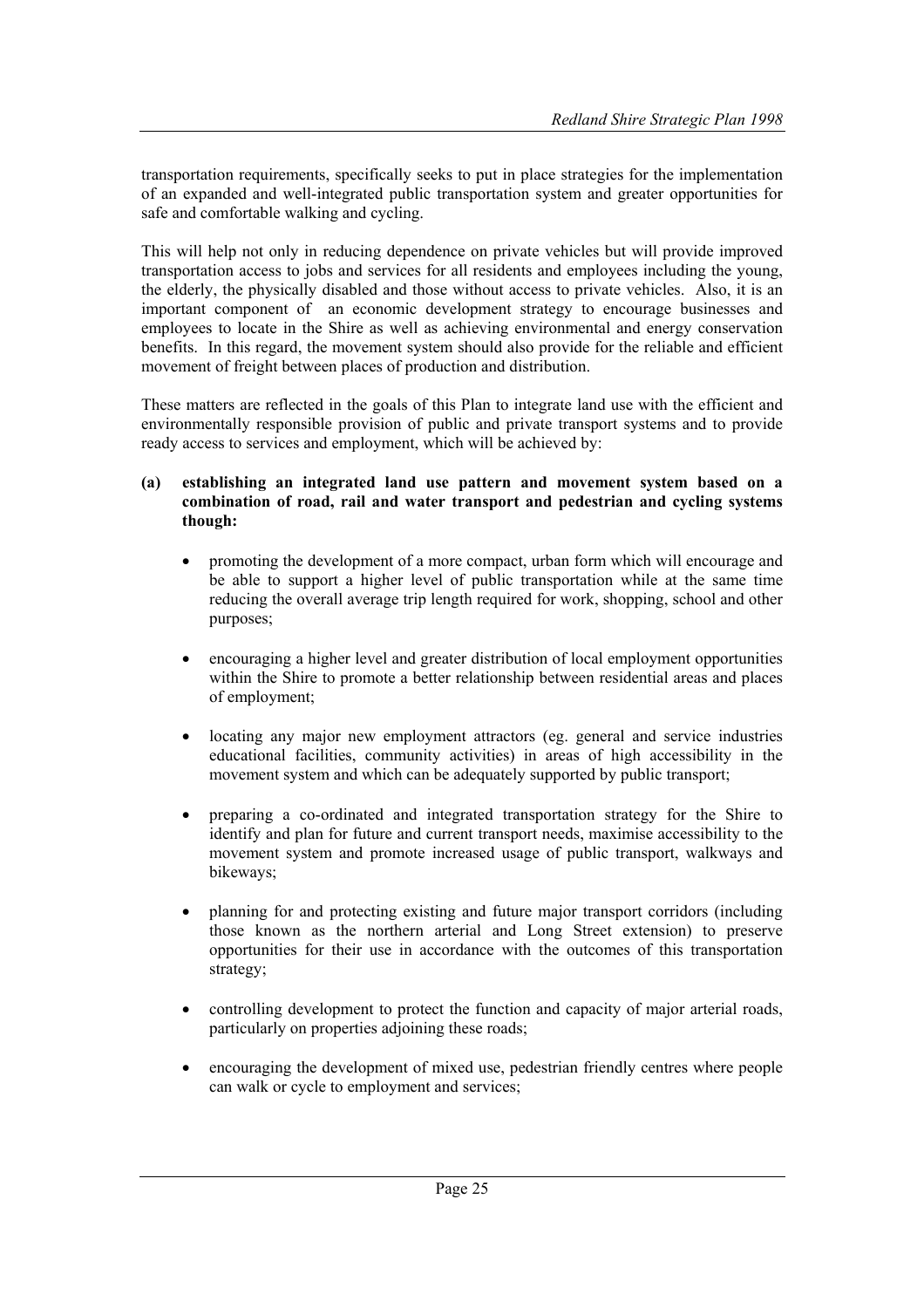- promoting the implementation of integrated local area planning principles in the development of new urban areas as a means of reducing overall car dependency and incorporating accessible, safe and integrated public transport, pedestrian and cycling networks;
- promoting a range of medium density dwelling types in proximity to centres and other employment generators and in areas well serviced by public transport; and
- recognising the particular needs of the Shire's island communities and the tourism industry for safe and reliable water transport, co-ordination between water and land transport, and safe, convenient and attractive terminal facilities for water transport.

#### **(b) taking maximum advantage of the opportunity for use of the existing railway line through:**

- promoting the development of medium density residential development and employment and community facilities in areas accessible to existing train stations;
- supporting the provision of long-term parking facilities and drop-off areas for commuters at existing stations; and
- providing an integrated public transport system which includes the development of suitable inter-modal transfer facilities at existing rail stations.

#### **(c) concentrating other public transport on a line haul bus priority system which is consistent with similar systems in adjoining local government areas through:**

- supporting a co-ordinated regional approach to the development of an efficient line haul bus priority system to service residents of the Shire;
- through appropriate studies, identifying future line haul bus routes and subsequently seeking appropriate development and co-ordination of this system through methods such as reserved bus lanes, bus priorities at traffic signals and other bus priority measures; and
- providing for the establishment of inter-modal transport stations at suitable locations throughout the Shire providing facilities to allow for transfers between local and line haul transit services as well as passenger drop-off and car parking areas.

#### **(d) improving local bus based public transport to centres, employment areas and line haul transport system stops through:**

- encouraging the planning of local communities on the basis of accommodating increasing local bus usage through the adoption of appropriate road networks and design standards;
- minimising the walking distance to local bus stops through the provision of walkways and more direct local road patterns;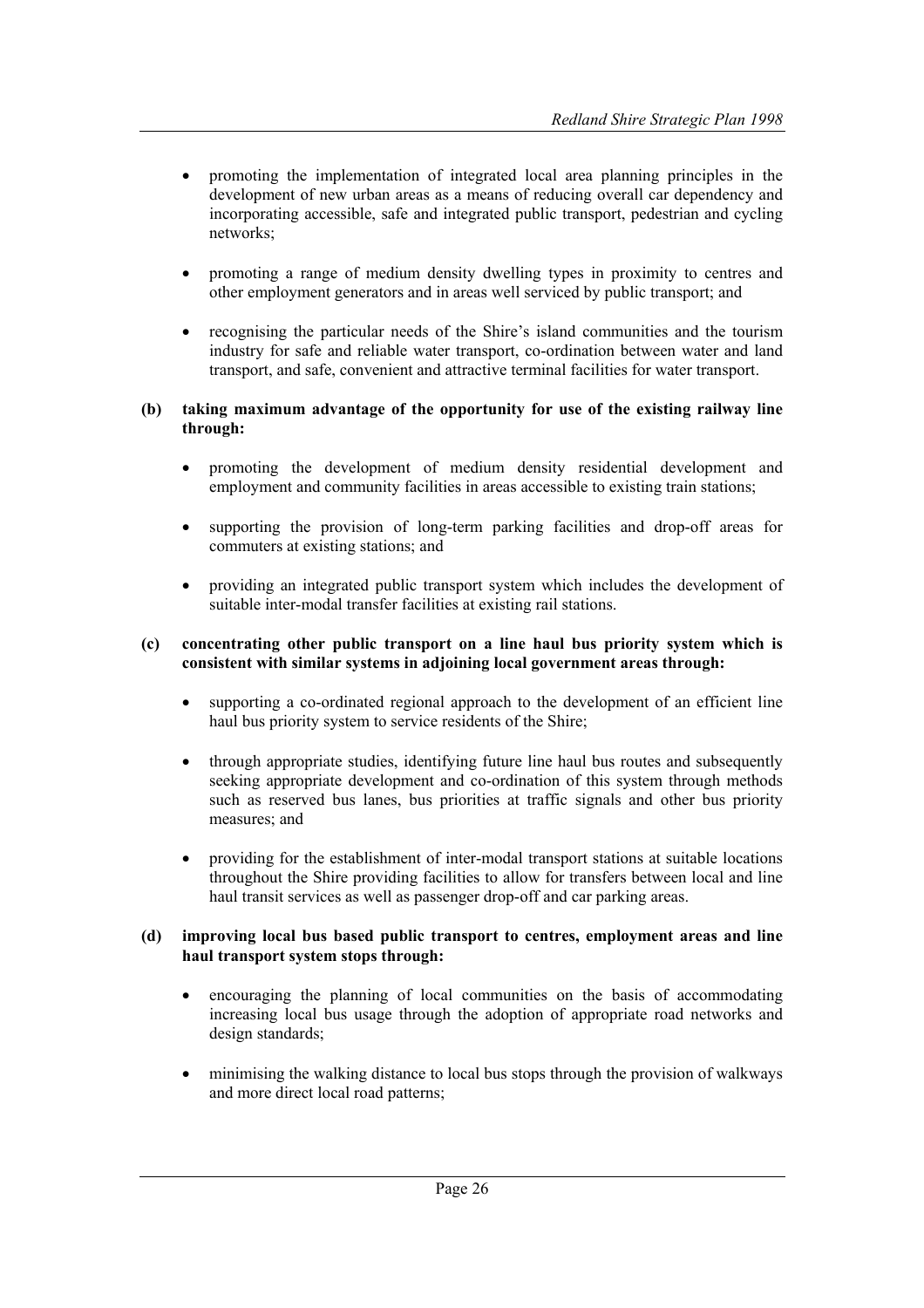- providing appropriate amenities (eg. bus shelters, bus bays/loops) at bus stops to facilitate the provision of an efficient local bus service;
- promoting the establishment of these public transport services at an early stage in the development of new urban areas;
- ensuring local bus services are accessible to all people regardless of physical ability; and
- promoting the development of an integrated local bus service which provides a high degree of accessibility to major centres, employment areas and to line haul transportation systems.

#### **(e) providing opportunity for a co-ordinated system of pedestrian and bikeways which provide for local, recreational and commuter trips and reinforces the centre hierarchy through:**

- recognising the importance of cycling and walking as an alternative means of transportation through the establishment of a co-ordinated system of bikeways and walking paths throughout the Shire;
- encouraging the integration of bicycle paths and walkway systems into the design of transportation facilities through the provision of suitable amenities (eg. bicycle storage areas);
- establishing at an early stage in the development of new urban areas, a system of local cycle and pedestrian paths providing connections to local centres and other facilities such as schools, open space and recreational centres and to the wider network; and
- promoting the provision of bicycle storage and shower/change room facilities at major public facilities and places of employment.

#### **(f) promoting an urban form which supports opportunities for use of public transport, walking and cycling and reduces private vehicle dependency through:**

- focussing employment and services at the centres in the Shire hierarchy which in turn become focal points for public transport, pedestrian and cycleway systems;
- promoting a range of medium density dwelling types which provide for maximum opportunities for people to live close to areas of employment and services; and
- promoting development which supports the accessibility, convenience and efficiency of public transport including rail, bus and ferries.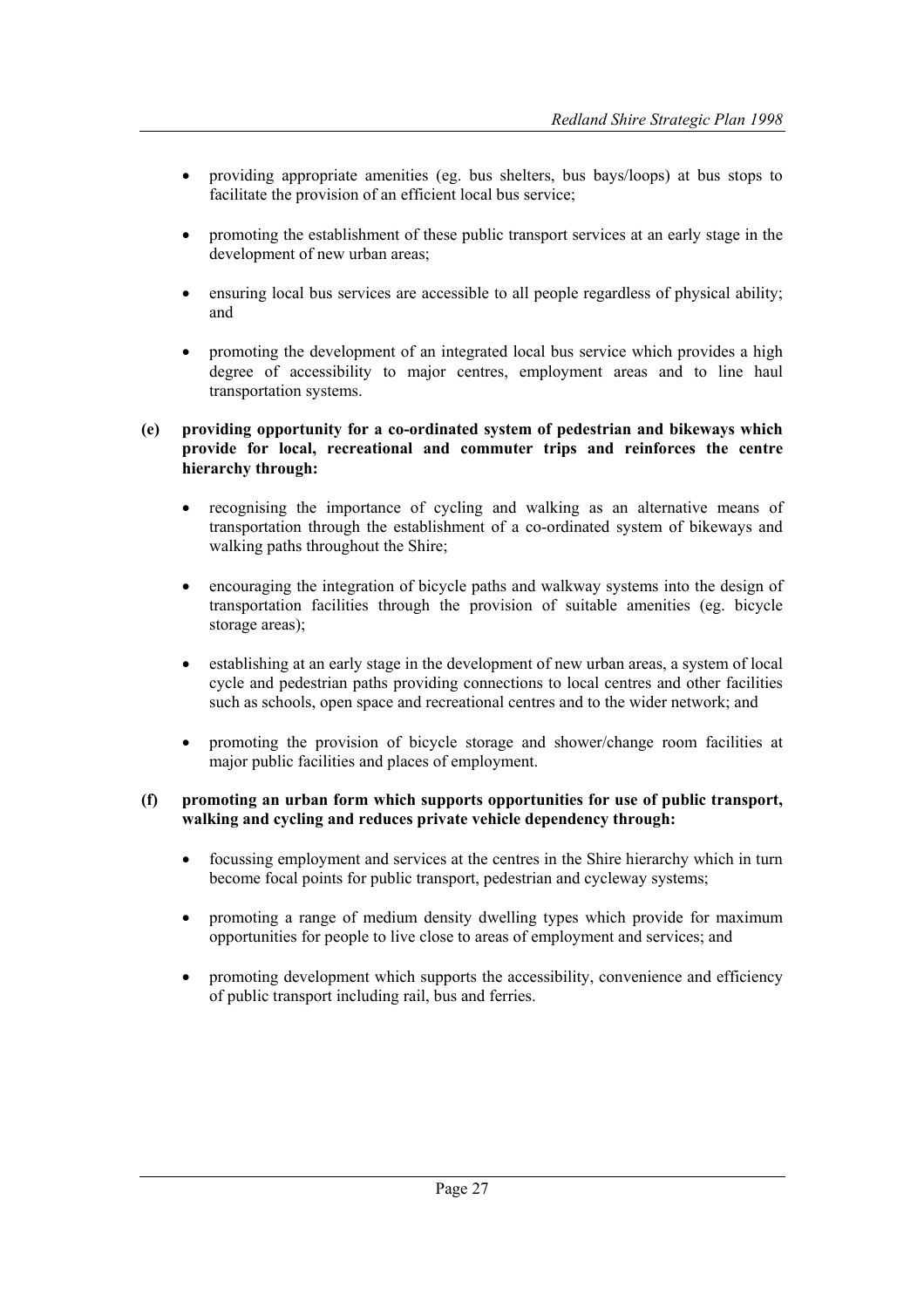## **4.0 PREFERRED DOMINANT LAND USE INTENTS**

The preferred future distribution of and relationship between land uses in the Shire is shown on the Preferred Dominant Land Use Map. The intent of the preferred dominant land uses and their spatial distribution is an important means to implement the goals and strategies of the Strategic Plan.

The preferred dominant land uses and other symbols shown on the Preferred Dominant Land Use Map are.

## Urban - Residential Oriented

- Urban Residential
- Medium Density Residential
- Residential Low Density
- Park Residential
- Specific Planning Intent

## Urban - Employment and Service Oriented

- Major Centres
- District Centres
- Service Commercial
- Local Shopping
- General and Service Industries
- Marine Oriented Activity
- Tourist Business and Accommodation
- Special Facilities/Public Purposes

## Open Space

- Public Open Space
- Restricted Open Space
- Special Protection Area

## Non-Urban

- Rural Non Urban
- Water Supply Catchment
- Special Rural
- Drainage Problem

## Movement System

- Railway
- Major Roads/Potential Line-Haul Bus Routes
- Future Transportation Corridors
- Major Pedestrian/Cycleways
- Local Road Network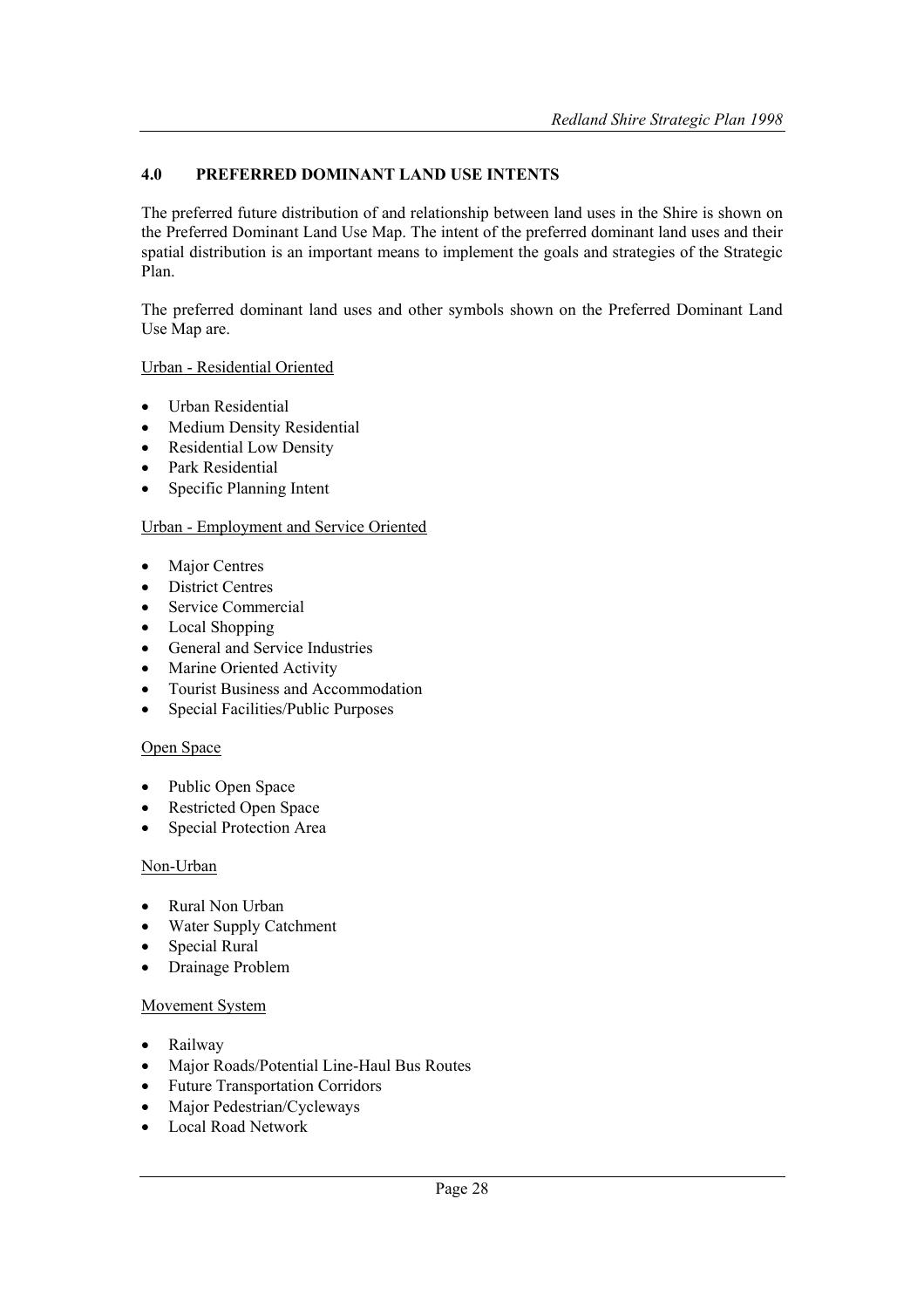## Other Symbols

- Tourism Opportunity
- Tourist Drive
- Extractive Resources
- Extractive Industry
- Sportsfield
- Playground

## **4.1 Preferred Dominant Land Use Intents**

The development or use of land in a particular preferred dominant land use designation is to comply with the intent for the relevant preferred dominant land use statement in this section.

The preferred dominant land use designations indicate in broad terms areas suitable for development or use for various purposes. The actual development capacity of designated areas is subject to the constraints imposed by the environmental features of the land as described in Section 5.0 Greenspace, and by other considerations including currently less well documented physical conditions such as flooding, soil conditions (eg. acid-sulphate potential) and topography, and the application of development requirements, policies and conditions in relation to infrastructure and services, access, open space, drainage and like matters.

The Strategic Plan sets the broad principles and policy direction for planning and development in the Shire. However it does not address detailed matters of implementation at the local area or site level. A program utilising the principles in Section 6.0 Integrated Local Area Planning of this plan to deal with local implementation issues will be undertaken by the Council as priorities and resources permit.

The Council may not be prepared to favourably consider individual development proposals for separate sites in new areas allocated for urban development on the Preferred Dominant Land Use Map where local planning and servicing co-ordination matters have not been resolved to the Council's satisfaction.

Alternatively, where applications for development approval are received in advance of the Council having completed local area planning investigations, the applicant may be required to investigate and resolve local area planning issues outside the applicant's particular site prior to development approval being granted.

## **4.2 Urban - Residential Oriented**

This group of preferred dominant land use designations relate to those parts of the Shire where development is intended to be primarily residential in nature, accommodating a wide range of housing forms and densities.

The intent of the plan is to discourage large tracts of housing of a single type and density in favour of a more varied mix of housing types and densities, providing variety and choice in housing and retaining the "permeability" of the neighbourhood. This would, for example, avoid the development of large walled and gated housing developments with private internal access networks which limit the ability of the community to move through and around their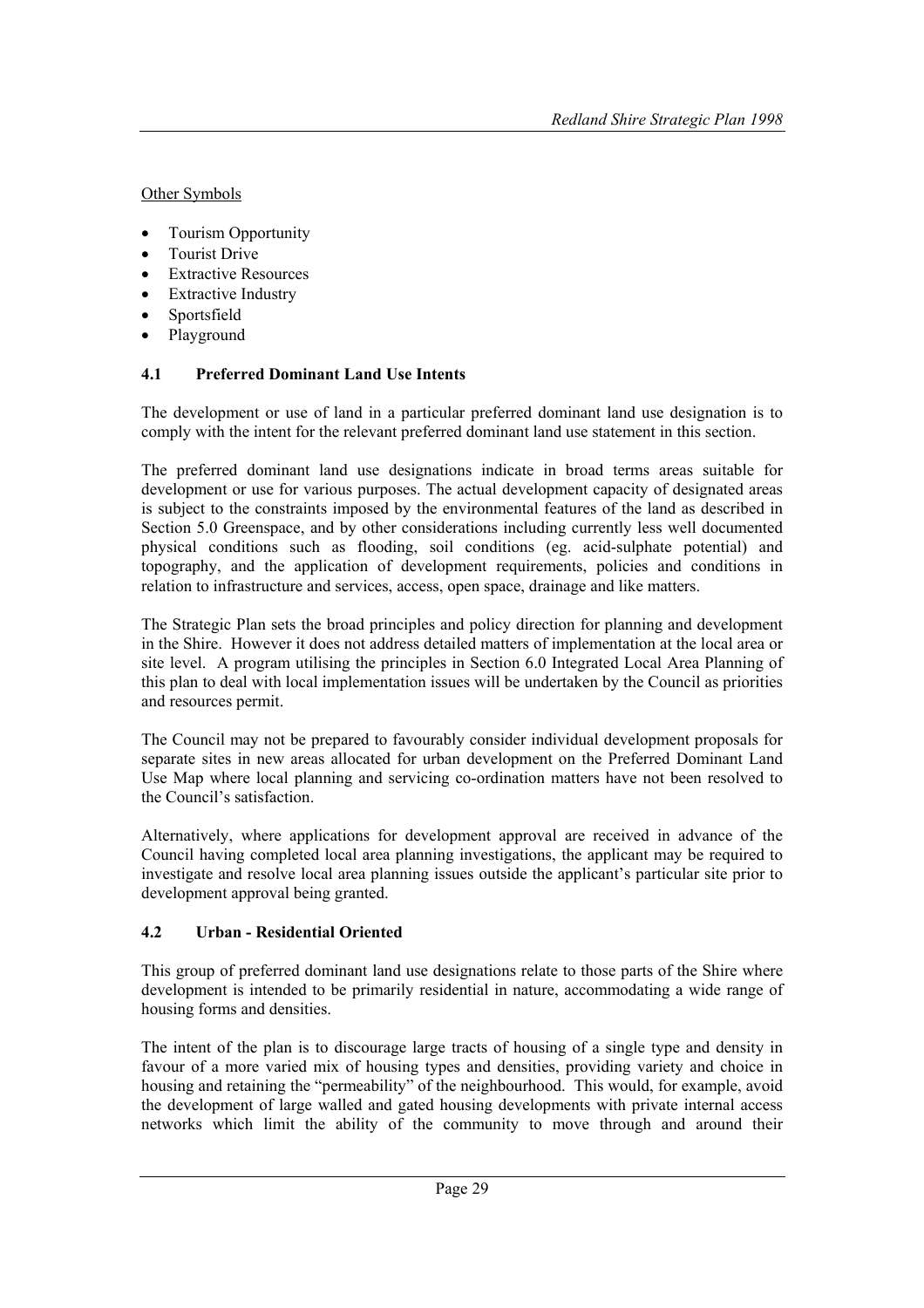neighbourhood in a variety of ways, and which visually and functionally separate new residents from existing communities. It would also avoid severing local communities by high volume roads wherever possible.

It is also the intent of the plan that new housing development of all forms be designed to integrate with and complement existing streetscapes, building scale and form, and the relationship of housing to the private space around it and to the street. For example, this would encourage new housing in established areas to continue the traditional pattern of facing onto and taking individual access through a front yard from the street, wherever practical. The principles of AMCORD should also be implemented in new housing design in this respect.

In areas of the Shire identified as having cultural heritage values, the extent to which new development either protects, enhances or alternatively threatens these values will be taken into consideration by the Council in determining development applications. These considerations have particular relevance to those areas identified in the Redland Heritage Study as containing places and precincts of possible heritage significance, including, for example, Cleveland and Cleveland Point, Wellington Point, Birkdale, Victoria Point and Redland Bay. The Council will develop performance standards and design requirements for the protection of areas identified as having cultural heritage values and such provisions may alter or moderate the land use, density, height, design and other development parameters that would otherwise apply to new development.

All forms of residential development will be subject to provisions which seek to ensure the creation of a pleasant residential living environment. The design of new development, in particular large neighbourhood-scale projects, will be subject to the Integrated Local Area Planning principles in Section 6.0 of the Strategic Plan.

Where extensive areas of undeveloped land are included in these designations (for example at East Thornlands and Redland Bay), the Council may require that local area planning be undertaken to its satisfaction, prior to approval of any residential or associated development in this area.

It is also intended that areas of open space (beyond those designated for this purpose and referred to in Section 4.4 of this plan) will be incorporated in new development areas to meet recreation and open space needs of communities in these areas. This open space is to be colocated with other residential support facilities, in accordance with the Integrated Local Area Planning principles discussed in Section 6.0 of this plan.

It is intended that opportunities for home based businesses and activities will be promoted in these designations where these are compatible with the residential amenity of the area, in recognition of the employment contribution this can make to increase the Shire's level of self containment, and also its contribution to:

- enterprise development through the "incubation" of embryonic businesses;
- social cohesion by providing opportunities to work and live in local communities; and
- ecological sustainability by reducing work related travel.

## 4.2.1 Urban Residential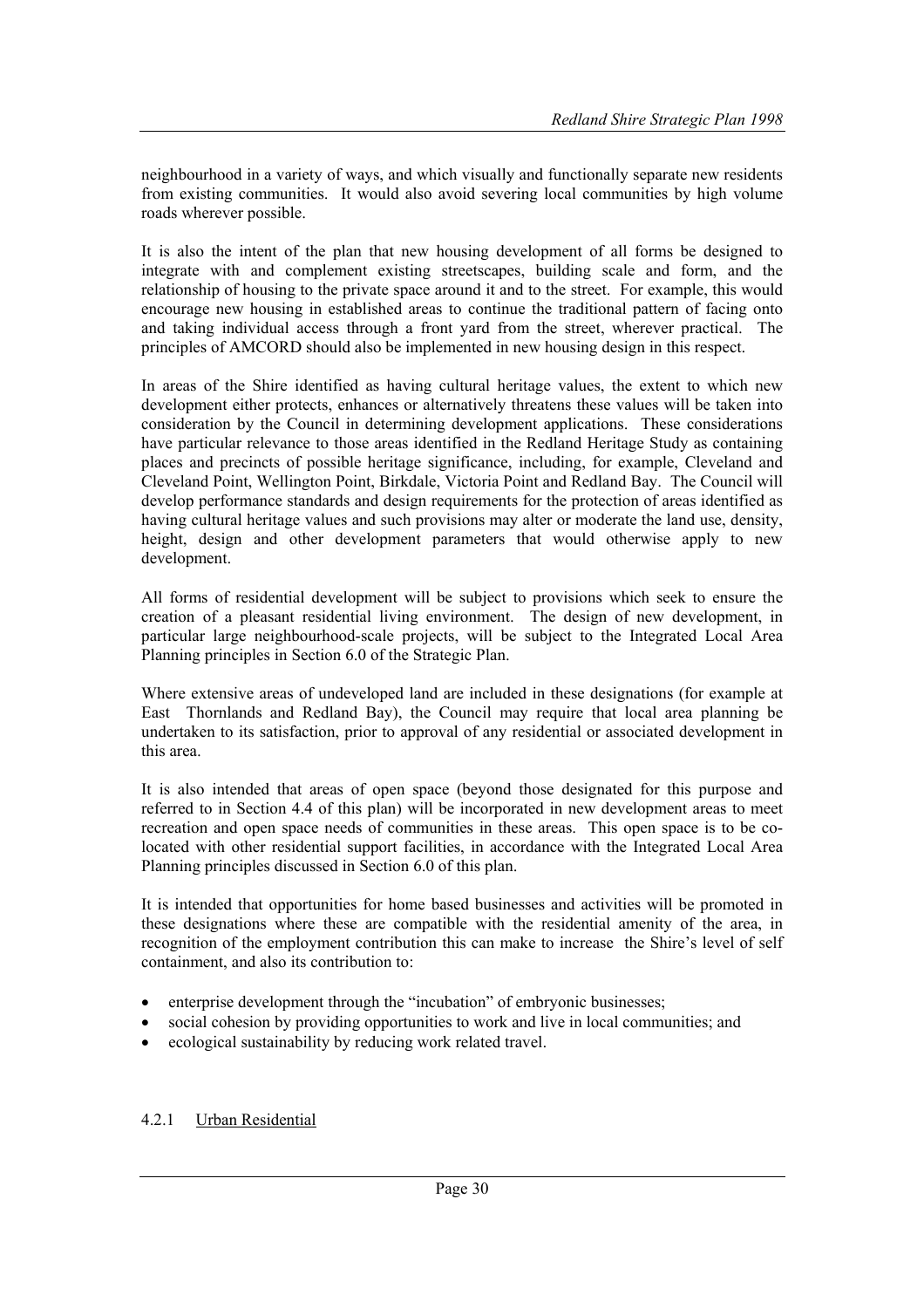This designation indicates the location of areas which are intended to accommodate the bulk of urban residential development within the Shire. Whilst it is anticipated that the principal form of housing will be single family detached dwellings, provision has been made to accommodate other forms of residential development including integrated small lot housing, dual occupancy and multiple dwellings up to a maximum density of 60 persons per hectare.

It is also the intent of the plan that new housing development be designed to integrate with and complement existing streetscapes, building scale and form, and the relationship of housing to the private space around it and to the street, for example: ensuring that where a proposed Urban Residential area is of a higher density than an existing abutting residential development (eg. Residential Low Density) the allotment sizes in the new residential area which are on the common boundary of the two developments are comparable to that of the existing residential area.

In order to maximise available urban land resources and the utilisation of public infrastructure, housing densities of twelve (12) to fifteen (15) dwellings per hectare are encouraged in the new urban development areas of East Thornlands (east of Cleveland-Redland Bay Road between South Street and the Pinklands Sports Ground) and Redland Bay (east of the Cleveland-Redland Bay bypass road between Gordon Road/Moores Road and the Point Talburpin township). These areas may also be the subject of further more detailed local area analysis to address local and site specific planning issues.

New urban residential development in all other mainland areas of the Shire is intended to be in the range of ten (10) to twelve (12) dwellings per hectare. This differentiation is intended to recognise the generally interspersed location of these other new development areas within and adioining the existing urban residential areas of the Shire which have predominantly been developed at these lower densities. New urban residential development on the island communities of Moreton Bay is also intended to be at ten (10) to twelve (12) dwellings per hectare unless otherwise provided for through local area planning.

This plan interprets housing densities in accordance with the definition of Net Residential Density used in AMCORD : i.e, the ratio of the number of dwellings to the area of land they occupy including internal public streets plus half the width of adjoining access roads that provide vehicular access to dwellings (AMCORD Planning Practice Note PNP 6, 1995). For illustrative purposes, under this definition a density of 15 dwellings per hectare approximates to an average allotment size of about 550m².

Whilst it is intended that residential uses will dominate, certain non-residential support facilities which provide local services to residents of an area may be contemplated in appropriate locations and subject to detailed development requirements which are designed to achieve a satisfactory form of development compatible with residential living. These facilities may include community support services such as local shopping developments, medical centres, churches, child care centres, educational facilities and the like. These forms of development shall preferably be located together in association with local shopping facilities or established non-residential development and designed in such a way as to reduce their impact on the amenity of nearby residences.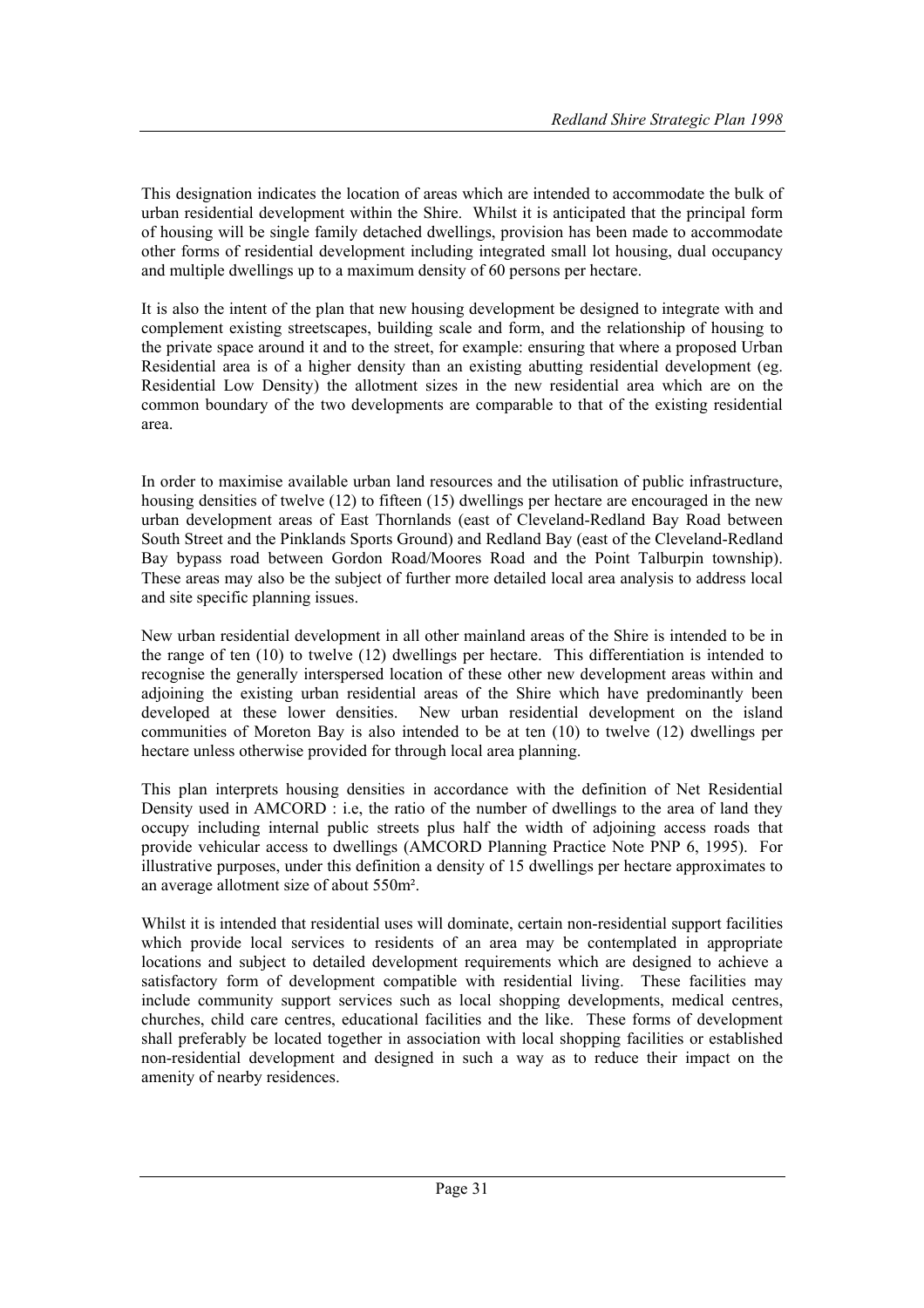The designation identifies areas generally suitable for urban residential development as described in this section. However, the actual development potential of particular parcels of land may be affected by the considerations addressed in Section 4.1.

In particular, land in Redland Bay bounded by Boundary Street, Gordon Road and Falkirk Parade may contain a significant overland flow path. Particular attention to the identification of areas suitable for urban development, areas required for conservation, public open space and drainage purposes and road access arrangements will be required through local area planning or in conjunction with development applications in this area. These issues would be most effectively addressed through development involving a number of parcels of land together rather than separate development of individual sites.

Retirement village development may also be supported where it is of a form, design and density consistent with other housing forms achievable in this designation, and located with ready access to centres, community services and public transport.

## 4.2.2 Medium Density Residential

This designation indicates the location of areas which are intended to accommodate a variety of housing forms including multiple dwelling development at varying densities up to a maximum of 100 persons per hectare. The maximum allowable development density is prescribed on the Preferred Dominant Land Use Map.

It is intended that the height of development in this designation not exceed two storeys and that development be of cluster housing or townhouse form, with dwelling units either physically separate on small lots or attached vertically (wall-to-wall) but not horizontally (floor-to-ceiling). Other densities, heights and forms of development may be considered by the Council where provided for in a relevant Development Control Plan or where justified by good design, the characteristics of the site, the amenity of the surrounding area and on site provision of communal open space and recreation facilities.

It is intended that the Medium Density Residential designation also cover development such as retirement villages where the built environment is one of multiple dwellings in form and appearance, the emphasis is largely on independent, self-sufficient living, and both accessibility to and support of centres, services and public transport is important to the well-being of residents and the host community.

Similar to the Urban Residential designation, non-residential uses which provide local services to residents of the area may be established provided that they represent a satisfactory form of development which is compatible with the surrounding residential locality, they do not create an adverse impact on the amenity of the area and are located together in association with local shopping facilities or established non-residential uses.

## 4.2.3 Residential Low Density

This designation indicates the location of areas which are intended to cater for residents who wish to locate in a low density residential environment within the main urban settlement areas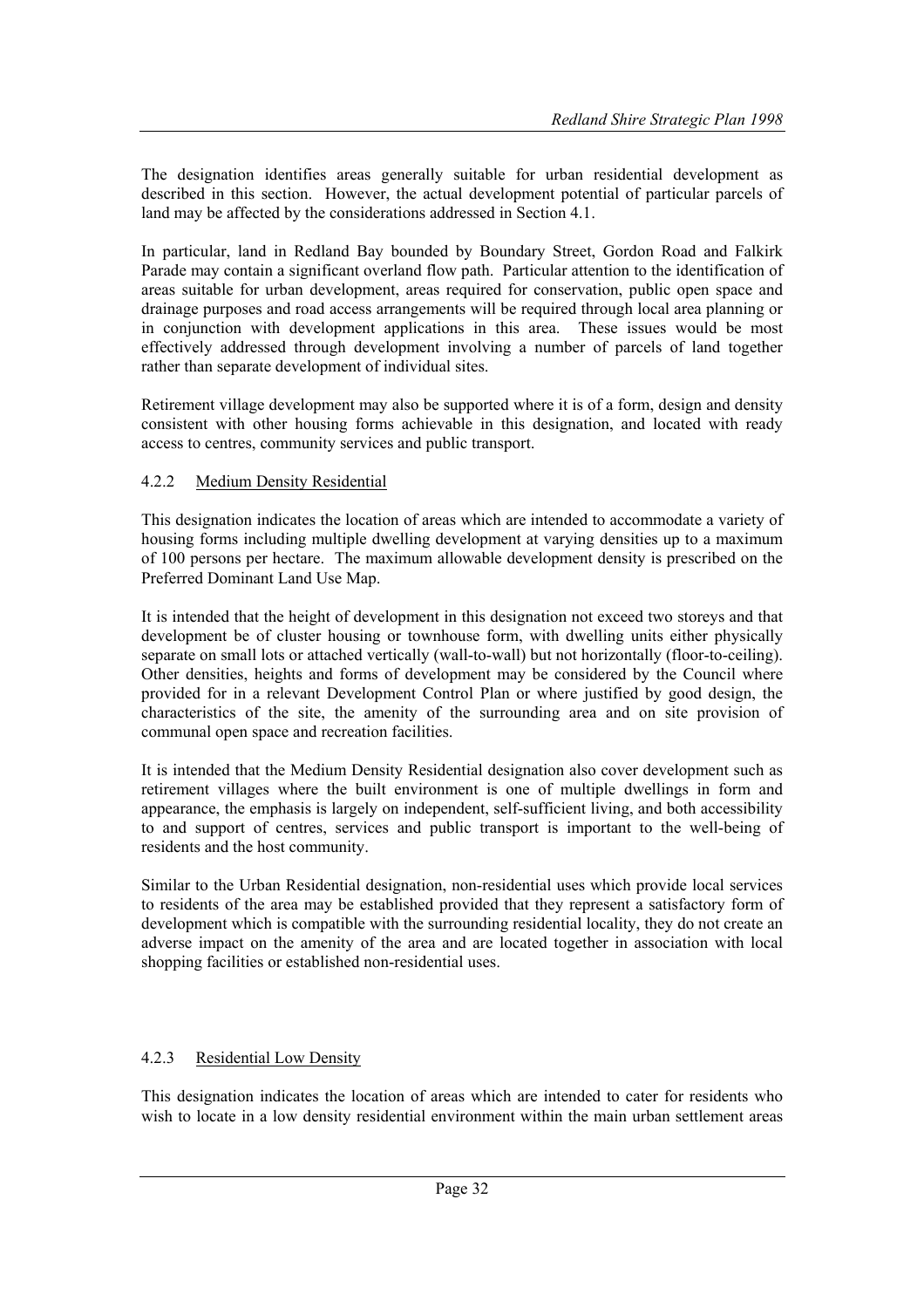of the Shire. The principal form of development within these locations will be detached housing on large allotments of around 2,000  $\mathrm{m}^2$  and above which will require the provision of the full range of normal urban services including sealed roads with concrete kerb and channelling, underground services and sewerage. The majority of areas designated for Residential Low Density use are already developed for this purpose and are intended to remain this way to preserve their existing amenity.

## 4.2.4 Park Residential

This designation indicates the location of areas which are intended to accommodate the establishment of larger residential allotments of around  $6,000 \text{ m}^2$  and above in an open, semirural environment. These designations are located in areas which, whilst accessible to major urban facilities, are considered not to compromise future urban development potential within the Shire.

The full range of urban infrastructure services is required with the exception of reticulated sewerage. In areas without reticulated sewerage, on-site treatment and disposal will be in accordance with performance standards and design requirements for the protection of the water quality of the surface and ground waters and downstream ecological values.

Forms of development other than detached houses will be limited only to those uses which are consistent with the amenity and character of the area and which provide a direct service to the local community in these areas.

Controls on building location and tree clearing will be applied to new development within this designation as a means of retaining vegetation which contributes to the environmental values and intended character of these areas. This would usually involve the identification of a building site of generally no greater than  $2,000 \text{ m}^2$  in size positioned so as to minimise the amount of tree clearing and site earthworks modification required. Limitations on tree clearing, building and other permanent works would be applied over the balance of the allotment.

The Council may require allotments in this designation to be greater than  $6,000m<sup>2</sup>$  where necessary due to physical or environmental features of the land concerned, such as flood plains, wetlands, water ways or habitat for fauna and flora.

## 4.2.5 Specific Planning Intent

This designation covers land in respect of which there is, for varying reasons, a requirement to adopt detailed individual development guidelines as set out below.

Specific Planning Intent No. 1 has been designated to highlight Council's objective of maintaining and reinforcing the substantial visual separation provided by this area between the urban communities of Wellington Point, Birkdale and Alexandra Hills. Development of a range of residential, recreational, institutional, commercial or mixed use activities may be considered for this location provided that they exhibit a high standard of design and contribute, in an innovative way, to the maintenance of the substantial open or non-urban visual character of the area.

In order to achieve the objectives of visual separation whilst allowing for a range of activities to occur on the land, a Local Area Plan will be formulated for the area. This plan should examine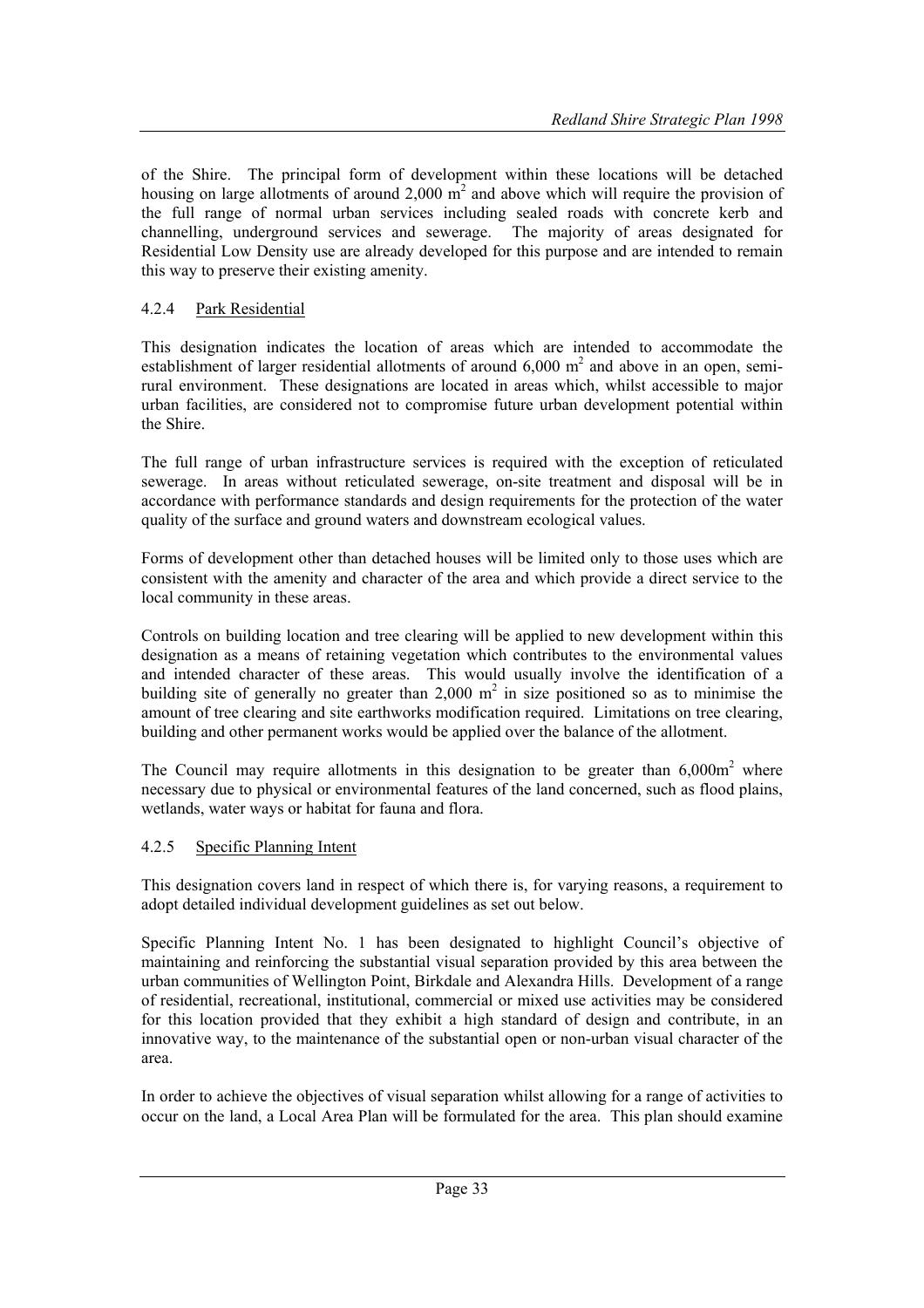amongst other things the role this area performs as a visual buffer between urban areas, areas of higher and lower visual sensitivity, differing types of built form and opportunities for alternative forms of development compatible with the maintenance of the open character of the area.

Specific Planning Intent No. 2 is located between Hilliards Creek and the railway line at Wellington Point and is considered to be potentially suitable for a range of outdoor recreation uses including some limited residential component. Any future development would however need to address a range of considerations relevant to the site including ecological values, flooding and drainage, soil conditions including acid sulphate potential, hydraulic services, access and traffic, biting insect issues and public control of the foreshore.

It is Council's preference that privately owned land in this designation be developed in a single, coordinated project so as to optimise both the opportunities for environmental protection and enhancement and the potential for appropriate development within the environmental, planning and infrastructure constraints of the area.

Council will continue to manage land that it controls in this area primarily for conservation purposes and will promote the management of other publicly-owned land for conservation purposes with the relevant Government agencies such as Queensland Rail.

Specific Planning Intent No.3 is the area of the Bayview Estate to the east of Mount Cotton Road, Mount Cotton.

Council will pursue the preparation of a master plan to identify the nature and location of future uses and the location, extent, form and density of residential development for this estate. As part of the master plan, an infrastructure agreement shall be negotiated and agreed that states the estate developer's commitment to community facilities provision and timing for such provision. It is Council's intent that a Development Control Plan also be prepared to give statutory direction to the master plan and infrastructure agreement.

The range of uses is anticipated to include residential development at a range of densities and allotment sizes, and primary school, local shopping centres, sports and recreation club and associated facilities and a golf course open to the general public.

Areas of land of environmental value in the northern section of Specific Planning Intent No.3 and within and adjoining Specific Planning Intent No.3 on the eastern side of German Church Road in the ownership of the development company shall be acquired by Redland Shire Council and the Queensland Government

Specific Planning Intent No. 4 plays an important role in the separation of the Thornlands and Victoria Point urban communities both in a physical and visual sense. All development within this area shall be predominantly open rather than built up in nature in order to retain its rural non urban character. The protection of the environmental values of the remnant bushland and coastal vegetation within the area is also considered important.

Development of the area shall be primarily residential  $(6000m^2 - 10,000m^2)$  sized allotments), however suitable commercial, recreational and service orientated uses may be considered provided that they are consistent with protecting the health and amenity of residents and the principles of retaining the rural non urban character and the environmental values of the area.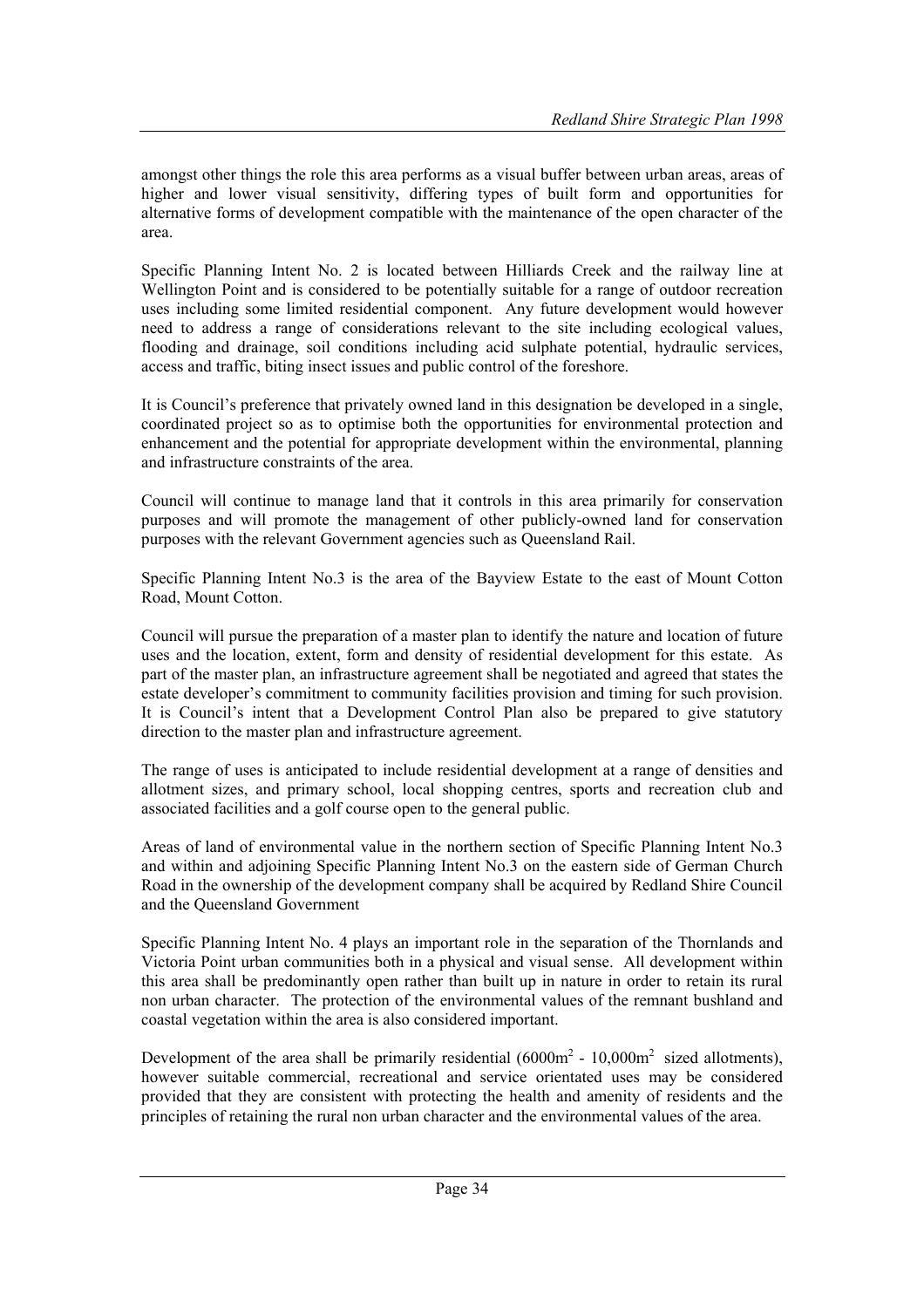Reticulated sewerage shall not be provided or planned for. Access to State controlled roads will be limited and involve shared accessways wherever possible.

Specific Planning Intent No. 5 located south of and adjoining Bunker Road is considered to be suitable for urban residential purposes. Areas to be retained for conservation, public open space, buffers for existing poultry farms and drainage purposes are to be determined at the time a development application is received.

Specific Planning Intent No. 6 is to be developed for urban residential purposes having regard to the protection of the environmental and visual values of the land and the protection of the amenity of future residential uses from noise, lighting and any other potential amenity effects from the Alexandra Hills Tavern and any other lawful businesses operating in the locality. Provision for alternative vehicle access for allotments fronting onto Finucane Road must also be considered.

## **4.3 Urban - Employment and Service Oriented**

This group of preferred dominant land use designations consists of those parts of the Shire intended to provide for a wide range of commercial, retail, community and recreational facilities necessary to meet the needs of the Shire population. These designations also involve significant levels of employment to assist the overall goal of the Strategic Plan to move towards more selfcontainment within the Shire and its separate communities.

An important component of these designations is the focus of these services and employment on a hierarchy of centres which recognises and expands the roles of existing higher order centres while providing for the development of lower order centres throughout the Shire.

It is intended that these centres be multi-purpose, rather than (as traditionally) focussing on retail facilities only, so that they will contain a range of commercial, community and recreational facilities appropriate to their level in the hierarchy. It is also intended that these centres be developed in an integrated fashion which places a strong emphasis on the urban design outcomes which create coherent, convenient, accessible and pleasant surroundings.

Some of the centres in the hierarchy are subject to more detailed planning in Development Control Plans which assist in the achievement of this integrated approach.

The centre hierarchy is also supported by areas used or intended for use for other employment generating uses, particularly those of a predominantly industrial nature which are compatible with the amenity and environmental circumstances of individual sites.

It is intended that services and employment areas not be exclusively restricted to the areas within Urban - Employment and Service Oriented designations. However, opportunities to provide these services outside the designated areas will be allowed only where they are consistent with the provisions of the Strategic Plan relating to relevant preferred dominant land use designations.

Where development in these designations adjoins areas of existing or future residential development, the height, bulk, orientation and design of development and the treatment of signage, lighting, car-parking, points of access and egress, landscaping, fencing and buffering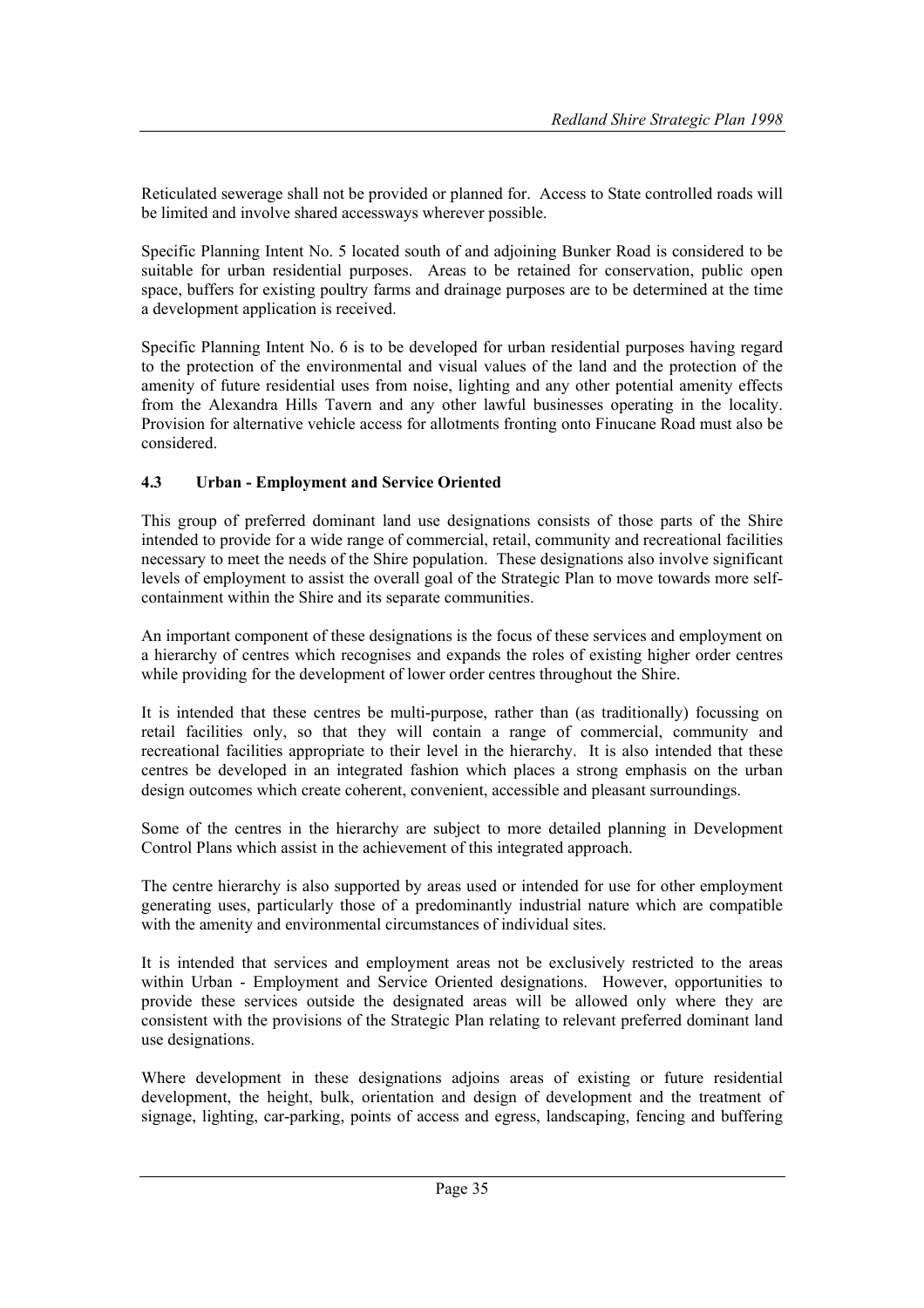will be required to provide for the reasonable protection of the amenity of adjoining residential development.

## 4.3.1 Major Centres

This designation indicates the location of the Shire's two highest order centres in its hierarchy, namely Capalaba and Cleveland. These centres are intended to accommodate major retail, commercial, community, administrative, recreational and associated central place activities.

Both centres serve a Shire-wide function which includes administrative, entertainment and cultural facilities.

It is intended to continue to promote these two centres as major employment and service nodes in the Shire, in accordance with the principles and detailed provisions of the respective Local Area Plans which apply over these areas. The Capalaba Business Centre is intended to perform the role of a Major District Centre in terms of the SEQ2001 Regional Framework for Growth Management 1995 (and updated Regional Framework for Growth Management 1996) major centres hierarchy.

The further development of these centres is intended to focus on achieving improved urban design outcomes and providing for mixed use development opportunities as indicated in these Local Area Plans. Other provisions of the Strategic Plan in relation to the movement system are intended to reinforce the accessibility of these centres to the Shire population. Comfortable, safe and convenient access from public transport, pedestrian and bicycle networks shall be integral design considerations for new development in these centres.

Council will pursue the provision of an indoor leisure centre and regional park and garden facilities at Capalaba, designed to improve recreational and entertainment opportunities for the Shire population and also a General and Service Industries area at Capalaba as described in Section 3.4(b) of this plan (Cleveland Town Centre and Capalaba Business Centre Development Control Plans).

## 4.3.2 District Centres

This designation refers to the second level in the centre hierarchy for the Shire and includes centres at Birkdale, Alexandra Hills and Victoria Point.

These centres are intended to provide shopping and business facilities, together with less extensive community and recreational activities than the major centres, to serve the mainly convenience needs of residents of the various suburban localities of the Shire. The retail component of these centres is intended to be limited to the maximum of a full line supermarket and associated convenience shopping with limited comparison goods available. Any proposals for further retail development in these centres will be required to undertake an appropriate level of economic impact assessment to ensure that they do not adversely affect other centres in the Shire and adjoining local government areas, or cause an imbalance in the hierarchy of centres intended for the Shire.

Comfortable, safe and convenient access from public transport, pedestrian and bicycle networks shall be on integral design considerations for new development in these centres.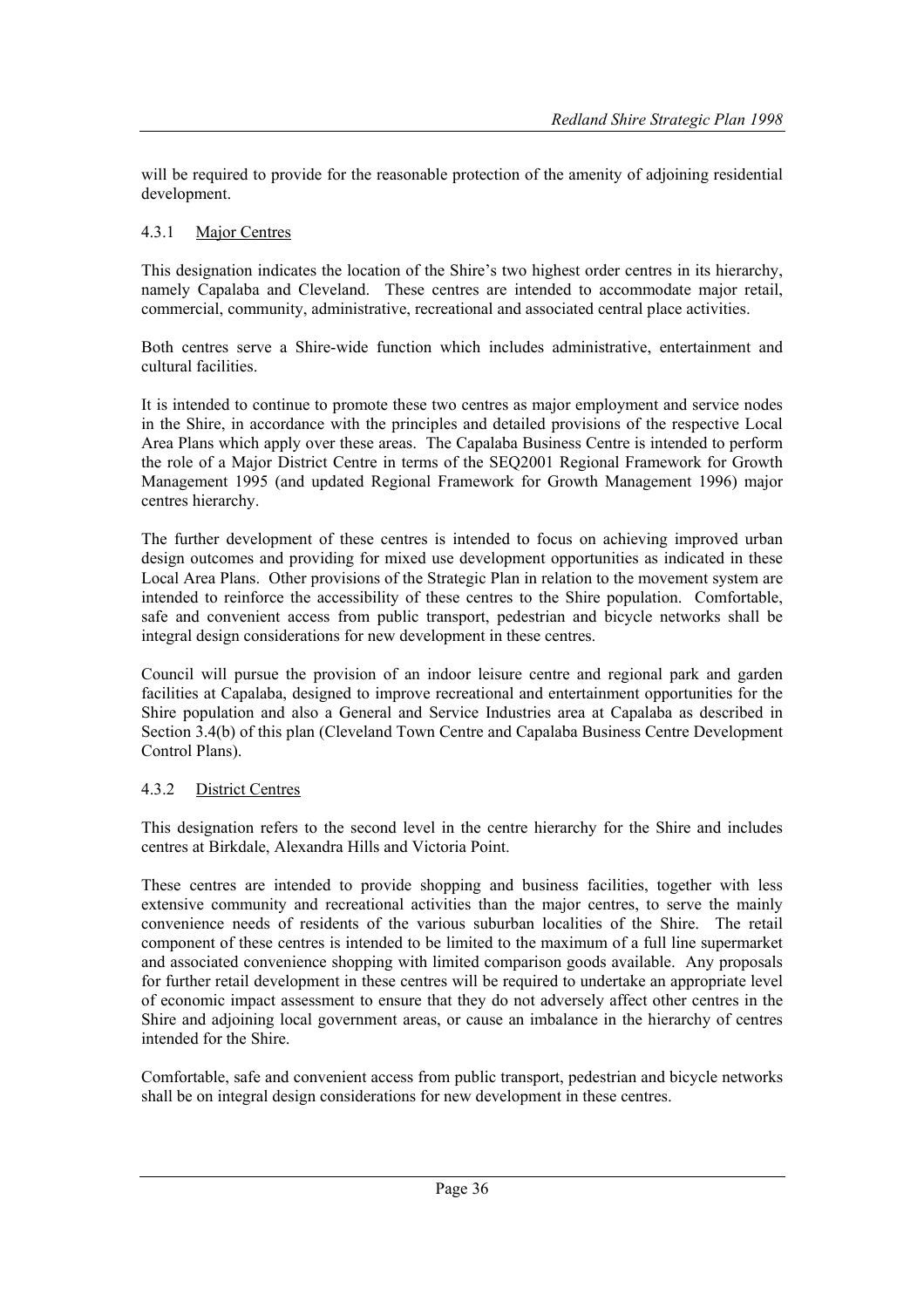The district centre at Birkdale adjoins the railway station, primary school and recreation reserves, and it is intended to support the development of these facilities to reinforce the role of the centre, together with surrounding opportunities for medium density housing.

The district centre at Alexandra Hills is primarily retail and commercially based, with limited opportunities for further expansion due to the close proximity in surrounding areas of detached housing enjoying a pleasant amenity. Expansion of this centre would only be supported where it could be justified from an economic impact viewpoint, provided it does not impact on the amenity of surrounding residential areas.

The district centre at Victoria Point is focused on the intersection of Cleveland-Redland Bay Road and Colburn Avenue. It is generally envisaged that further development of the centre would consolidate its retail functions on the site of the existing shopping centre, whilst supporting commercial or employment activities may be established in the balance of the designated area appropriate to service district centre needs for residents of the southern part of the Shire.

## 4.3.3 Service Commercial

This designation indicates the location of areas intended primarily to provide a commercial support function at Cleveland. More specifically these are intended to accommodate certain business and commercial activities which, by their nature require a large site or floor area (such as showrooms, motor vehicle saleyards, retail warehouses and the like) or which provide a necessary support function to activities located within the Major Centre. Smaller scale industrial activities are also contemplated within this designation provided that they do not result in adverse impacts on the amenity of the area and can demonstrate a largely service role to adjoining business locations. The designation also provides for existing commercial or service uses which are of a significant scale and are located outside of the designated centres, including hotels, motels, stand-alone business headquarters and service stations.

As these areas are oriented to major transportation routes, particular attention will be required to the appearance of development in the designation and to achieve wherever possible an integration of development on adjoining sites in terms of vehicle movement and landscaping and compatibility of building design.

These areas may also be the subject of further more detailed local area analysis to address local and site specific planning issues.

## 4.3.4 Local Shopping

This designation indicates the location of existing neighbourhood and local shopping centres and areas (including historical village centres and strip shopping); and separately indicates where future local shopping facilities may be considered. It is intended that retail development of these areas will be restricted primarily to local shopping facilities which meet the immediate convenience needs of the local community in which they are situated. The level of facilities may range from a general store to a small shopping centre typically up to  $1500-2000$  m<sup>2</sup> gross leasable area where this can be justified to meet these local needs.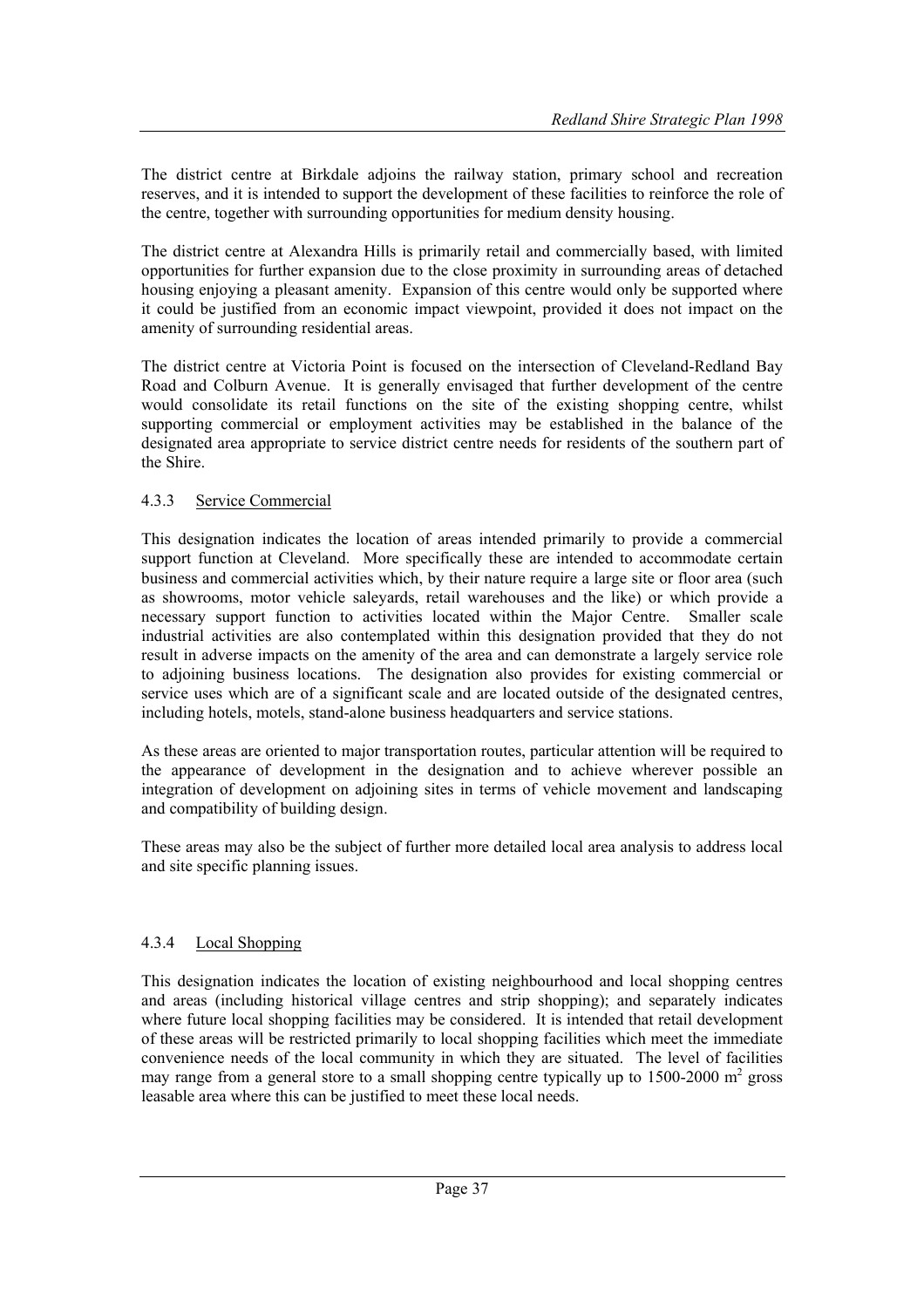Approval of any particular site for future local shopping purposes or other local services will be dependent on the consideration of any such application having regard to, amongst other things, the location and impact on existing centres, the amenity of the locality and the ability of the proposed centre to provide for local retailing needs in terms of traffic, safety, convenience and the nature of the proposed uses. Such sites should have good access from the pedestrian and bicycle network.

These centres may also contain or adjoin other local community services and open space, consistent with the Integrated Local Area Planning principles set out at Section 6.0.

## 4.3.5 General and Service Industries

This designation indicates the location of areas which are intended to accommodate the development of manufacturing, light and service industry, warehousing, transport and storage uses; together with office and retail uses which are compatible with or support these uses. For example, these support uses may involve banking and refreshment establishments which meet the needs of employees involved in the predominant uses intended for these areas.

The location of these areas has been selected on the basis of their ability to provide adequate buffering from adjoining land uses and their high level of accessibility to the Shire's arterial road network and via this network to other areas of economic activity within the Brisbane metropolitan region.

These areas are not intended to accommodate heavy manufacturing activities nor industries of a noxious, hazardous or offensive nature which require a high degree of separation from most forms of urban development activity.

The designation shown in the south-east of the Capalaba Business Centre is intended to be developed as an "enterprise" area with the aim of creating a high quality integrated, employment location. This will be achieved through the promotion and encouragement of a wide range of industrial, warehouse, transport, storage and office uses together with some limited supporting commercial, retail and recreational activities. It is intended that development of the area will seek to achieve a high quality of visual appearance both internally and externally as a means of complementing the surrounding environmental quality of these areas.

Detailed local area planning will be undertaken for these designated areas to ensure appropriate guidelines are in place to achieve a high level of integration in the development of the site. Council will not support individual development proposals on a property-by-property basis in these areas which precede, or are not consistent with this local area planning.

Additional areas may be included in this designation by amendment to the Strategic Plan following future review of the Shire's Economic Development Strategy.

## 4.3.6 Marine Oriented Activity

This designation indicates the location of areas considered potentially suitable for marine and waterfront industrial activities. Applications for development for these purposes may be approved in these areas provided they: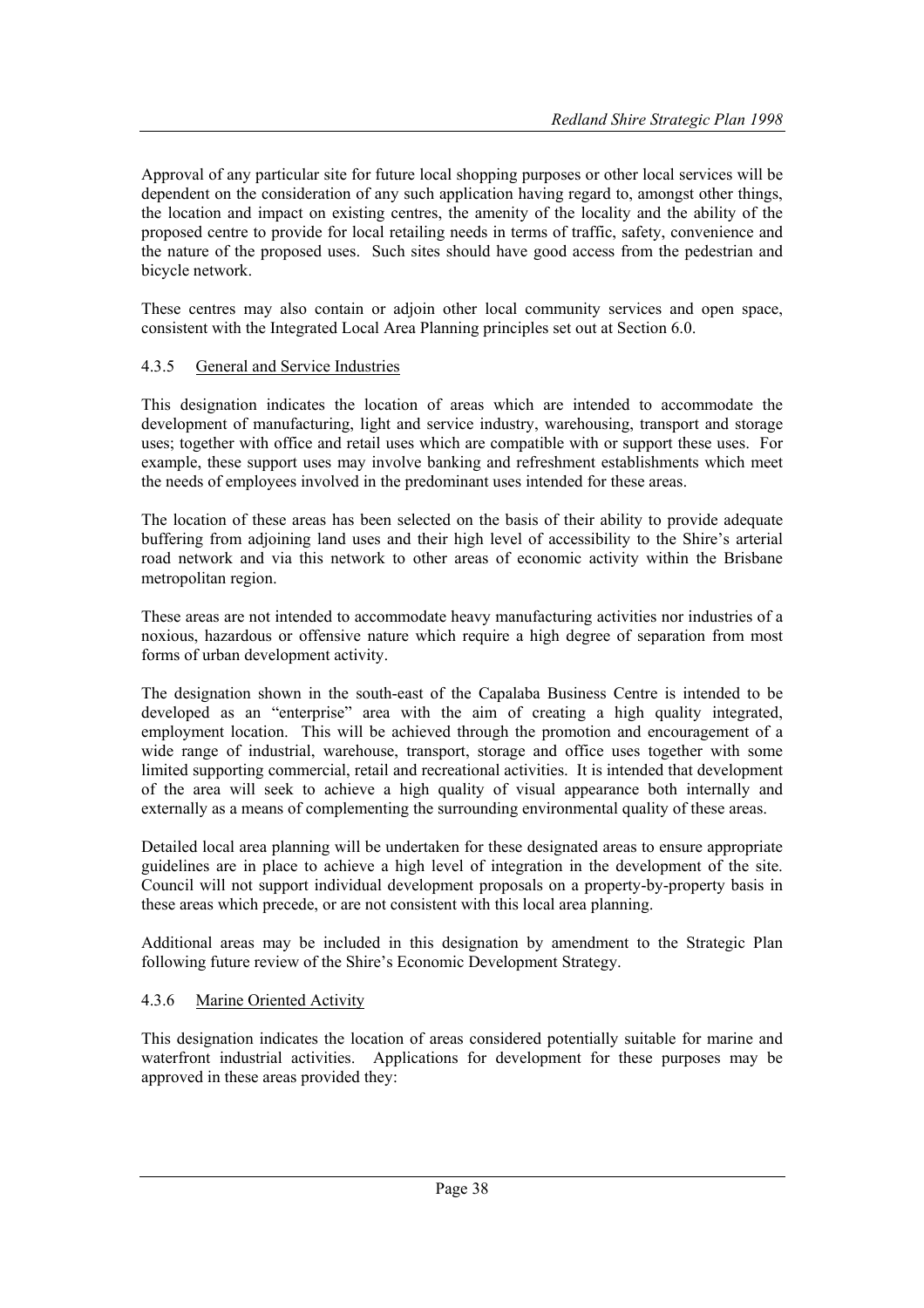- do not significantly impact on the ecology of the adjoining coastal, tidal and sub-tidal areas, fish habitat reserve, and areas listed by the Ramsar Convention;
- do not significantly affect the water quality of Eprapah Creek or Moreton Bay;
- do not involve the introduction of significant levels of traffic which would impact on the amenity of the Beveridge Road area or the Moores Road/Auster Street area;
- are adequately screened from surrounding properties:
- in the Eprapah Creek area, do not involve the dredging of Eprapah Creek the creation of further mooring basins or the removal of significant amounts of coastal vegetation. Shared slipping facilities may be appropriate to address these concerns; and
- in the Weinam Creek area, address means to minimise the removal of coastal vegetation, the removal and disposal of acid sulphate soils and measures to protect the amenity of adjacent residential areas.

## 4.3.7 Tourist Business and Accommodation

This designation indicates the location of areas considered suitable for a mixture of business development (including shops), residential development and other compatible uses which cater primarily for tourists, holiday makers and day trippers.

Further development in these areas will be subject to being able to demonstrate that it does not adversely impact on the amenity of surrounding urban residential areas. Development in this designation would generally not exceed four storeys in height and a residential density component of 100 persons per hectare. Other densities and height limits may be considered by Council where provided for in a relevant Local Area Plan or where justified or required by good design, the characteristics of the site including the urban services available, and the amenity of the surrounding area.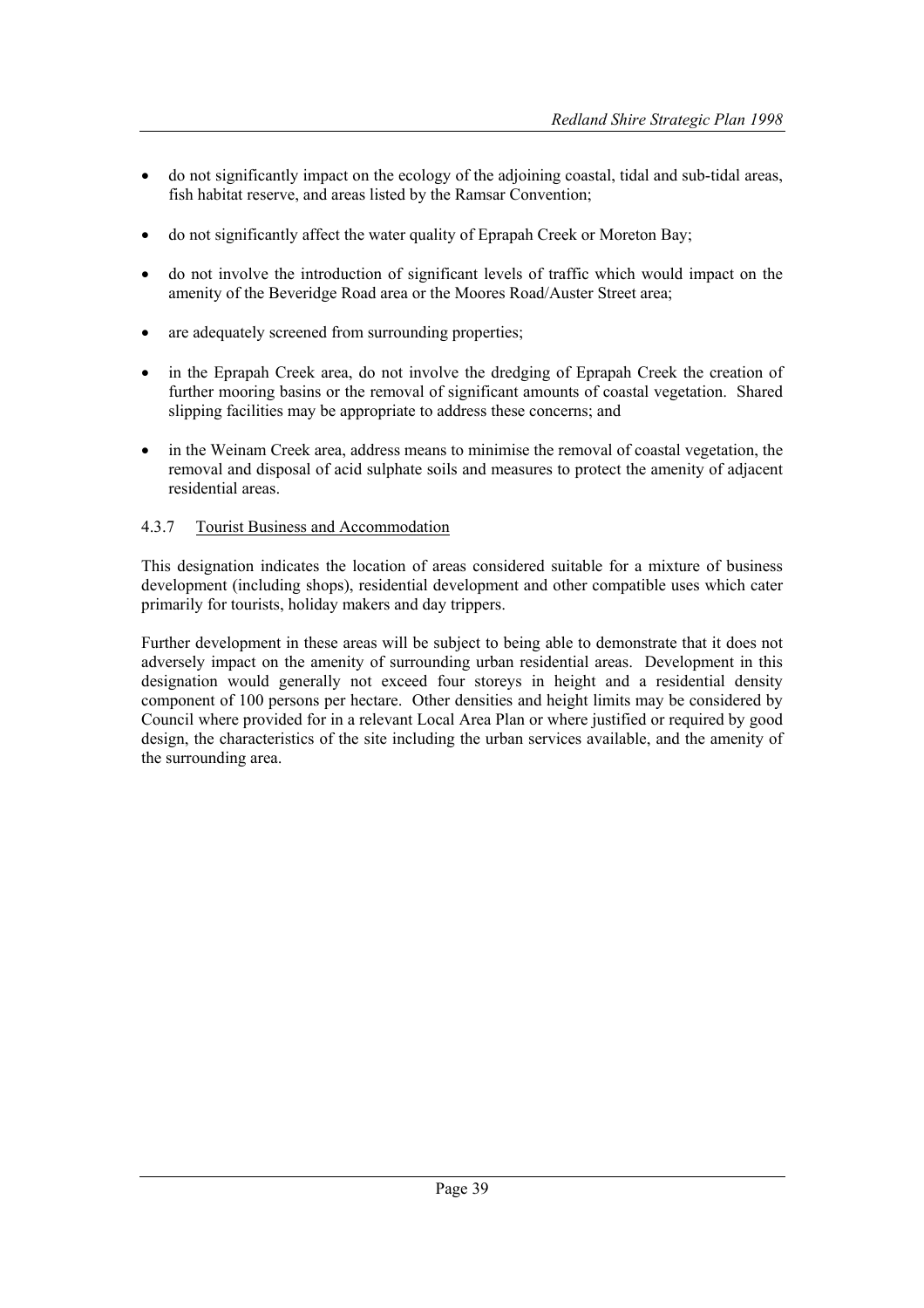Particular guidance for specific areas is provided by the following statements:

## **Designated area located at Main Road and Edith, Burnett and Duncan Streets, Wellington Point**

The designated area is considered to be most suitable for any use, possibly tourist orientated, which would complement the historic building known as Whepstead House which is situated within the area and which is currently used as a restaurant, provided that such use does not detract unduly from the residential amenity or likely future residential amenity of neighbouring areas.

#### **Designated area located at Shore Street East, Middle, Passage and Channel Streets, Cleveland**

The designated area is considered to be most suitable for a wide range of uses embracing those appropriately located in a local business centre, tourist orientated uses, recreational uses and multiple dwellings, and in that part of the area adjoining Ross Creek, possibly water orientated uses.

In considering such uses or any other use for which consent may be granted particular attention will be paid to the compatibility of uses on adjoining sites, the creation of a special character for the area and pedestrian and vehicular circulation patterns. In the case of the southern periphery of the area attention will be paid to the likely impact on the residential amenity of neighbouring areas. It is considered that buildings could be erected up to four storeys in height when they are comprised in developments of a high standard which would bring special benefits to the community.

## **Designated area located at Colburn Avenue, Victoria Point**

It is considered that the designated area will continue to be suitable for dwelling houses but that it will also be suitable for multiple dwellings to a population density not exceeding 75 pph, for accommodation units of comparable density, for tourist orientated development and for uses which recognise the locational characteristics as a mainland access point to Bay Islands, provided that it can be established that such development would be compatible with existing dwelling houses which are likely to remain for some time to come. Other permissible uses shall be considered on the same basis. In the case of sites fronting the Bay attention shall be paid to the provision made for pedestrian movement along the foreshore. Two storeys is considered an appropriate maximum height for any building to reflect the existing residential character of the area.

#### **Designated area located at Gordon Street and Dundas Street, Ormiston**

It is considered that the designated area would be suitable for multiple dwellings to a population density not exceeding 75 pph, for accommodation units of comparable density or for tourist orientated development such as refreshment establishments. Two storeys is considered an appropriate maximum height for any building to reflect the existing residential character of the area.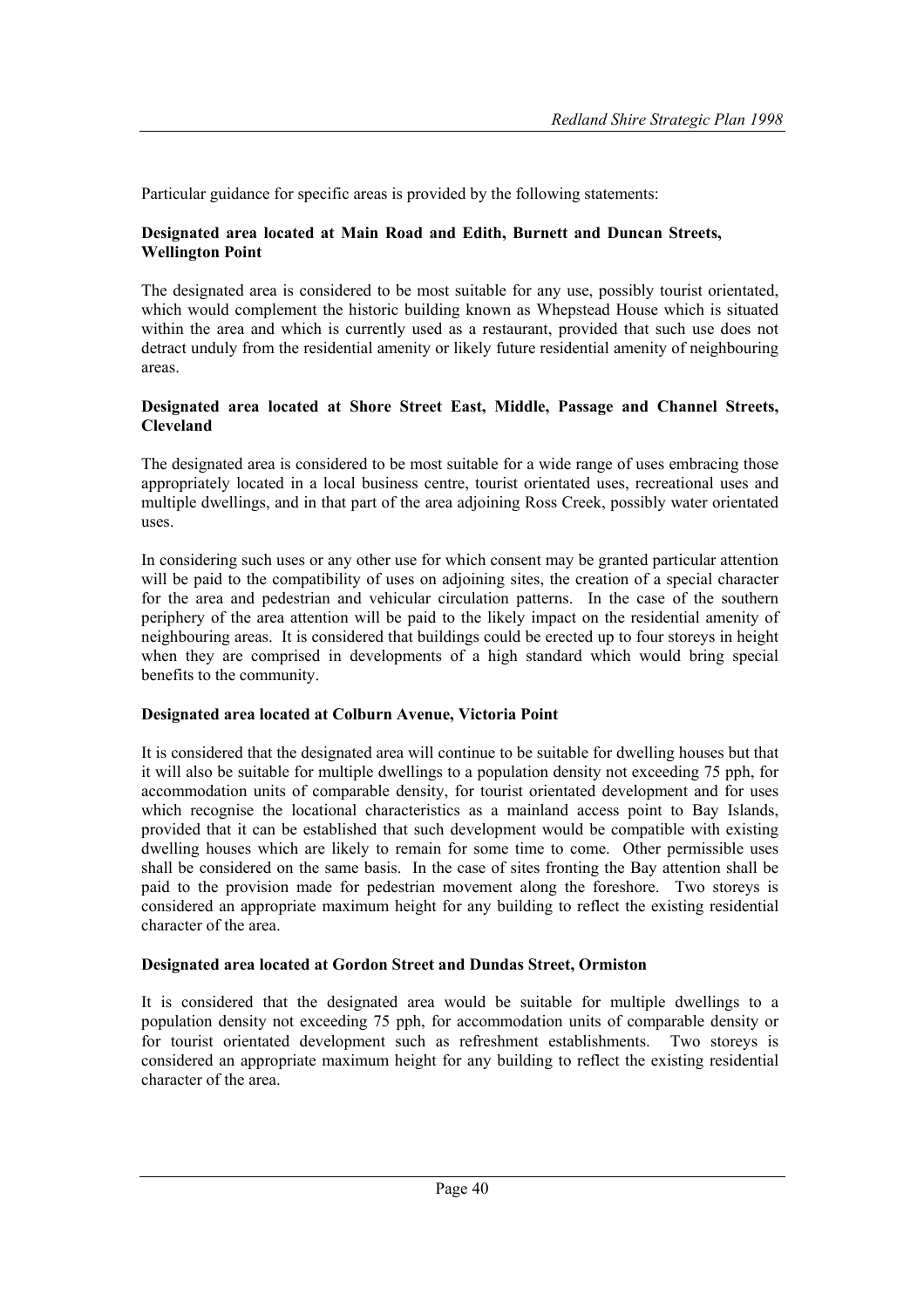## **Designated area located at Broadwater Terrace, Esplanade, Marine Street and Stradbroke Avenue, Redland Bay**

Area designated Tourist, Business and Accommodation fronting onto Broadwater Terrace and Marine Street is considered suitable for tourist accommodation, refreshment establishments, tourist services and tourist oriented shops.

Area designated Tourist, Business and Accommodation fronting onto the Esplanade is considered suitable for tourist accommodation uses paying particular regard to amenity considerations for neighbouring residential properties and possible access and parking considerations.

Two storeys is considered an appropriate maximum height for any building within this area to reflect the existing residential character of the area.

## **Designated area to the north of School of Arts Road, Redland Bay**

The designated area is considered suitable for tourist orientated uses or home based commercial use, provided that the significant homestead on the subject property is retained. The site is not considered suitable for standard residential subdivision due to the significant vegetation on the site but may be available for low density residential subdivision provided vegetation protection measures are incorporated into the subdivision design and the ambience of the dwelling is not affected. In giving consideration to any non-residential use, Council will have regard to any potential nuisance that may arise to the amenity of any adjoining residential area.

## **Designated area located at Victoria Parade and Eprapah Street, Coochiemudlo Island**

The designated area is considered particularly suitable for tourist accommodation uses and refreshment establishments. It is also considered suitable for recreational uses. Such uses or any other use for which consent shall be granted shall be of relatively low intensity. Two storeys is considered an appropriate maximum height for any building.

## **Designated area located at Victoria Parade and Elizabeth Street, Coochiemudlo Island**

The designated area is considered particularly suitable for tourist accommodation and services and refreshment establishments. Such uses or any other use for which consent shall be granted shall be of relatively low intensity. Two storeys is considered an appropriate maximum height for any building.

In areas of the Shire identified as having cultural heritage values, the extent to which new development either protects, enhances or alternatively threatens these values will be taken into consideration by the Council in determining development applications. These considerations have particular relevance to those areas identified in the Redland Heritage Study as containing places and precincts of possible heritage significance, including, for example, Cleveland and Cleveland Point, Wellington Point, Birkdale, Victoria Point and Redland Bay. The Council will develop performance standards and design requirements for the protection of areas identified as having cultural heritage values and such provisions may alter or moderate the land use, density, height, design and other development parameters that would otherwise apply to new development.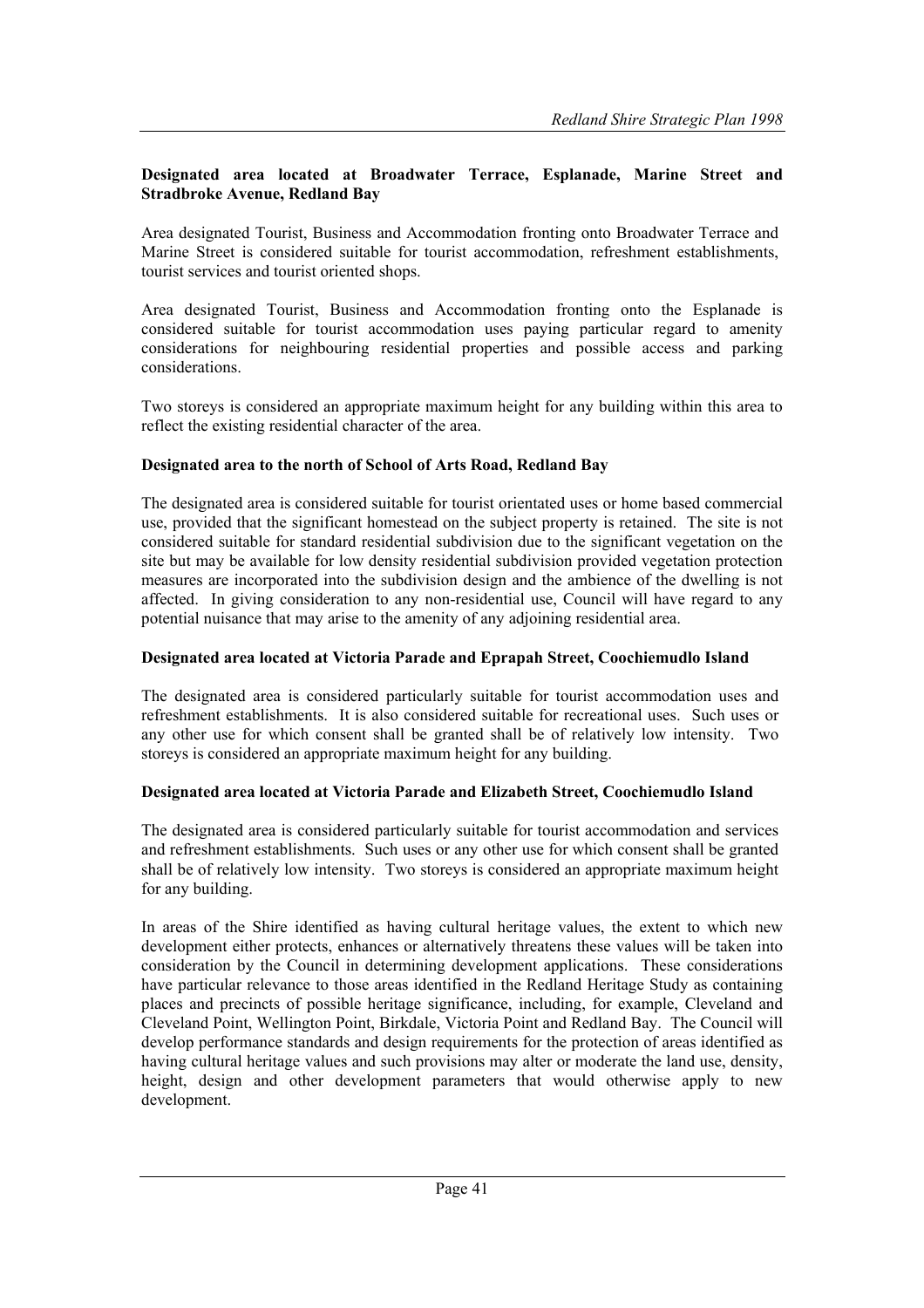The Council may also require development to make particular provision for customers travelling by public transport, including where appropriate, adequate provision for taxis and coaches.

## 4.3.8 Tourism Opportunities and Routes

Other opportunities for the provision of tourist facilities outside of land designated Tourist Business and Accommodation are shown by a symbol (circled T) on the Preferred Dominant Land Use Map.

In some locations this symbol indicates the existence of an environmental, scenic or cultural heritage resource likely to be of interest to tourists, visitors or day trippers. In other cases the symbol indicates the location of an existing tourist development or potential tourism development opportunity. The nature and scale of development that would be considered by the Council at these locations would be influenced by the following considerations:

- the suitability of the attraction being proposed in relation to the nature of the tourism feature or resource that the proposal is intended to complement, enhance or use;
- the likely impact of tourists, visitors or day trippers on these resources and the continued attractiveness/sustainability of these resources;
- the nature and character of existing and likely future development in the vicinity of the site;
- accessibility, traffic and parking; and
- availability of appropriate urban services.

The Preferred Dominant Land Use Map also identifies by a symbol (circled t) roads which provide routes with tourism opportunities or of scenic interest. The Council will require particular attention to be given to the design, appearance and landscaping of development on any site adjoining a designated tourist route or any development which would be readily visible from the designated tourist route.

## 4.3.9 Special Facilities/Public Purposes

This designation indicates the location of areas which are intended to accommodate activities of public and semi-government authorities together with other uses not specifically covered by other designations including activities of an institutional, religious and community nature. The specific nature of the uses are shown on the Preferred Dominant Land Use Map.

It also indicates a site at Old Cleveland Road, Birkdale which the Council considers suitable for tertiary education purposes, and it is intended to promote this site as appropriate opportunities arise for these uses. Alternatively this site would be suitable for the location of major outdoor sport and recreation facilities. In either event the development should protect and enhance the environmental values of the substantial areas of bushland on the site.

The Council will not in the future accept the use of land within high voltage electricity transmission easements for residential or public recreation space purposes.

## **4.4 Open Space**

This group of preferred dominant land uses includes land holdings in the Shire, both publicly and privately owned, which are intended to be retained as open space. These areas are intended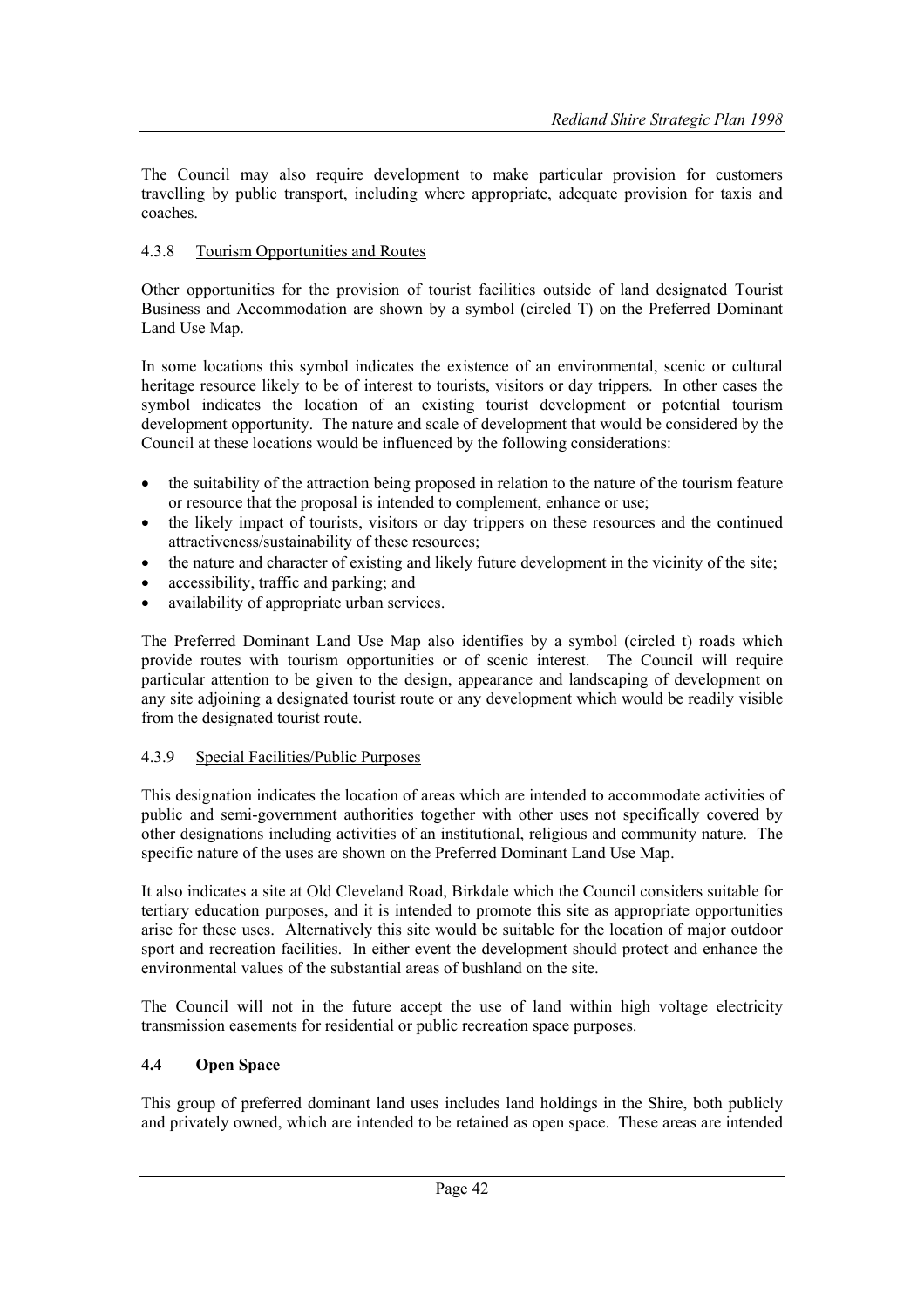to be utilised for a range of purposes ranging from active, formal recreation and sporting pursuits to land managed primarily for conservation purposes, depending on the designation in which a particular site is included. In some cases, other purposes may be conducted on these sites where consistent with these purposes.

Land in these descriptions form part of an overall open space system and may perform a number of functions within this system, from recreation to fauna/flora conservation, to environmental management (e.g. stormwater, erosion and sediment run-off management).

Although there are three separate designations in this group, there is a close relationship and interlinking of these lands in the collective contribution to the integrity of the visual character, conservation land management, environmental functioning and community support services of the Shire.

These designations also contribute in many locations to assisting in separating the urban communities of the Shire so as to maintain their separate identities.

## 4.4.1 Public Open Space

This designation indicates the location of areas which are currently in public ownership or are expected to come under Council control for use for parks and recreation purposes.

These areas are intended to perform a role in meeting the recreational needs of Shire residents for active and passive recreational pursuits. It is also intended to recognise the importance of these areas in many locations for environmental functions such as waterway preservation, maintenance of fauna habitat and/or corridor and coastal protection/buffering from land uses which would impact on the value of these areas.

There is a close relationship between many areas in this designation and land in the Special Protection Area designation in the maintenance of these environmental functions.

The recreational functions of these areas operate at regional, district and local levels for particular sites. In particular, it is intended that the Judy Holt Reserve, Cleveland Showgrounds, Pinklands Sporting Reserve and land at German Church Road be retained for opportunities for major sporting facilities to serve the Shire.

It is also intended that further areas of open space will be incorporated in areas where new urban development occurs in the Urban - Residential Oriented designations described in Section 4.2, to meet recreation and open space needs for those communities. These areas are to be colocated with other residential support facilities such as local centres and community facilities. Areas of public open space are to be integrated as a key part of urban areas in recognition of their important contribution to the physical and sociological well-being of communities in accordance with the Integrated Local Area Planning principles set out in Section 6.0 of this plan.

Areas of public open space may also include cycleway systems for the Shire, particularly where these function for local or recreational trips.

Some areas of public open space may also be used to facilitate tourism in the Shire, but these will be restricted to locations with good vehicular access such that access to these areas and the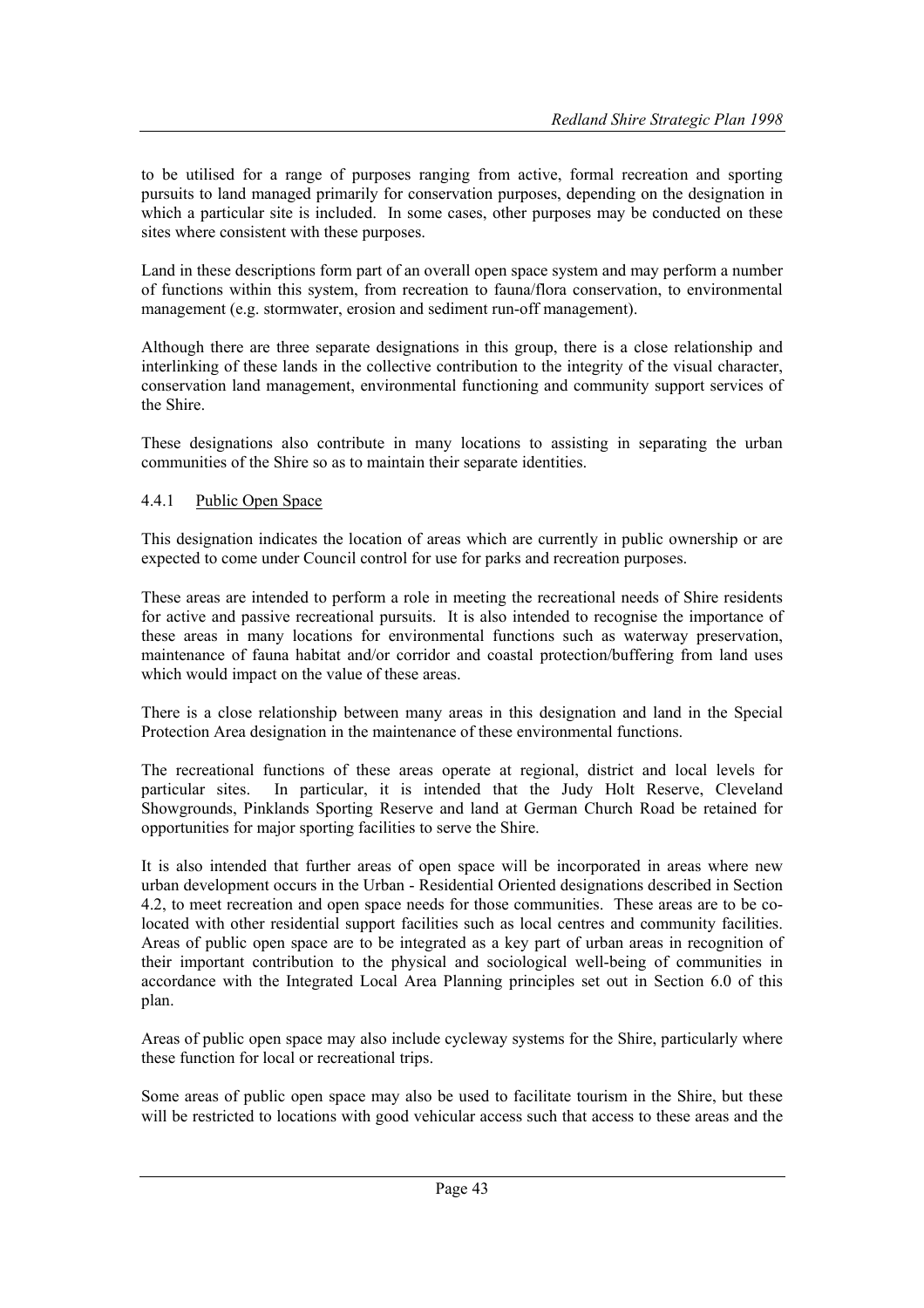tourist activities themselves do not interfere with the residential amenity of surrounding communities.

The plan also indicates, by symbols, public open space areas allocated for sports fields. These are not exhaustive and other areas of the open space system may also be suitable for these purposes. The Sportsfield designation on the plan indicates that the amount of urban development in the general vicinity warrants the provision of some type of formal fields for organised sporting activities. Land required for this purpose may be obtained as park contributions through the land development process or through purchase by Council.

## 4.4.2 Restricted Open Space

This designation indicates the location of areas which are intended to accommodate sporting, recreational and tourist oriented uses and exhibit and maintain an open area character. Land in this designation includes both privately owned properties and certain publicly owned land used for activities not involving access by the general public.

Land in this designation also makes a major contribution to the environmental and visual character values of the Shire in that it contains substantial areas of land adjoining creeks and coastal areas, and which assist in retaining environmental values through preservation of water quality and bushland. The designation includes:

- the Howeston Golf Course and adjoining wetland areas along Tingalpa Creek;
- Ormiston House and its associated grounds which provide a strong feeling of open space and bushland in a coastal location; and
- a substantial area of land west of Hilliards Creek which is primarily publicly owned and contains significant areas of bushland, together with locations used for irrigation of treated waste water and other public purposes.

Further development of land in this designation should be low key, of a similar nature to existing uses and not compromise the environmental and visual character values of these sites.

## 4.4.3 Special Protection Area

This designation indicates the location of areas within the main urban parts of the Shire which have been identified as possessing natural environmental qualities worthy of conservation. These include many areas of remnant vegetation which provide important habitat, corridor and visual landscape values.

Much of the land in this designation is privately owned, including some areas used for community purposes in a way which protects their environmental qualities (such as scout and girl guide activities); while other land in this designation is controlled by government agencies.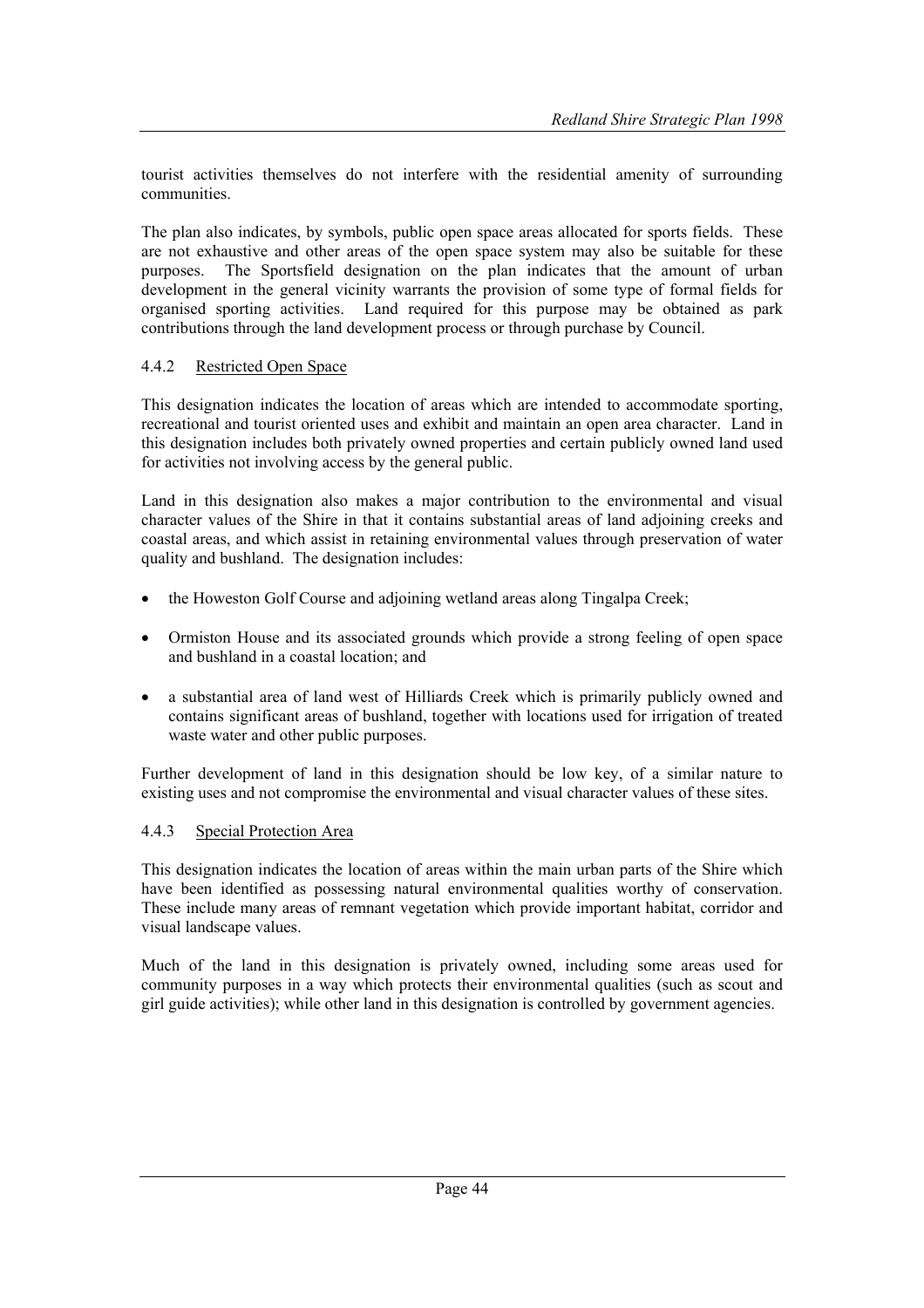The purpose of the inclusion of these lands in this designation is to retain their natural values. This may be achieved while land is in private ownership through suitable environmentally sensitive use of the land itself or balance areas of the land. In some cases dedication may be sought in conjunction with the urban development of the surrounding areas where this is provided for in the Preferred Dominant Land Use Map; or in limited circumstances private land may be purchased using the Environment Charge or other sources of funding.

The conservation of the environmental values of land in this designation is an essential precondition to Council's preparedness to consider development within or adjoining this designation. This designation therefore represents a constraint to the development of adjoining land and the manner in which it is able to be developed both in terms of design of roads, services and drainage so as not to impact on land in this designation, and in the purposes for which it may be used. This process is addressed in more detail in Section 5.0 Greenspace.

This designation also includes most of the coastal areas of the Shire which are adjacent to locations where further urban development may be permitted. At the time urban development is proposed in these adjacent areas, it will be necessary to establish the appropriate width of land to be retained in its natural state along the coastline so as to comply with the requirements of the Coastal Protection Act and any associated planning documents, to take into consideration sea level changes which may result from changes in climatic conditions, and to preserve environmental values of Moreton Bay including fish habitat and the ecological functioning of the tidal and sub-tidal areas. This process would also be addressed through the provisions in Section 5.0 Greenspace.

The designation also includes land along waterways wherein a similar approach will be adopted at such time that urban development in adjacent areas is proposed.

While not its primary purpose, the designation also represents a mechanism through which the Council will meet its obligation to refine some of the boundaries of, and to protect, conserve and where appropriate, improve the other Major Habitat under State Planning Policy 1/97 - Conservation of koalas in the Koala Coast.

While it is not its primary purpose, the designation also represents an opportunity for low key recreational pursuits which do not cause undue adverse impacts on the environmental values of the land.

## **4.5 Non Urban**

These preferred dominant land use designations identify land which is generally privately owned and which is not intended for urban development, in order to:

- protect and enhance the contribution these areas make to the visual character and environmental functioning of the Shire;
- in some areas, to ensure that the physical separation and separate identity of the Shire's urban communities is maintained;
- ensure orderly urban development patterns occur consistent with the overall aim of this Strategic Plan;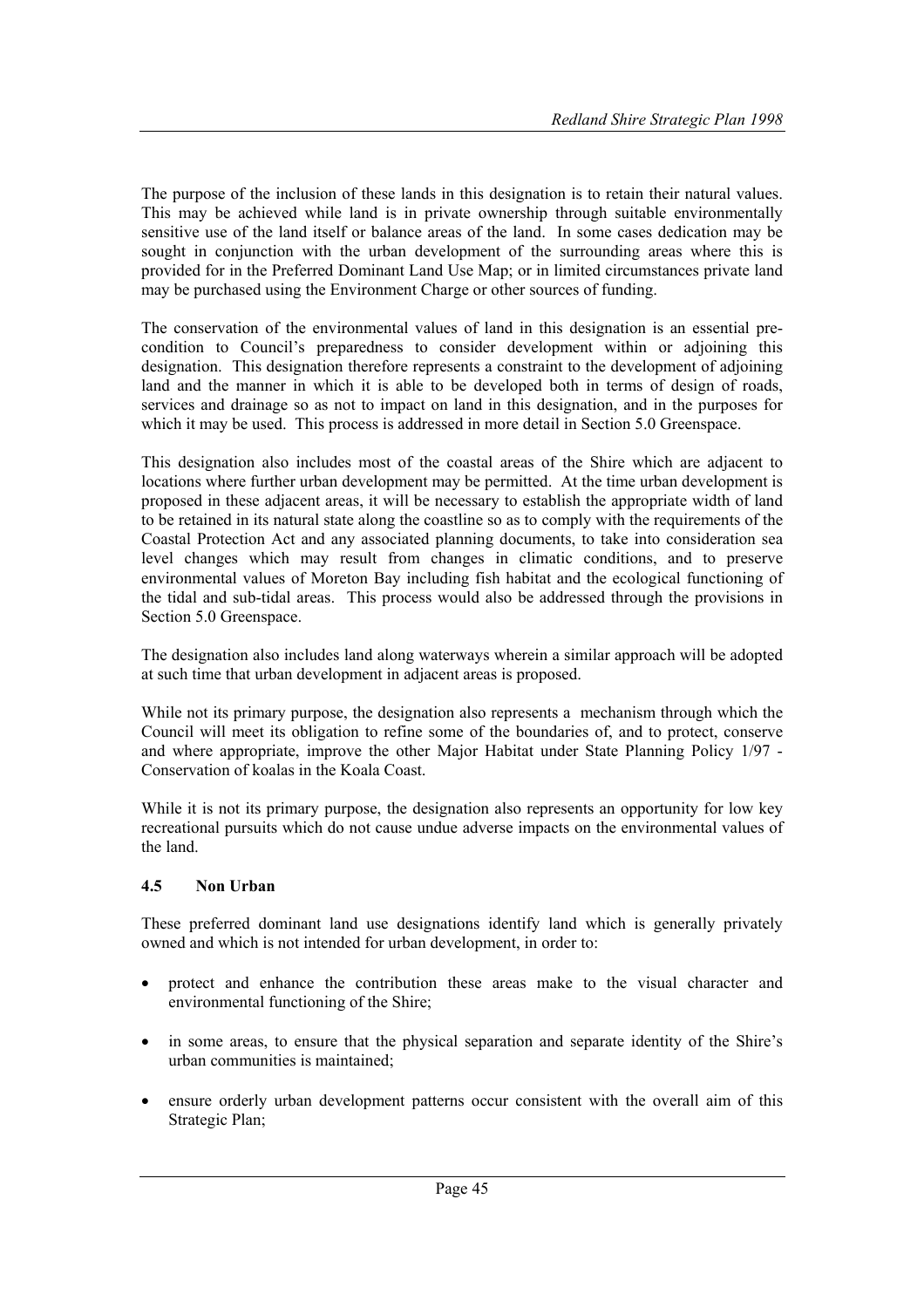- protect the water quality of the Leslie Harrison Dam; and
- provide areas for primary industry pursuits, including protecting the Shire's poultry industry and hard rock extractive resources.

## 4.5.1 Rural Non Urban

This designation indicates the location of the major rural non urban parts of the Shire which are intended not to be developed for urban purposes. The area includes large areas of significant habitat value for koalas and other native fauna, as well as land used for agricultural and other rural based activities (particularly the poultry industry). The area has also been identified as being critical to the overall maintenance of the landscape character of the Shire. The designation also includes the major part of North Stradbroke Island outside of the island townships.

In recognition of these characteristics any future development or land use within the Rural Non Urban designation will need to demonstrate that it does not compromise these important environmental and landscape values. In some cases, these constraints may preclude any substantial intensification of an existing lawful use, and in any event all land uses in this area will require careful management to ensure retention of its environmental and visual values.

Subdivision of land on the basis of one (1) allotment per ten (10) hectares will be provided for in the Rural Non Urban designation in circumstances where significant nature conservation benefits are achieved in association with the intensification of development on the land. Examples of such benefits include agreed programs for the maintenance of existing environmental values and/or the rehabilitation of degraded land through reafforestation, weed removal, bush fire risk management and other bushland management activities. Subdivision of this nature would involve the clustering of residential allotments in areas of low conservation significance on the site. An allotment size of one (1) hectare would be appropriate for allotments intended to contain dwellings.

To assist in retention of environmental and visual values of the area, the Council will also apply tree clearing and building location controls to any new subdivision in this area, similar in nature to the controls to apply to land in the Park Residential designation. This will involve the identification on each proposed allotment of a building site usually of about  $2,000m<sup>2</sup>$  in size positioned so as to minimise the amount of tree clearing, risk from bushfire, and site earthworks required. Limitations on tree clearing, building and other permanent works would be applied over the balance of the allotment. Design of the subdivision will also involve measures to minimise road and track construction, the impact on landscape values and edge disturbances to habitat. Subdivision of this nature in this designation will be supported only where the allotments are able to be provided with sealed road access, reticulated electricity and reticulated water.

The balance areas of original parcels subdivided in this manner will be required to be used and managed in a manner that conserves their environmental values. This would normally entail their ownership and use for passive recreational purposes by one or a number of owners of the newly-created residential allotments. Residential use of these balance areas would not be contemplated except where such use is counted as an allotment for the purpose of the above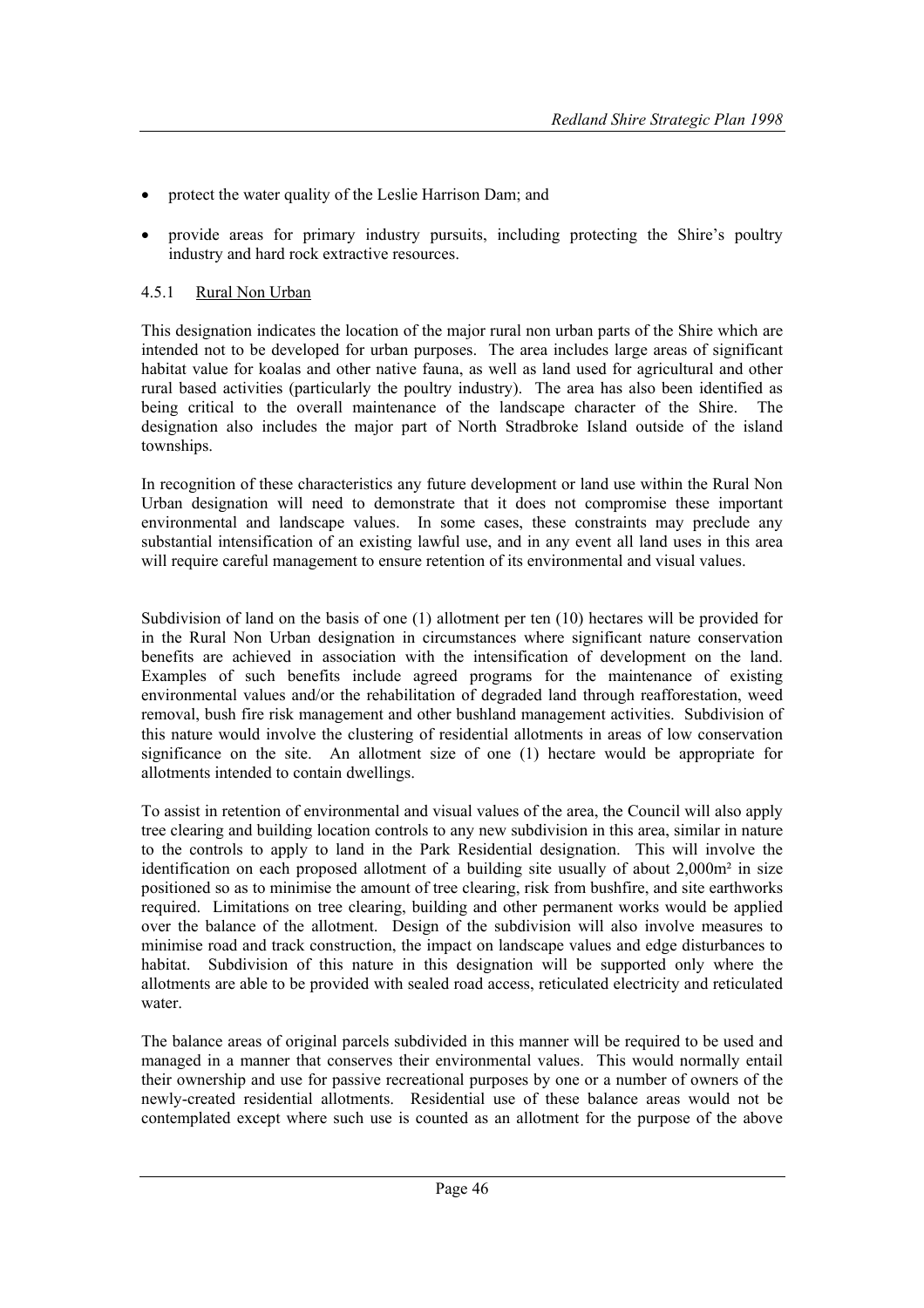density calculation and is located, established and conducted in accordance with the performance requirements described above. Except in this circumstance, the Council will seek to establish a permanent connection between the balance areas and one or more of the residential allotments through easements or community title mechanisms. Transfer of all or part of the land to Council at no cost to the Council would be considered in limited circumstances, such as where the land adjoins or would provide or strengthen a link between existing publiclyowned land. In all cases, a primary concern would be to not create an unreasonable land management burden for the Council.

Where all or part of the land subject to a subdivision proposal of this nature is designated on the Greenspace Map, the development application is to be accompanied by a Greenspace Assessment Report in accordance with Section 5.0 Greenspace of this plan.

A large part of the area is subject to State Planning Policy 1/97 - Conservation of koalas in the Koala Coast. Council will therefore have due consideration to the provisions of this policy in the determination of any planning applications and will not support development which compromises the overall intent of the policy to conserve the area's habitat value for koalas and other native fauna.

The Rural Non Urban area contains most of the Shire's poultry industry establishments, a viable high value industry which can be compatible with the environmental values of this area. The major areas of poultry farming activity are identified by the term "POULTRY INDUSTRY' on the face of the Preferred Dominant Land Use Map. It is intended to protect this industry in these areas by restricting development surrounding these properties to uses compatible with their operation. In this respect, the Council will have regard to any environmental management guidelines prepared by the State Government to support the Environmental Protection Act. Subject to these guidelines, subdivision for residential purposes, development that is sensitive to odours and noise or development that would increase the risk of transmission of disease to poultry will generally not be supported within five hundred (500) metres of existing poultry farms in the identified areas.

The Rural Non Urban areas also include locations on the Mainland where hardrock extractive resources and other extractive resources exist and on North Stradbroke Island where mineral sand extractive resources exist as identified by wording or symbol on the Preferred Dominant Land Use Map. It is intended that these resources will be protected by ensuring that no incompatible land uses are established nearby which would preclude their extraction. In this regard, the Council will also utilise any relevant State Government guidelines or planning policies. Subject to any further guidelines or policies that become available on this subject, subdivision for residential purposes or development involving activities that are sensitive to dust, noise, vibrations or changes in visual outlook will generally not be supported within 1,000 metres of hard rock resources or 400 metres of sand resources, where the extent of the in-ground resource is known or can be reasonably estimated. These criteria may be altered where it can be demonstrated that buffering between the sites is assisted by the intervening topography and the relative position and orientation of the sites. These criteria will also be altered when the subdivision or development in question is in accordance with an approved concept plan, master plan or development control plan for the Bayview Estate, Specific Planning Intent No. 3.

Any expansion of existing quarries or development of new extractive industries requiring Council approval will be assessed against the environmental impacts of the proposal. These environmental impacts may include impacts on the amenity of surrounding residences, in terms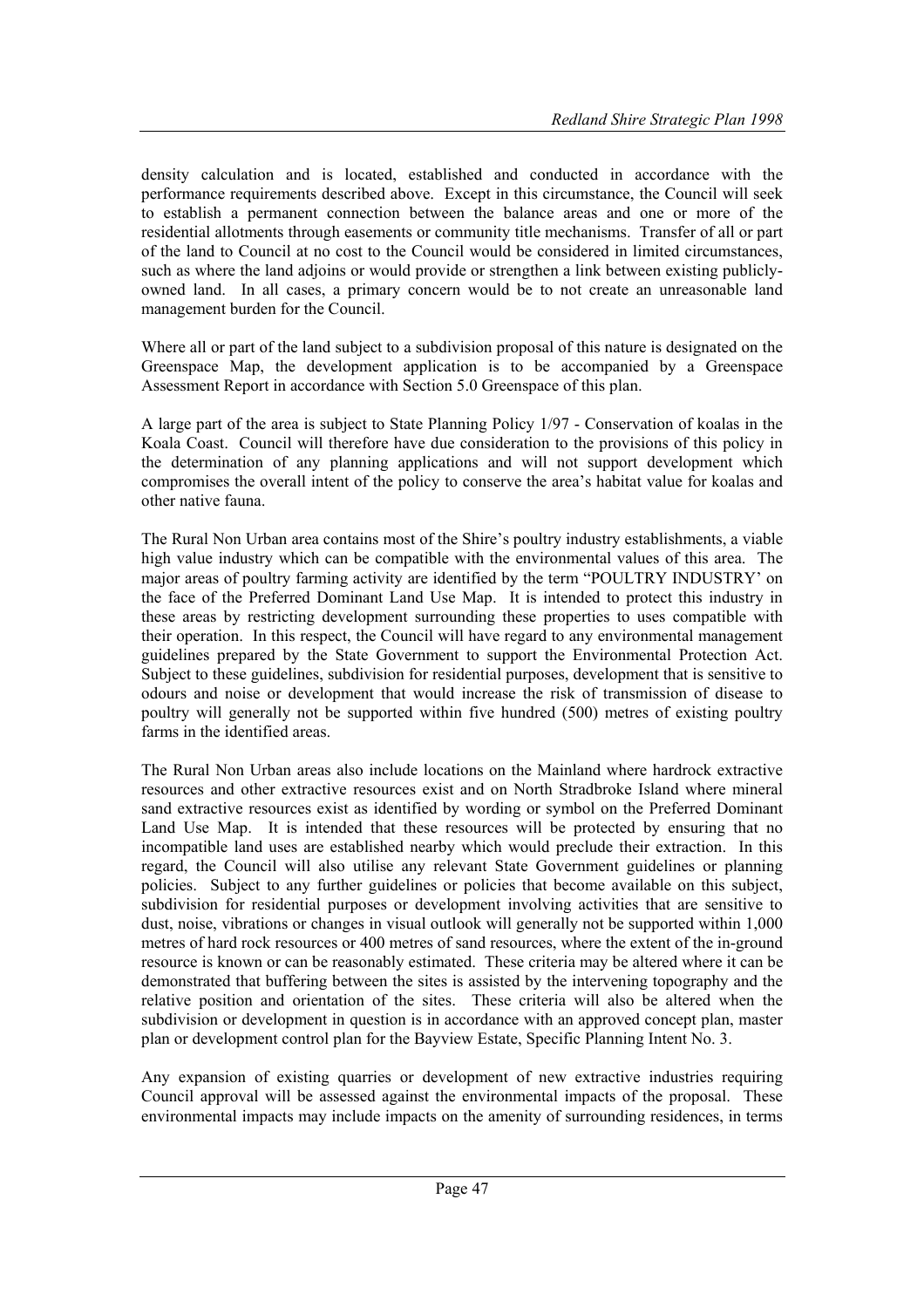of dust, noise, vibrations, traffic volumes, and visual character, including the impacts of haulage routes and explosive blasting, and ecological impacts in terms of the effects of the operation on fauna, flora and water quality. Evaluation of these impacts should be undertaken for each stage of the proposal including establishing the facility, operating the facility, and rehabilitation of the site once the facility has ceased operations. These environmental impacts are to be balanced against considerations that the resource can only be accessed where it lies, the economic values of the resource to the Shire, and community need for the resource on a local and regional scale.

The Council will be particularly concerned to ensure the protection of the area of rainforest beside Tingalpa Creek within Lot 1 on SL 808670 on West Mount Cotton Road in connection with the existing quarrying operation on the site and any future expansion of that activity.

In accordance with the overall intent of this designation, urban development (including residential low density and park residential development) will not be approved in this designation, and subdivision will be controlled to ensure that progressive erosion of the area's environmental and visual values does not occur. These forms of development are considered contrary to the other objectives intended to be achieved through this designation, and in any event, development of this land for urban purposes is also inappropriate as it is not considered consistent with the overall aim of this Strategic Plan to achieve orderly and ecologically sustainable development in the Shire.

Land within this designation adjoins some areas in the Special Protection Area designation such as Venmans National Park. Proposals for land use or development on land adjoining these areas will be subject to particular controls to ensure the minimisation of intrusion or risks to environmental quality of these areas through such issues as fire, weed infestation or domestic pets.

This designation also includes areas which play an important role in the separation of the urban communities within the Shire, both in a physical and visual sense. It is intended that these areas be precluded from closer settlement so as to maintain this separation. Land use or development of the site would be restricted to purposes which can demonstrate a contribution to maintenance of the substantial open and rural non urban character of these areas.

A small but significant area is also included in this designation east of Hilliards Creek on Shore Street West, at Ormiston. This location is considered to play a significant role in reinforcing the separation between Cleveland and Alexandra Hills and forms part of an important vista eastwards from Finucane Road which encapsulates the Shire image of working farmland, bushland, urban development and views of Moreton Bay and the bay islands. It is intended that this land remain in rural use or as an open area and development of this site which significantly alters or disrupts this vista will not be supported.

## 4.5.2 Water Supply Catchment

This designation indicates the boundary of that part of the catchment of the Leslie Harrison Dam situated within the Shire. Virtually all this land is included in the Rural Non Urban designation, or supporting Special Facilities/Public Purposes designation associated with the water supply itself. In addition to the intent for the underlying preferred dominant land uses, these areas will also be subject to higher levels of control on land use and subdivision to ensure that the water quality of the dam is maintained.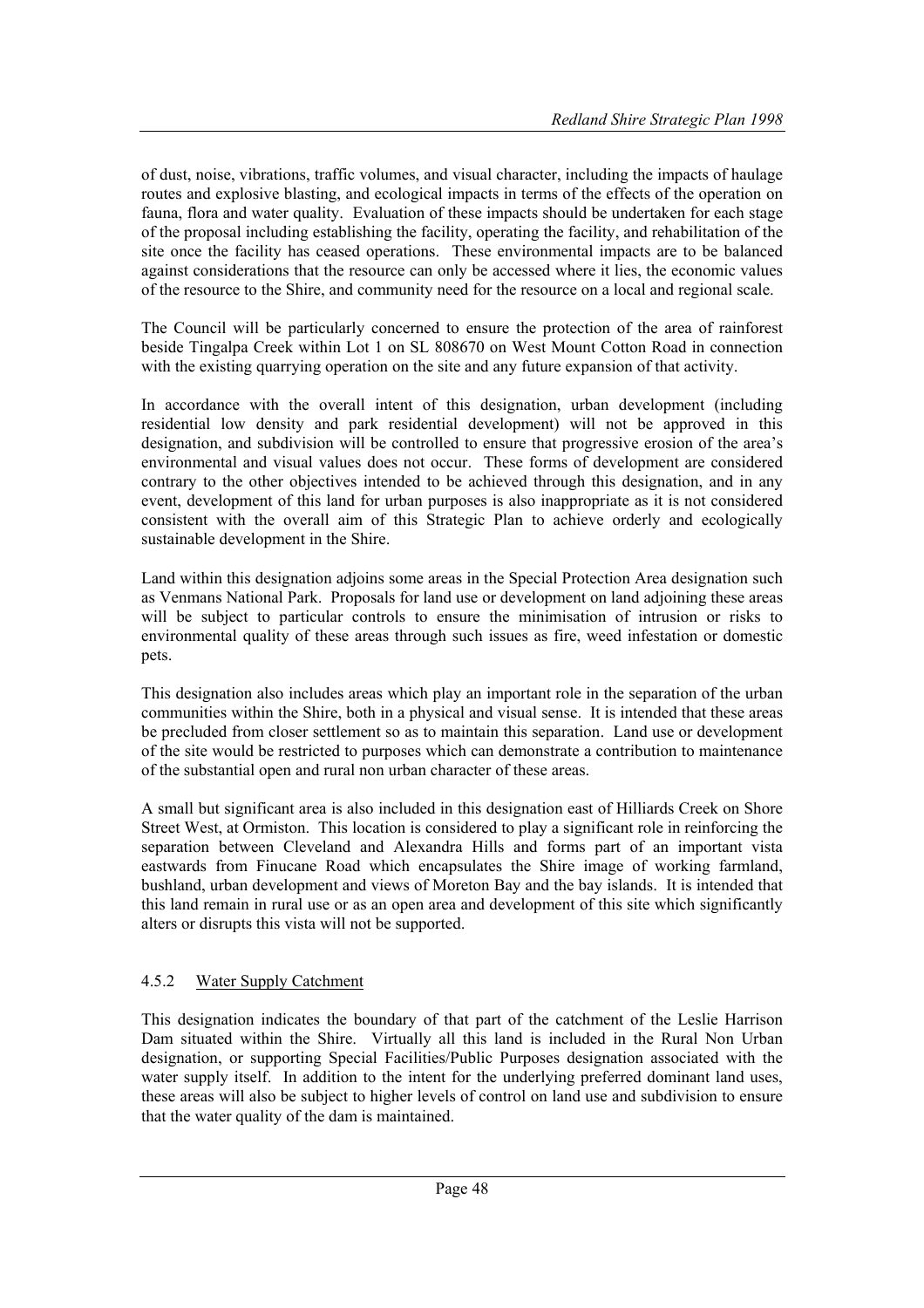Subdivision of land on the basis of one (1) allotment per ten (10) hectares will be provided for in the Rural Non Urban designation within the Leslie Harrison Dam Catchment Area, in circumstances where significant nature conservation benefits are achieved in association with the intensification of development on the land. Examples of such benefits include agreed programs for the maintenance of existing environmental values and/or the rehabilitation of degraded land through reafforestation, weed removal, bush fire risk management and other bushland management activities. Subdivision of this nature would involve the clustering of residential allotments in areas of low conservation significance on the site. Appropriate sizes of allotments to contain dwellings would be in the range of 6,000m² to one (1) hectare. An allotment size of one (1) hectare would be appropriate for allotments intended to contain dwellings.

To assist in retention of environmental and visual values of the area, the Council will also apply tree clearing and building location controls to any new subdivision in this area, similar in nature to the controls to apply to land in the Park Residential designation. This will involve the identification on each proposed allotment of a building site usually of about  $2,000m<sup>2</sup>$  in size positioned so as to minimise the amount of tree clearing, risk from bushfire, and site earthworks required. Limitations on tree clearing, building and other permanent works would be applied over the balance of the allotment. Design of the subdivision will also involve measures to minimise road and track construction, the impact on landscape values and edge disturbances to habitat. Subdivision of this nature in this designation will be supported only where the allotments are able to be provided with sealed road access, reticulated electricity and reticulated water.

The balance areas of original parcels subdivided in this manner will be required to be used and managed in a manner that conserves their environmental values. This would normally entail their ownership and use for passive recreational purposes by one or a number of owners of the newly-created residential allotments. Residential use of these balance areas would not be contemplated except where such use is counted as an allotment for the purpose of the above density calculation and is located, established and conducted in accordance with the performance requirements described above. Except in this circumstance, the Council will seek to establish a permanent connection between the balance areas and one or more of the residential allotments through easements or community title mechanisms. Transfer of all or part of the land to Council at no cost to the Council would be considered in limited circumstances, such as where the land adjoins or would provide or strengthen a link between existing publiclyowned land. In all cases, a primary concern would be to not create an unreasonable land management burden for the Council.

Where all or part of the land subject to a subdivision proposal of this nature is designated on the Greenspace Map, the development application is to be accompanied by a Greenspace Assessment Report in accordance with Section 5.0 Greenspace of this plan.

In addition to the preceding considerations, any subdivision proposal will be required to demonstrate that it would not have a detrimental effect on water quality in the Leslie Harrison Dam. If considered necessary by the Council, dwellings on allotments created in accordance with these provisions shall be serviced with on-site aerobic sewage treatment plants in conjunction with a regular inspection and maintenance program. Where the Council considers that such facilities are unlikely to be or are failing to be properly maintained, it may undertake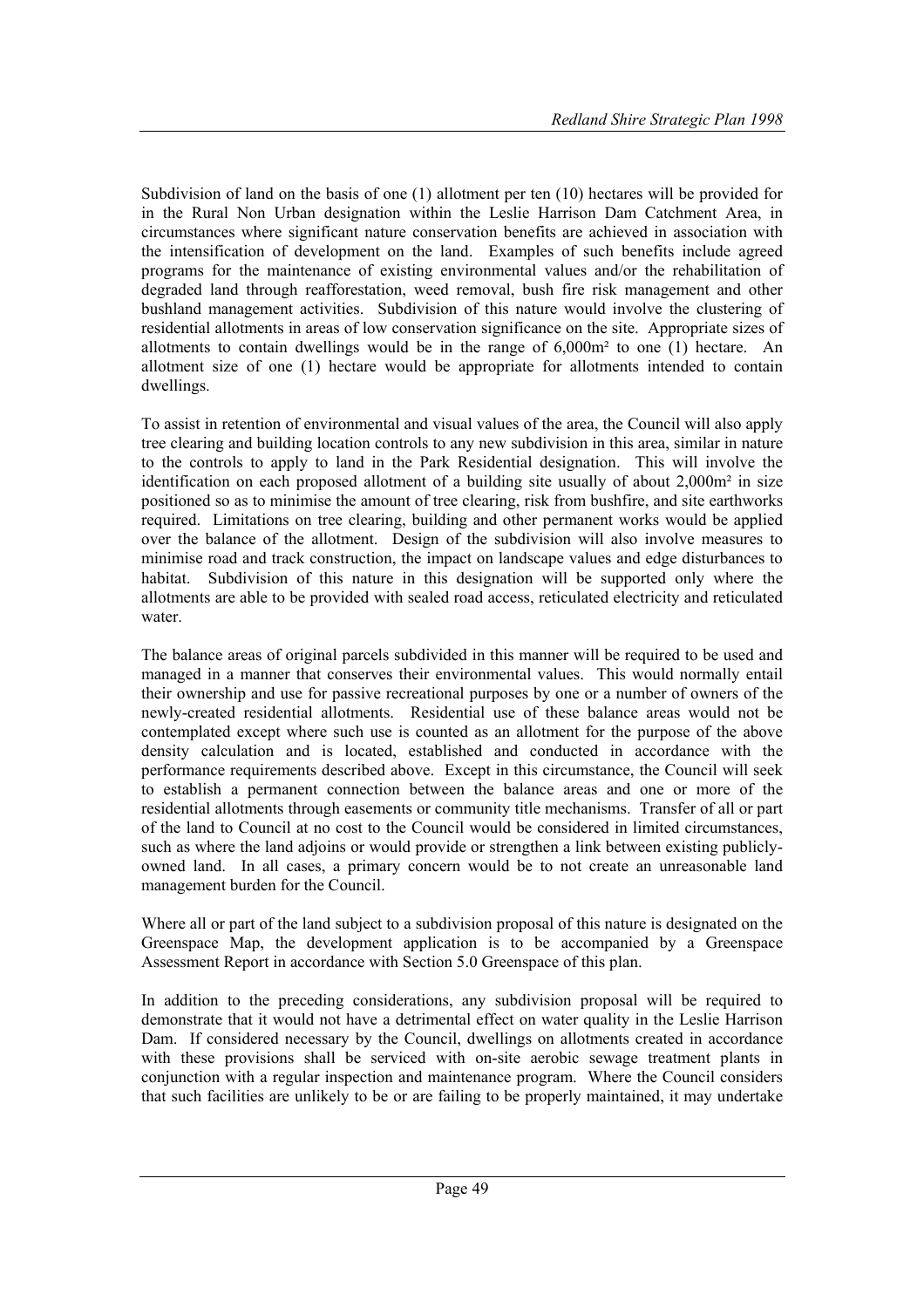or arrange the necessary inspections and maintenance and recover the cost as a charge on the relevant property or properties.

This designation and controls also apply to the approximate boundaries of the groundwater urban water supply sources on North Stradbroke Island.

## 4.5.3 Special Rural

This designation is restricted to two areas on Redland Bay Road at Capalaba which are characterised by rural residential allotments, many of which are utilised for smaller scale rural non urban activities such as kennels, plant nurseries, landscape supplies and the like, which by their nature require larger allotments and appropriate separation from urban development areas. These areas also contain significant bushland areas of considerable ecological value.

It is intended that these areas will be consolidated as a location suitable for small scale, owner operated rural non urban, business and commercial enterprises, provided that they do not compromise the open, semi-rural character of these areas, their ecological values, or the amenity of surrounding areas intended or used for Urban Residential, Residential Low Density or Park Residential uses.

## 4.5.4 Drainage Problem

This designation indicates the location of areas which are considered by the Council to be subject to, or likely to be subject to drainage problems and access and servicing constraints. These areas also have environmental wetland value in many cases. Generally development will not be permitted within these areas unless it can be demonstrated that the land is either not susceptible to drainage, access, servicing or environmental constraints or suitable planning, environmental and engineering solutions (probably involving a number of allotments together) are available. Future development options for any such areas will be considered by Council on the basis of surrounding Strategic Plan designations and an assessment of relevant local planning issues.

## **4.6 Movement System**

The Strategic Plan Map includes a number of designations which collectively represent the main elements of the proposed movement system for the Shire. These are as follows:

- the Cleveland railway line;
- major roads and potential line haul bus routes;
- future transportation corridors:
- major pedestrian and cycleways;
- ferry and water taxi terminals;
- local road networks; and
- extractive industry haulage routes.

It is intended that these components form the basis of an efficient and integrated system for the movement of people and goods in a manner which is socially and environmentally responsible.

It is intended that the movement system for the Shire will promote opportunities for nonmotorised (pedestrian and cycle) and public transport which provide maximum accessibility to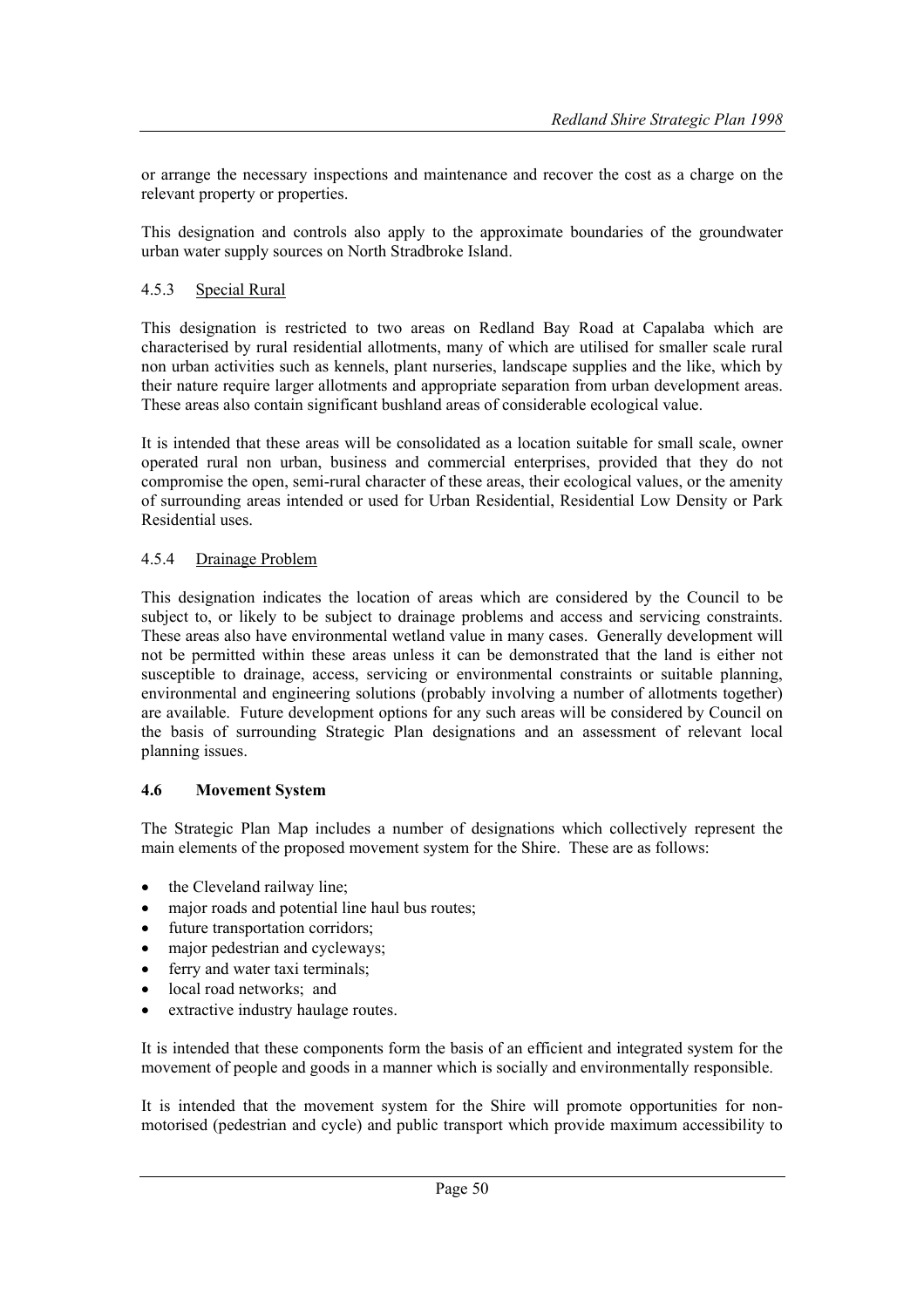centres and between centres of activity; and provide an acceptable level of accessibility for people with limited mobility.

The movement system in the Shire will also depend on local transport networks not able to be shown on the Preferred Dominant Land Use Map, including local cycleways, pedestrian paths and bus routes. It is intended that these will focus on local centres and provide access to major centres and line haul transport routes (the railway, line haul bus routes and ferry/water taxi terminals). It will be a requirement for new urban development areas that these local mobility systems be an integral part of the design of new communities.

## 4.6.1 Railway

This designation delineates the Cleveland railway line, which represents a major public investment in public transport in the Shire. It is intended that land uses along this railway will be managed to promote its continued efficient operation, in particular by:

- promoting opportunities for residential and employment uses around the stations, in accordance with the other preferred dominant land use designations; and
- ensuring that development along the railway line does not result in noise sensitive uses being either located unduly close to the railway or without appropriate noise mitigation measures.

## 4.6.2 Major Roads/Potential Line Haul Bus Routes

This designation includes the major road network for the Shire, part of which is under the control of the Department of Main Roads.

The Strategic Plan promotes the concept of line haul bus routes serving the Shire, which potentially may require use of part of the capacity of this road system. These matters will be subject to the outcome of separate investigations in transportation studies for the Shire.

It is intended to preserve the efficiency and capacity of these transport linkages by appropriate restriction of access to development occurring along these roads. Where these roads pass through areas not currently developed, but included in Urban Residential, Residential Low Density or Park Residential designations, development in these areas will be subject to requirements which preserve the rural character experienced by road users in these locations. This may involve retention or establishment of substantial tree buffer areas, or concentration on lower density development forms along the roadways.

Where this designation involves land that is privately owned and the potential for urban development exists under the Preferred Dominant Land Use Map, it is intended that land required for road widenings be secured at the time of development. The Council will also investigate appropriate policy mechanisms to secure contributions from development to the cost of construction of the major road network.

## 4.6.3 Future Transportation Corridors

An important component of the future network, apart from an upgrading and extension of both line haul and intra-urban bus routes, is the identification of two future transport corridors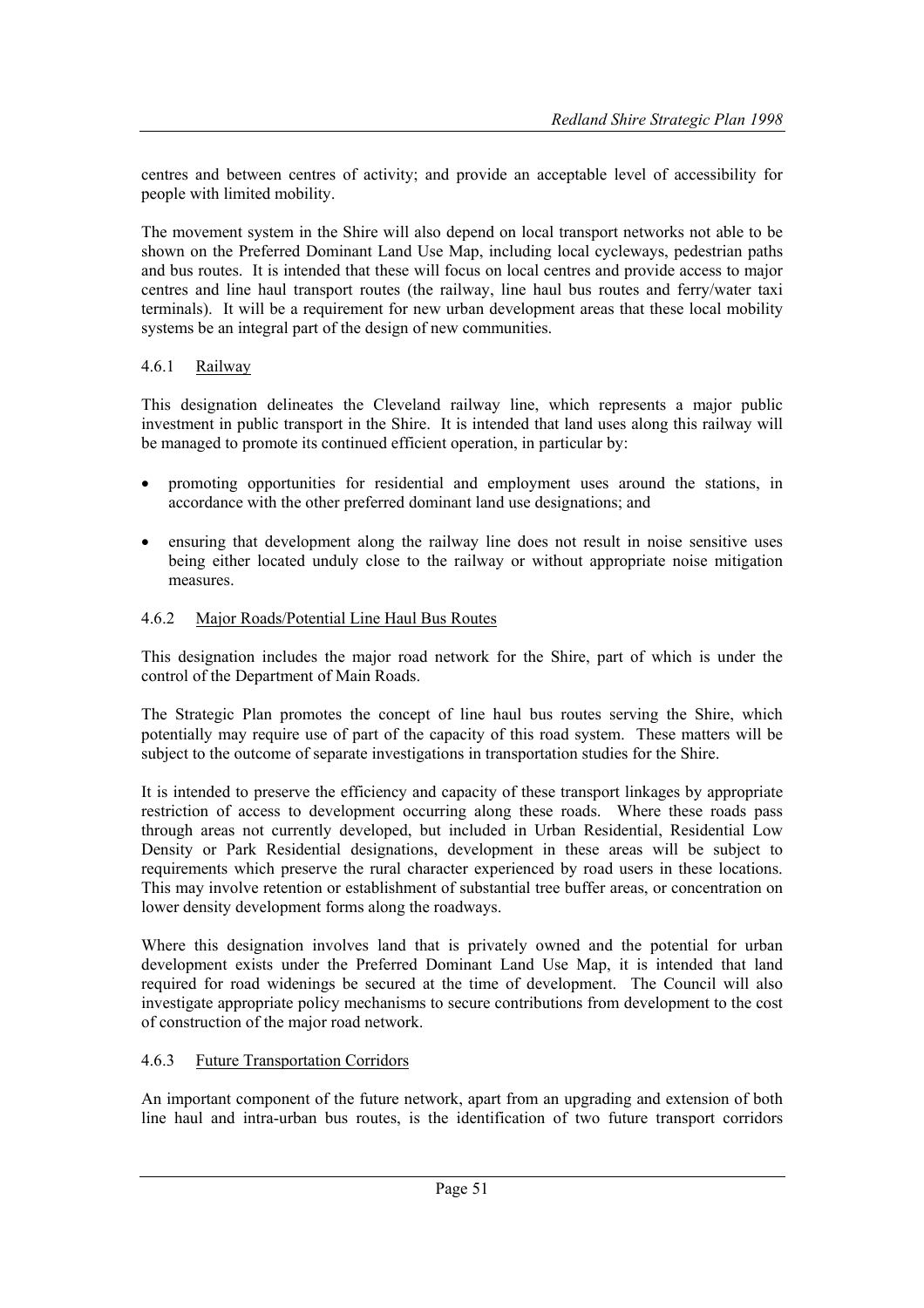located in the central and northern parts of the Shires. These corridors were part of Council's previous Strategic Plan and have, to a large extent, been secured by the Council.

Where this designation involves land that is privately owned and the potential for urban development exists under the Preferred Dominant Land Use Map, it is intended that land required for these corridors be secured at the time of development.

It is intended that these corridors be retained to preserve opportunities for them to play a role in the overall future transport network for the Shire. The manner in which they are ultimately used will be the subject of more detailed transportation planning.

## 4.6.4 Major Pedestrian/Cycleways

The Preferred Dominant Land Use Map indicates the location of existing and proposed major pedestrian/cycleways. It is intended that these will be constructed over a period of time to facilitate local, school, recreational and commuter trips by these methods.

This system is based on utilising Public Open Space and Special Protection areas, together with other elements of the movement system including the local road networks.

When this system is within Public Open Space and Special Protection Areas, it is intended that the construction of this component of the movement system will be undertaken so as not to interfere with the environmental values of the land concerned. Where it utilises other elements of the movement system particular attention will be paid to ensuring the safety and security of users of the pedestrian/cycleways. Away from the developed urban areas of the Shire this system will usually take the form of pedestrian-orientated nature trails with limited standards of access and construction.

In planning the location of pedestrian and cycleways at the local level care will be taken to protect the privacy and security of adjoining residential properties and to avoid the creation of isolated and unobserved access ways.

Where this designation involves land that is privately owned and the potential for urban development exists under the Strategic Plan, it is intended that land appropriate to the operation of this network will be secured at the time of development, together with the construction of that component of the system relevant to a particular site. Other elements of the system will be funded by the Council progressively according to budget priorities and local needs.

## 4.6.5 Local Road Network

Other roads indicated on the Preferred Dominant Land Use Map outside of the categories above comprise the Shire's local road network which provide access at a more localised level. The local road network is not shown for future urban development areas and would be designed and constructed as these areas are developed.

It is intended that these roads will be utilised so as to minimise environmental impacts on surrounding areas, and avoid pedestrian, bicycle and vehicular traffic conflicts.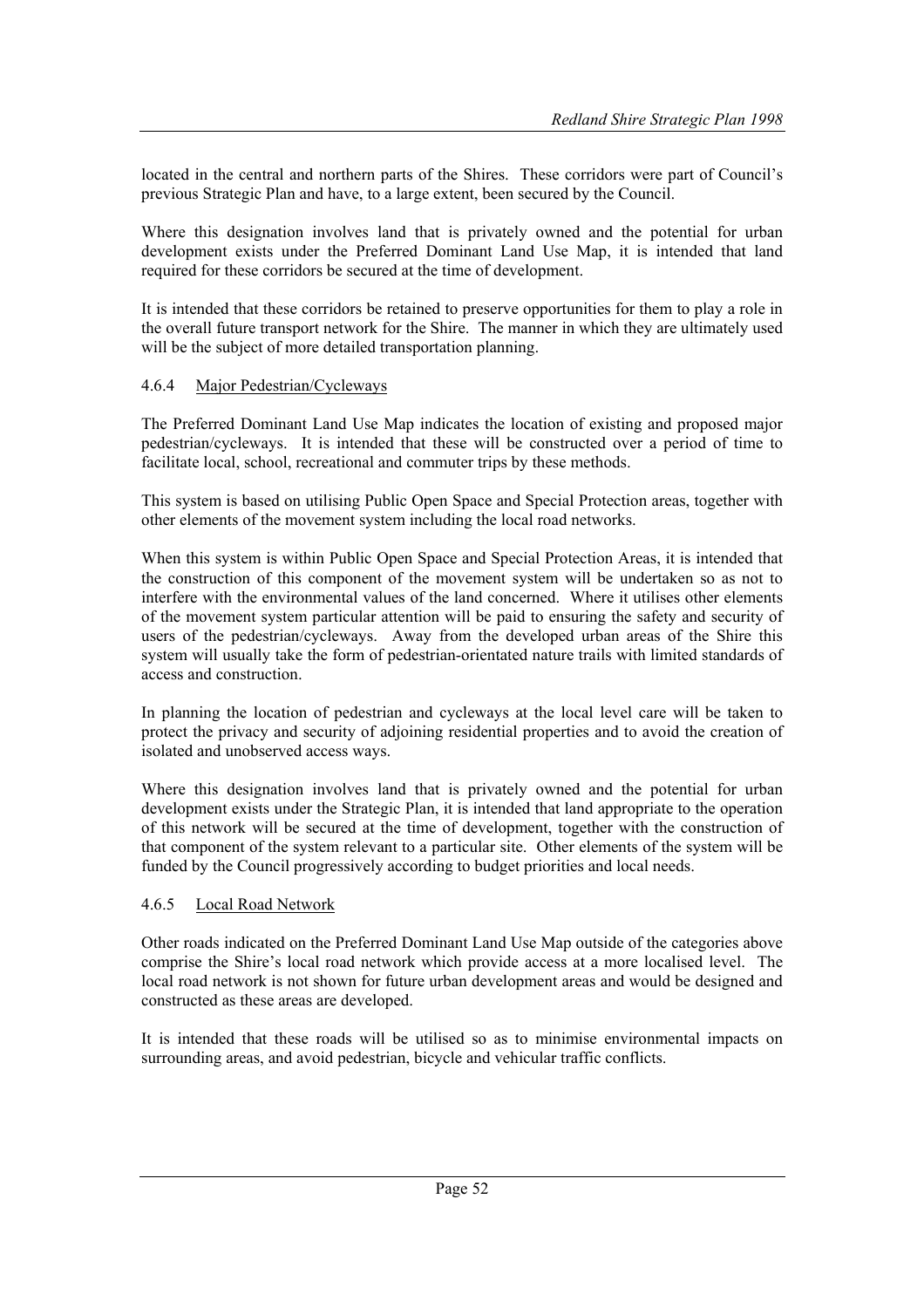Any development relying on these roads will not be approved where it would result in the introduction of significant levels of non-local traffic (vehicles which neither start nor complete their journey within the local area) so as to maintain the residential amenity along these roads.

## 4.6.6 Extractive Industry Haulage Routes

This designation identifies those elements of the road network where the movement of sand, gravel or rock by heavy vehicles is or could be a significant component of total traffic movement. The designation does not extend beyond the points at which haulage vehicle traffic is only a small component of the full range of vehicular traffic normally carried on the road network.

Development on land adjoining designated extractive industry haulage routes will be expected to incorporate design elements such as setbacks, vegetation buffers, mounds, walls and other techniques designed to mitigate noise, dust, vibration and other impacts from haulage vehicles.

The Council may pursue other arrangements to govern extractive materials haulage, including enforcement of adherence to designated routes, hours of operation on designated routes or particular route segments, speed limits, coverage of loads, and contributions to the cost of road improvement and maintenance. Such arrangements would be implemented through conditions of development approval, agreement with State road regulatory authorities and the Queensland Police, and other local regulatory mechanisms, as appropriate. For development involving the import or removal of substantial amounts of material, the Council may also apply conditions of development approval concerning haulage routes, operating conditions for haulage traffic including hours of operation, and disposal sites for material removed from development sites.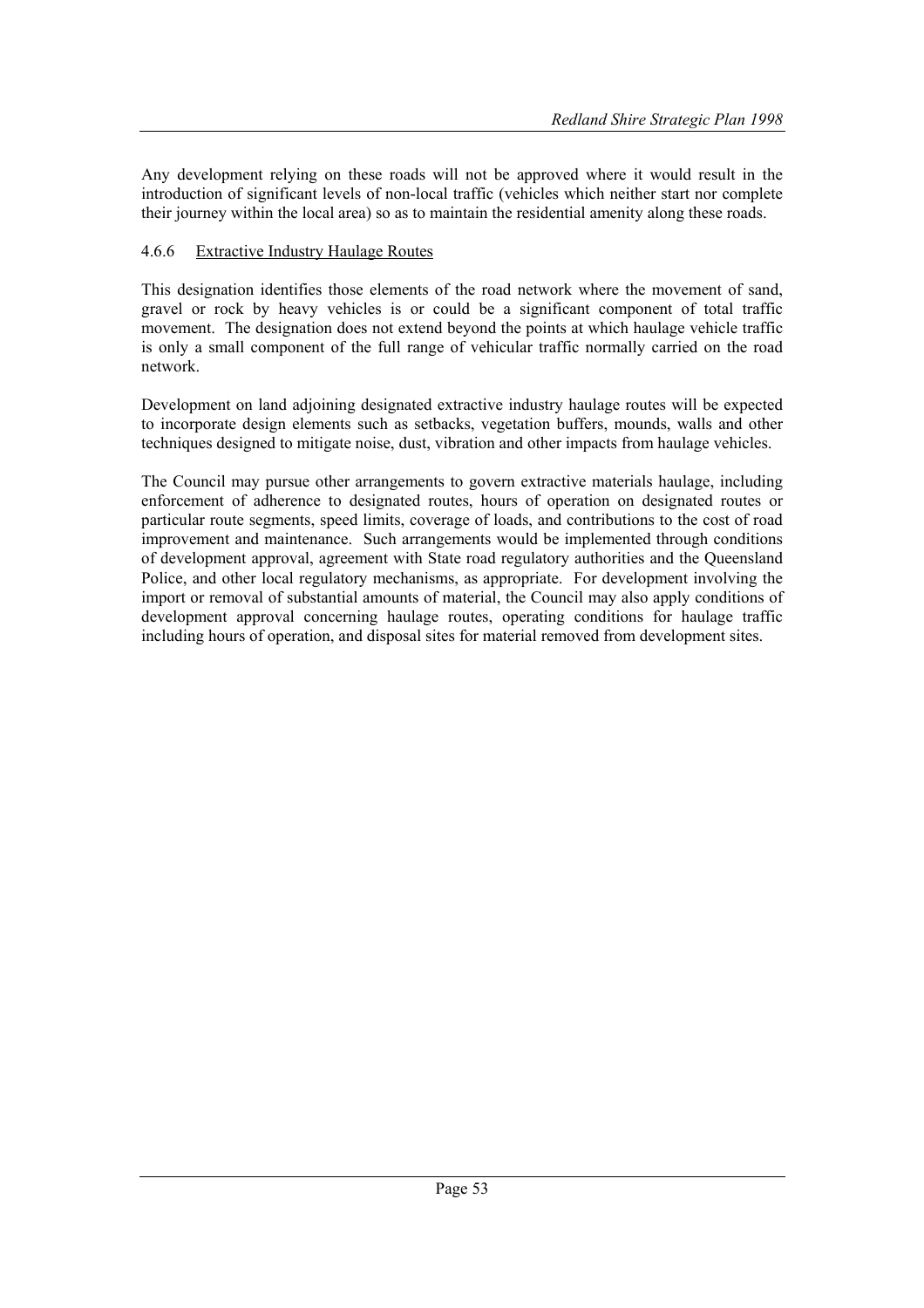## **5.0 GREENSPACE**

## **5.1 Greenspace Concept**

The Shire's Greenspace is made up of publicly and privately owned land and is shown on the Greenspace Map, and it incorporates:

- major areas of high environmental and conservation value due to their bushland, habitat, corridor or water quality protection values; and
- areas of high landscape and scenic value important to the character of the Shire.

Though not its primary purpose, the Greenspace is also a mechanism through which the Council will meet its obligation to recognise and support the objectives of State Planning Policy 1/97 -Conservation of koalas in the Koala Coast. The Koala Conservation Area and Other Major Habitat are shown on the Greenspace Map, and in some instances the Redland Environmental Inventory has been used to refine the boundaries of the Other Major Habitat.

Collectively, these areas play an important role in the ecological functioning of the Shire (including the waters of Moreton Bay), in the sustainability of the regional environment, in creating and maintaining the distinct visual character of the Shire and in contributing to the community's perception of the quality of life in the Redlands.

It is intended that the Greenspace will continue to be made up of both public and private land, and inclusion of private land in this designation does not mean or infer that it is intended to become available to the public or be publicly owned. Land identified on the Greenspace Map will only become publicly owned through the existing legal processes of dedication in conjunction with further development (where such opportunities are provided by the Strategic Plan) or through purchase by Council using Environment Charge funds or other sources.

For the purposes of this Section, the environmental values of land are those identified, described or defined for the relevant Conservation Management Area or Areas by which the land is identified in the Redland Shire Environmental Inventory and any subsequent environmental investigations undertaken for a locality or a site.

In some instances the Greenspace will cover land that has been subject to a development approval where the rights conferred by the approval have not been exercised. In these circumstances the requirement to undertake a Greenspace Assessment Report will not be required. Should the development approval lapse, be revoked, or a new or further application covering the land be lodged then all provisions of the Greenspace will apply.

## **5.2 Relationship to Preferred Dominant Land Uses**

Land identified as Greenspace Habitat will also have one or more land use designations on the Preferred Dominant Land Use Map. The following provisions which set out various requirements for each of these Preferred Dominant Land Uses, relate to the Greenspace Habitat and Marine Vegetation areas on the Greenspace Map. Areas identified on the Greenspace Map as Dominant Landscape and Visual Values are subject to the provisions set out in Section 5.3.

## 5.2.1 Special Protection Area Designated Land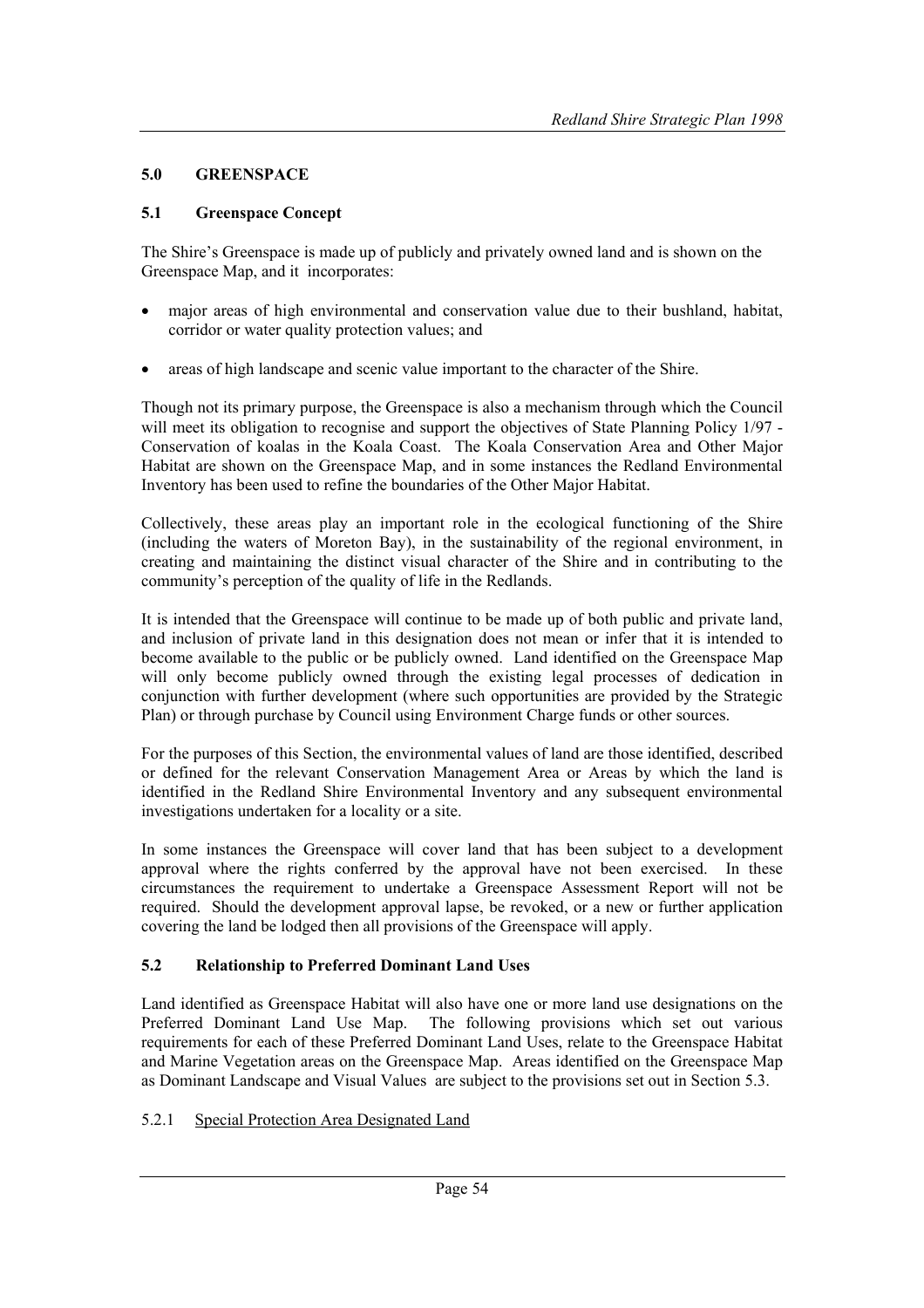- (a) Where land in the Greenspace Habitat is designated Special Protection Area on the Preferred Dominant Land Use Map, the land is to be used and managed primarily for the maintenance, protection or enhancement of its environmental values in accordance with the intent for the Special Protection Area designation set out in Section 4.
- (b) Where land referred to in subclause (a) forms part of a site which also has a designation on the Preferred Dominant Land Use Map for other purposes, the use of the land for those other purposes shall be conducted in a manner which does not significantly impact on the environmental values of that part of the land designated Special Protection Area.
- (c) Where land referred to in subclause (a) forms part of a site that also has a designation on the Preferred Dominant Land Use Map which anticipates development involving further subdivision, that subdivision shall be undertaken in a manner so as to maintain, protect or enhance the environmental values of the land. Without limiting the scope of this requirement, this may be addressed through:
	- (i) the number, size, shape and location of allotments;
	- (ii) identification within allotments of areas suitable for the location of buildings and associated activities and areas in which vegetation is to be retained in conjunction with the development and use of the allotment:
	- (iii) arrangements to limit the number, type or breed of domestic animals to be kept or to restrain the movement of domestic animals within the allotment;
	- (iv) the alignment, width, design, speed and construction of roads; and
	- (v) the location, design and construction of drainage and reticulated services.

Where Council is not satisfied that adequate provision has been or will be made for the maintenance, protection or enhancement of the environmental values of the land, Council may require as a condition of development or subdivision approval or seek through negotiations with the applicant, the dedication of the part of the site designated Special Protection Area as public reserve. The dedication of such land may be determined by Council to fulfil the requirements for the provision of public garden and recreation space required under the subdivision of land provisions of the Planning Scheme.

d) Where land is wholly designated Special Protection Area on the Preferred Dominant Land Use Map and is in private ownership, Council recognises that the land may be able to be used for purposes which do not significantly impact on the environmental values of the land. The nature of such purposes will vary with the size, location, physical characteristics, tenure, surrounding uses and environmental values of the land. Where in the opinion of Council the land is not able to be used for a purpose or in a manner that would not detrimentally affect its environmental values, Council will investigate other methods of ensuring its conservation, including conservation agreements under the Nature Conservation Act. If these methods are not achievable the land will be treated as a priority for purchase by Council using funds raised by its Environmental Charge or other sources and negotiations with the owner for purchase of the land will be initiated by Council. In this regard statutory powers of compulsory acquisition will only be exercised where a negotiated purchase is not possible and Council considers the environmental values of the land are under threat.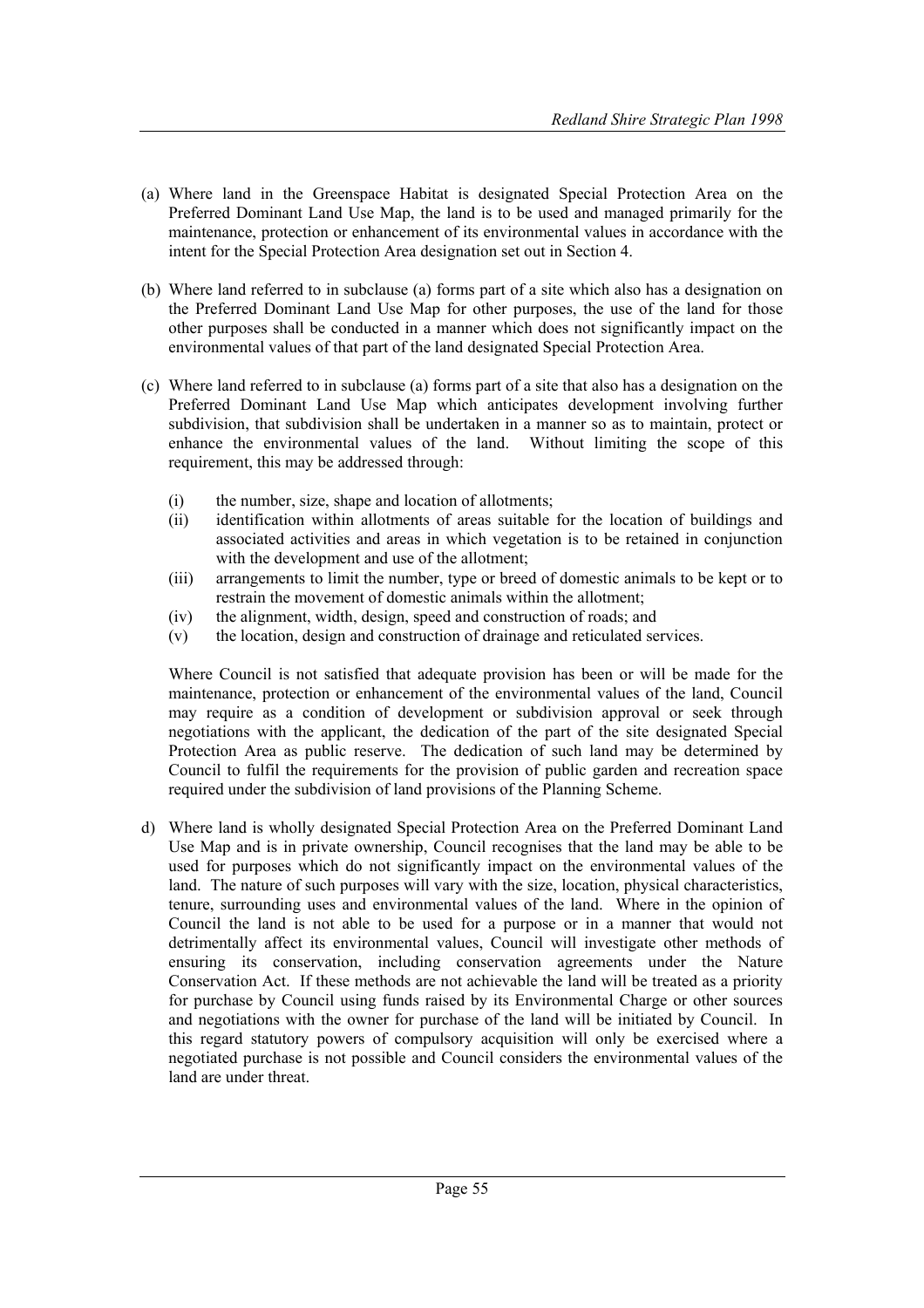- (e) The environmental values or the geographical boundaries of an area to be protected, dedicated or transferred to Council under sub-clauses (b), (c) or (d) of this clause may be revised or amended in accordance with the results of further environmental investigations undertaken by or for Council.
- (f) (i) Council is also prepared to consider revisions or amendments to the environmental values or the geographical boundaries of an area to be protected, dedicated or transferred to Council under sub-clauses (b), (c) or (d) of this clause in accordance with further environmental investigations undertaken by appropriately qualified persons at the cost of an applicant or land owner whether in support of a development proposal or otherwise.
	- (ii) Council will favourably consider amendments to the geographical boundaries of these areas where:
		- (A) further environmental investigations indicate that this is warranted on factual grounds; or
		- (B) other opportunities exist or will be provided on the site or in conjunction with the proposed development or use which result in equivalent or superior environmental protection outcomes; or
		- (C) sound planning grounds exist (for example where the overall good design and layout of a development would otherwise be prejudiced) and no significant impact on environmental values would result.

#### 5.2.2 Urban Orientated Preferred Dominant Land Uses

- (a) (i) The provisions of this Section apply where land in, or adjoining the Greenspace Habitat is designated in one of the following urban-oriented Preferred Dominant Land Uses on the Preferred Dominant Land Use Map:
	- Major Centre
	- District Centre
	- Service Commercial
	- Local Shopping
	- General and Service Industries
	- Marine Oriented Activity
	- Tourist Business and Accommodation
	- Urban Residential
	- Medium Density Residential
	- Residential Low Density
	- Park Residential
	- Specific Planning Intent.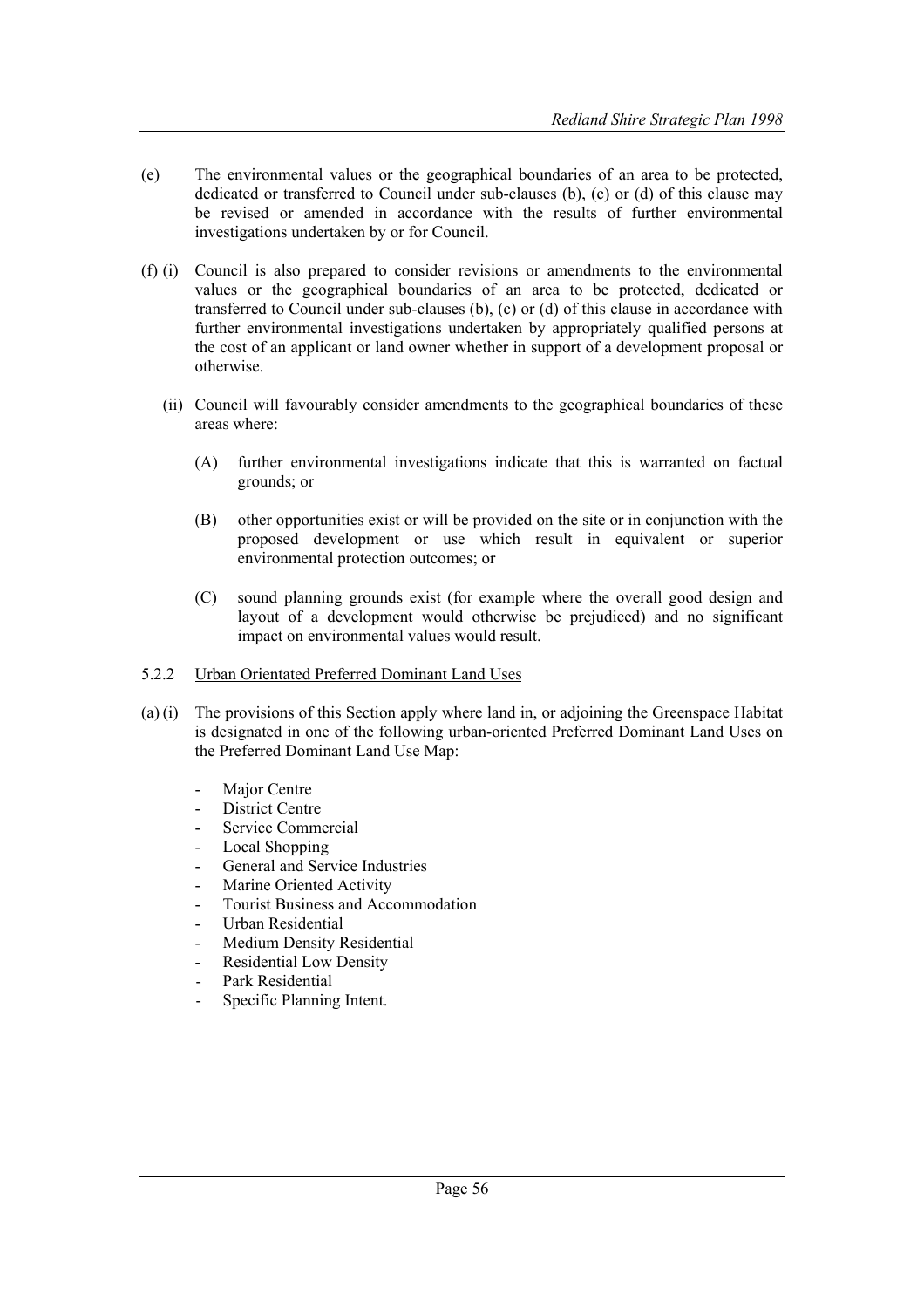- (ii) The provisions of this Section also apply where land in, or adjoining the Greenspace Habitat is designated in one of the following other Preferred Dominant Land Uses in circumstances where development similar to or associated with urban forms of development is proposed:
	- Special Rural
	- Drainage Problem.
- (b) The development and use of land for purposes consistent with the relevant Preferred Dominant Land Use intent shall be conducted in a manner which minimises any potential detrimental effect on the environmental values of the Greenspace Habitat.
- (c) Development or uses which require an application for development approval shall provide with the application a Greenspace Assessment Report prepared by appropriately qualified persons.

The Greenspace Assessment Report shall contain the following elements:

- (i) a review and summary of the information contained in the relevant Conservation Management Area or Areas by which the land is identified in the Redland Shire Environmental Inventory;
- (ii) environmental investigations including appropriate site surveys to determine whether the land or vegetation on the land:
	- (A) provides important habitat for rare, endangered, vulnerable or otherwise culturally or scientifically valuable wildlife;
	- (B) has high diversity of plants or has rare, endangered or otherwise culturally or scientifically valuable plant or plant associations;
	- (C) has high visual value and contributes to the landscape quality of the area;
	- (D) has high value as a representation or remnant of plant associations characteristic of the area prior to extensive clearance;
	- (E) contains sites of scientific, archaeological, historical or cultural significance; or
	- (F) constitutes a wetland area or part of a wetland area;
- (iii) the results of these investigations and any resulting recommendations for changes to the recorded environmental values or geographical boundaries of the relevant Conservation Management Area or Areas;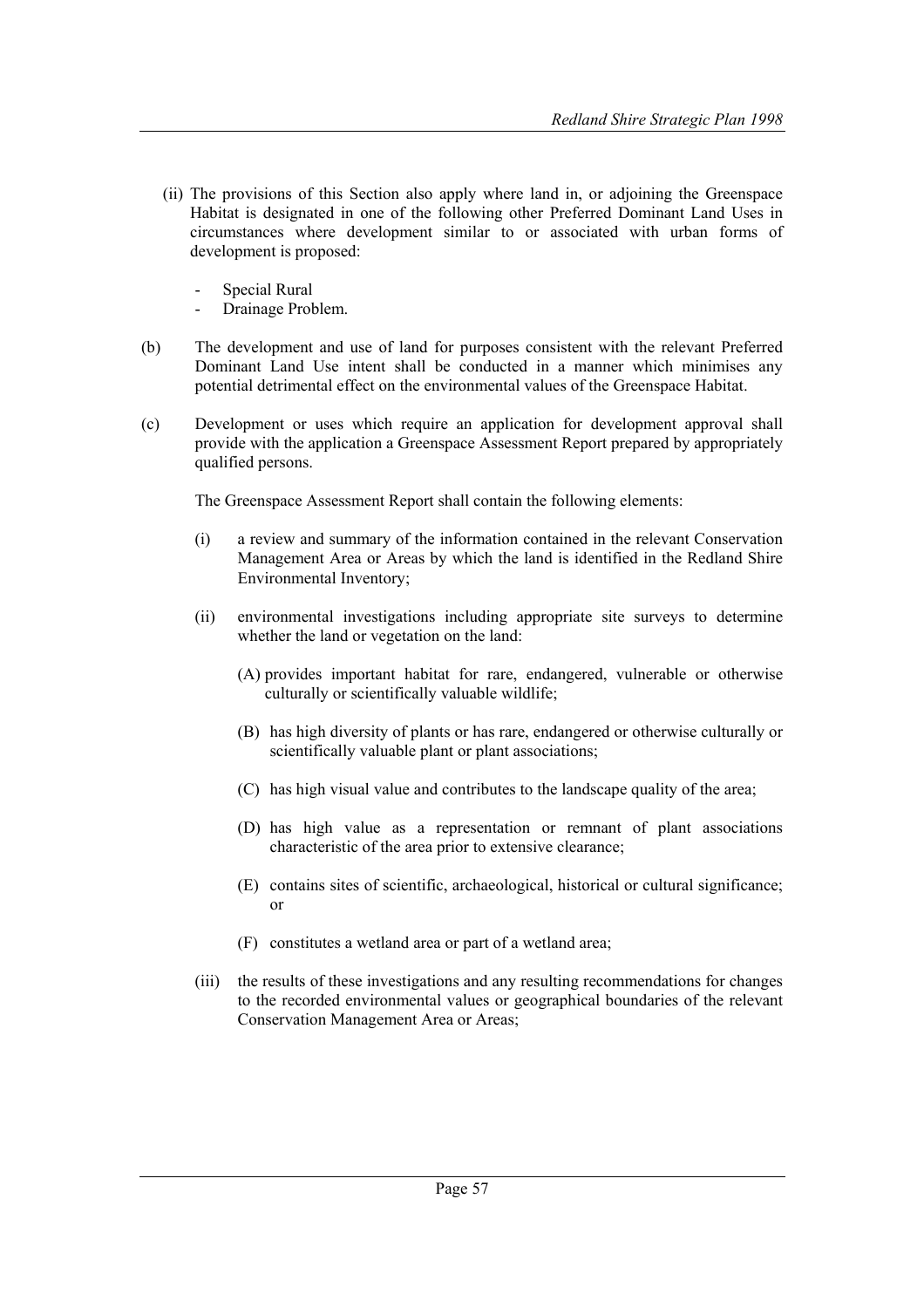- (iv) recommendations for action to protect, retain or enhance the environmental values of the site during the development process throughout the life of the proposed development or use and setting out rehabilitation of the site's environmental values after cessation of the proposed development or use where these are temporary;
- (v) supporting maps, plans, photographs or diagrams; and
- (vi) for land included in or adjoining the Koala Conservation Area or Other Major Habitat as determined by State Planning Policy 1/97 - Conservation of koalas in the Koala Coast and where it is determined that the proposed development may have significant adverse impacts on koala habitat values, a koala impact assessment including the following information
	- (A) an ecological survey of the site identifying koala habitat and broader conservation values including remnant bushland and preferred koala food or habitat trees;
	- (B) the local context of the site; including an assessment of the relationship of the site to adjacent or nearby koala habitat areas and the identification of existing or potential koala movement corridors;
	- (C) a description of the proposed development and an assessment of any likely impacts on koala habitat and broader conservation values both on and off the site; and
	- (D) a description of the measures recommended to reduce potential impacts of the proposed development on koala habitat values both on and off the site, including any modifications to the proposed development.
- (d) When considering the potential effect of a proposed development or use and in making recommendations about the manner in which the proposed development or use may protect, retain or enhance the environmental values of a site, the following should be considered:
	- nature of appropriate uses
	- scale of development
	- density or intensity of development
	- allotment sizes, dimensions, location and orientation
	- location, design and orientation of development components or uses in relation to site features, site boundaries, surrounding uses or features and each other
	- materials and methods of construction of buildings and other structures and works
	- vegetation retention, replanting, clearing and maintenance
	- fencing and lighting
	- control and removal of weeds and exotic animals
	- erosion and sedimentation control
	- waste water treatment and disposal
	- solid waste treatment and removal
	- road, driveway vehicle parking area and footpath design and construction including widths, alignments, cross sections, materials, design speeds and verge treatments
	- site treatment, earthworks and landscaping
	- stormwater management design and construction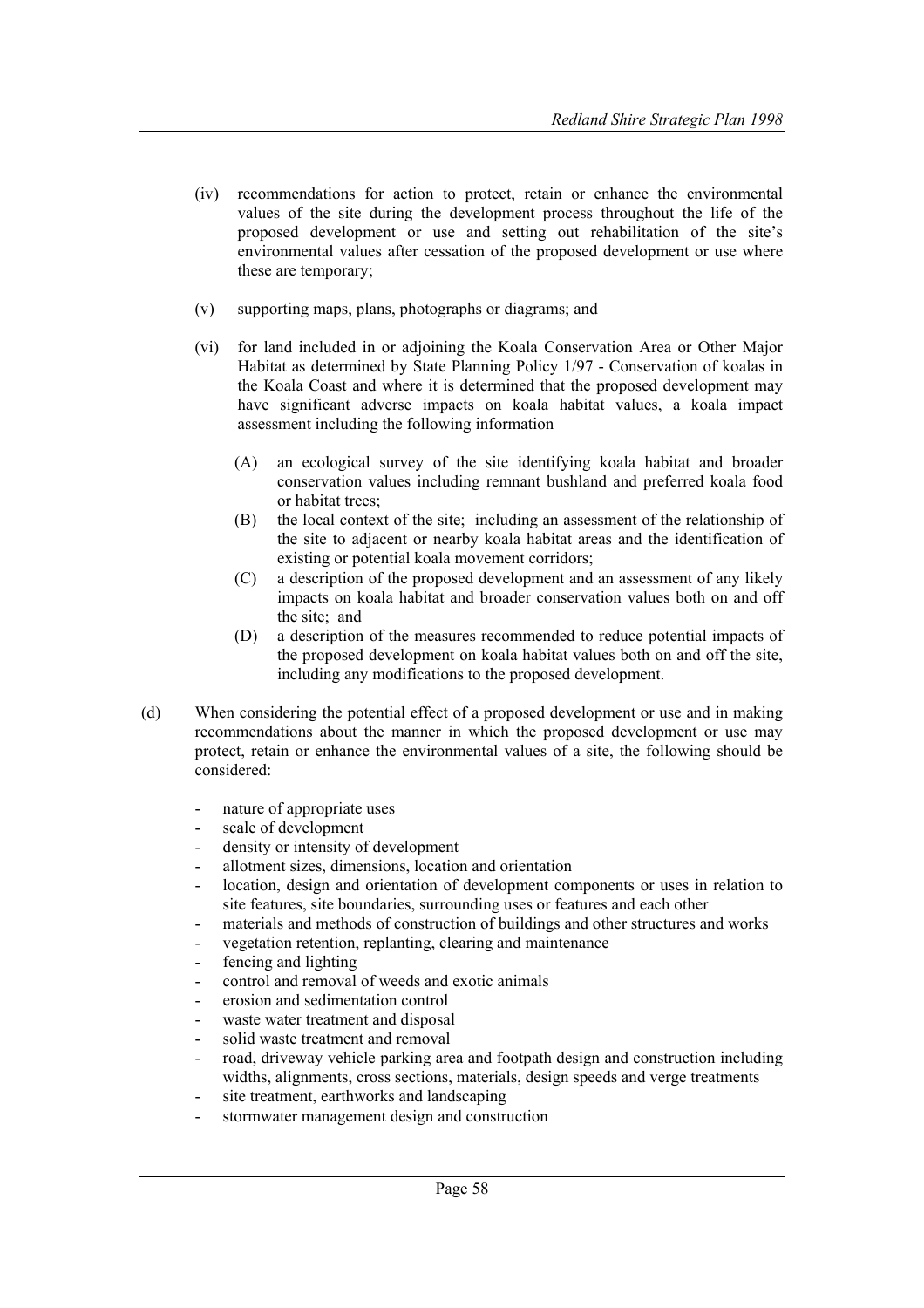- domestic pets and livestock control and management
- hours of operation and operating conditions and procedures
- vehicle and vehicular access location, frequency, numbers and types
- fire hazard risk
- land ownership, management and control including dedication of land to public ownership
- biting insect risk reduction.
- (e) Recommendations under subclause (c) and (d) shall wherever possible be documented or shown in such a manner as to be suitable for direct inclusion in proposal plans, subdivision layouts, building plans or subdivision engineering drawings, conditions of development approval, building approval or engineering works approval, or construction contract specifications, as may be most appropriate.
- (f) Council shall have regard to the Greenspace Assessment Report in considering any application for development approval for land included in or adjoining the Greenspace Habitat. Council may only approve such development where it is satisfied that the environmental values of the site have been adequately identified and adequate measures will be incorporated into the development to protect, retain and where appropriate enhance those environmental values.
- 5.2.3 Non Urban Oriented Preferred Dominant Land Uses
- (a) The provisions of this Section apply where private land in the Greenspace Habitat is designated in one of the following non-urban oriented Preferred Dominant Land Uses on the Preferred Dominant Land Use Map:
	- Rural Non Urban
	- Water Supply Catchment.
- (b) The development and use of land for purposes consistent with the relevant Preferred Dominant Land Use intent shall be conducted in a manner which minimises any potential detrimental affect on the environmental values of the Greenspace Habitat.
- (c) Development or uses which require an application for development approval may receive the favourable consideration of the Council if by reason of their nature, character, scale, intensity, design or location on the land they do not:
	- (A) require the removal of plants indigenous to Redland Shire or other plants of environmental, visual, historical or cultural value;
	- (B) require the modification of the topography or drainage characteristics of the land;
	- (C) involve interference to the habitat of indigenous wildlife on the land or the movement of native wildlife across the land; or
	- (D) involve interference or damage to sites of scientific, archaeological, historical or cultural significance;
	- (E) create or contribute to soil erosion, soil slip or stream bank erosion;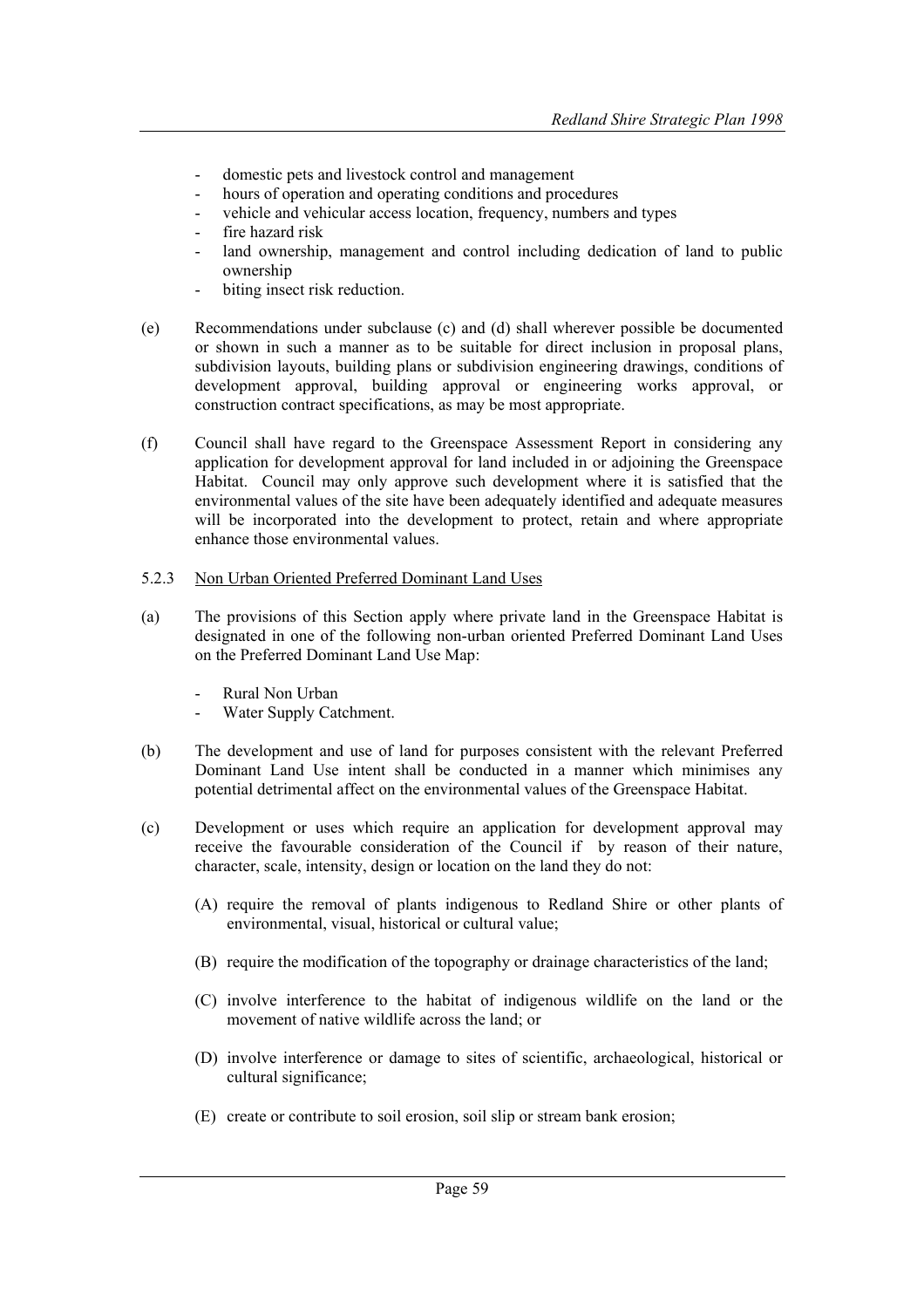- (F) lead to a deterioration in the quality of surface or underground waters;
- (G) create or exacerbate the incidence or intensity of bushfire or flooding; or
- (H) occur within tidal lands, tidal waters or waterway banks.
- (d) Development or uses which require an application for development approval, and by reason of their nature, character, scale, intensity, design or location on the land or for any other reason will or are likely to detrimentally affect any of the values or characteristics listed in subclause  $5.2.3(c)$  shall provide with the application a Greenspace Assessment Report prepared by appropriately qualified persons and containing the elements described in sub-clause  $5.2.2(c)$ , (d) and (e).
- (e) Council shall have regard to the accompanying Greenspace Assessment Report in considering any relevant application for development approval. Council may only approve such development where it is satisfied that the environmental values of the site have been adequately identified and adequate measures will be incorporated into the development to protect, retain and where appropriate enhance those environmental values.
- (f) In considering any application for development approval under subclauses (c) and (d) of this clause for development or uses of an agricultural, animal husbandry or like primary production purpose, Council may:
	- (A) subject its approval of an application to, among other conditions, a condition requiring the use to be conducted in accordance with a farm management plan which recognises the need to avoid land degradation and take advantage of existing natural vegetation to maintain long term agricultural productivity; and
	- (B) require such a plan to take into account:
		- climate and weather conditions
		- topography, slope and soil types
		- permanent physical features
		- fire control

and include the retention, replanting and regeneration of suitable indigenous vegetation:-

- on steep slopes and drainage lines
- along ridgelines and spurs
- along road reserves, fence lines and paddock boundaries
- in areas difficult or unsuitable for cultivation
- at dams, watering points and other locations where livestock congregates.

## 5.2.4 Open Space Preferred Dominant Land Uses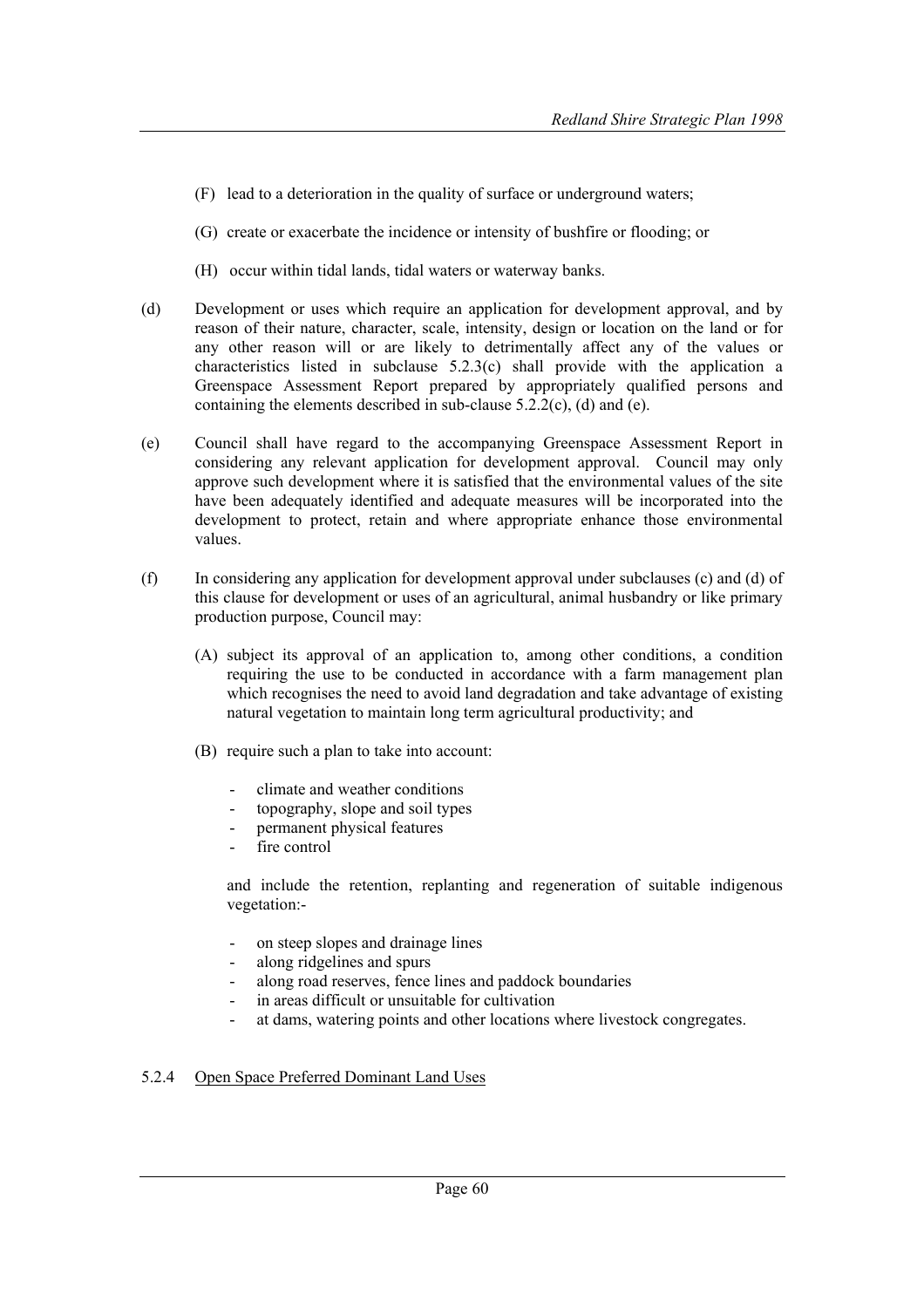- (a) The provisions of this Clause apply where private land in the Greenspace Habitat is designated in one of the following open space Preferred Dominant Land Uses:
	- Public Open Space
	- Restricted Open Space
- (b) The development and use of land for purposes consistent with the relevant Preferred Dominant Land Use intent shall be conducted in a manner which minimises any potential detrimental affect on the environmental values of the Greenspace Habitat.
- (c) Development or uses which require an application for development approval shall provide with the application a Greenspace Assessment Report prepared by appropriately qualified persons.

 The Greenspace Assessment Report shall contain the elements described in subclauses  $5.2.2(c)$ , (d) and (e).

- (d) The Council shall have regard to the Greenspace Assessment Report in considering any application for development approval for land included in the Greenspace Habitat. The Council shall only approve such development where it is satisfied that the environmental values of the site have been adequately identified and adequate measures will be incorporated into the development to protect, retain and where appropriate enhance those environmental values.
- (e) Where land in the Greenspace Habitat is designated Public Open Space on the Preferred Dominant Land Use Map and is or forms part of land in the ownership, trusteeship or control of Council, the land or that part of it in the Greenspace shall be used and managed by Council primarily for the maintenance, protection and enhancement of its environmental values.
- (f) Where land in the Greenspace Habitat is not designated Public Open Space but comes under Council's ownership, trusteeship or control during the life of this Strategic Plan for public open space purposes Council will use and manage the land primarily to maintain, protect and enhance its environmental values.

## **5.3 Dominant Landscape and Visual Values**

In recognition of the importance of retaining and promoting the Shire's dominant landscape and visual values as part of the overall development of the Redlands, a broad landscape and visual strategy has been developed which incorporates the following principles:

- maintenance and enhancement of green "wedges" and "fingers":
- maintenance of strategic regional buffers;
- recognition of bushland character:
- forming a landscape framework of linkages to areas of high landscape value for urban areas and areas designated for future urbanisation;
- retention and enhancement of roadside vegetation and pockets of remnant landcover to retain natural character; and
- recognition of the visual framework provided by points, promontories and islands.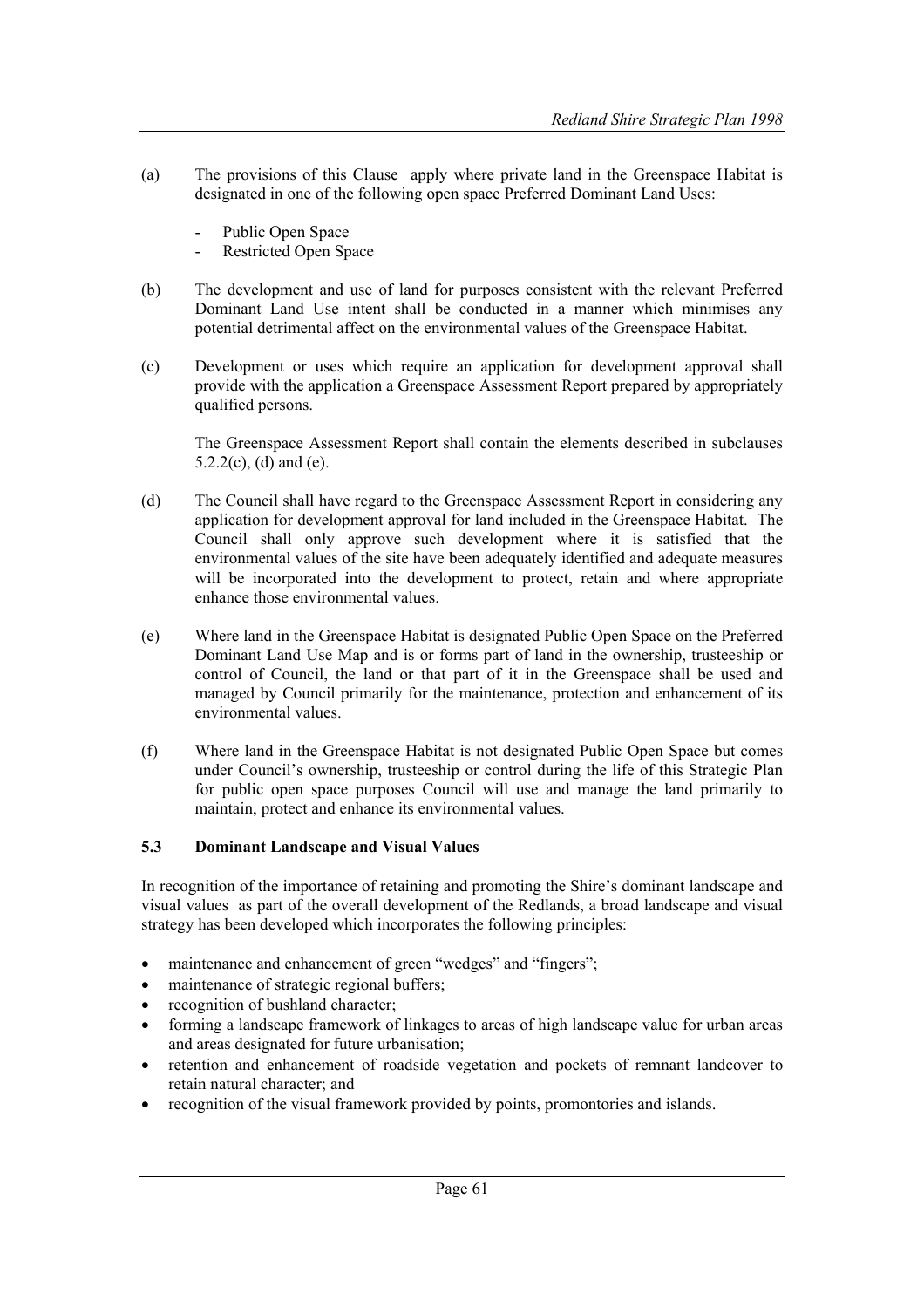All development undertaken in the Shire will be required to recognise these dominant landscape and visual values and incorporate measures which will protect, retain and where appropriate enhance these values.

For the purposes of this Section, the dominant landscape and visual character of particular local areas are those described in the Redland Shire Landscape and Visual Assessment and any subsequent landscape and visual investigations undertaken for an area or site by or for Council.

Areas of Dominant Landscape and Visual Value are shown on the Greenspace Map and incorporate, at a broad scale, the major elements of the overall strategy considered important to the maintenance and promotion of a strong landscape and visual character of the Shire's mainland.

More detailed strategies for maintenance and enhancement of the dominant landscape and visual character of local areas of the Shire and the island communities of the Shire will be developed as a component of future planning studies addressing the particular needs of these areas.

## 5.3.1 Dominant Landscape and Visual Value Management Principles

- (a) An application for development approval for land in, abutting or adjacent to an area designated as Dominant Landscape and Visual Values on the Greenspace Map shall have regard to the following landscape and visual management principles:
	- (i) retention of existing vegetation cover including pockets, to maintain the natural character of the area;
	- (ii) retention of skylines, ridges, peaks, coastal escarpments, forested backdrops, foreshore vegetation, significant trees and views from and to Moreton Bay free of intrusion from development;
	- (iii) retention or enhancement of natural linkages between localities, areas or developments;
	- (iv) retention of the vernacular character of the existing built form;
	- (v) innovative design which enhances the surrounding natural landscape;
	- (vi) design of roads, allotment layout and buildings which reflect and adapt to, rather than require modification of, the terrain/topography/landform;
	- (vii) design, construction and siting of utility services which minimises landcover and landform disturbances (including underground provision if required);
	- (viii) incorporation of natural landform dividers including creeks, ridgelines and sideslopes to contain and define the edge of development;
	- (ix) retention of local views and vistas of an open or lightly settled character;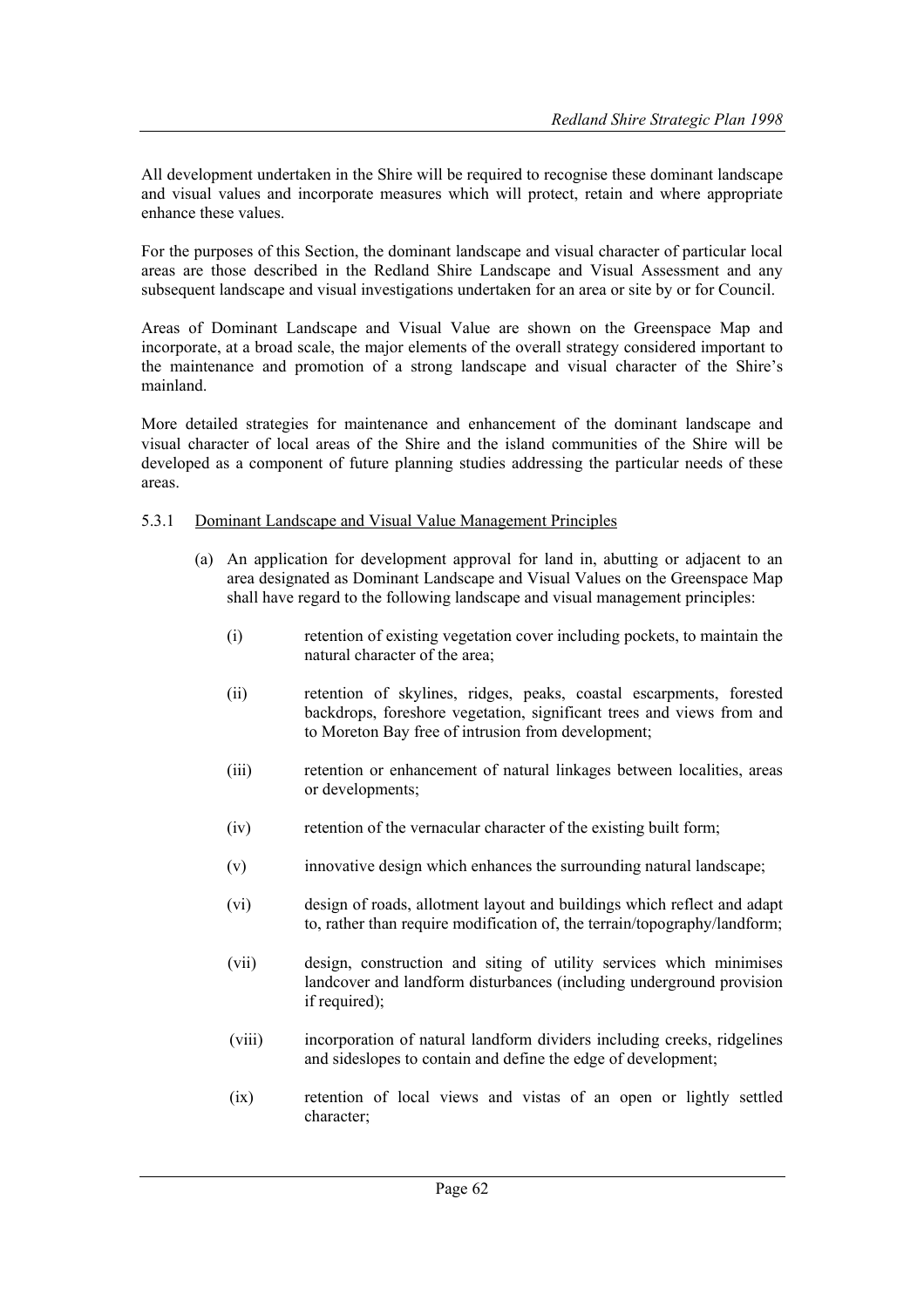- (x) retention of the natural or visual edges to urbanised areas and the existing spatial separation between urbanised areas; and
- (xi) the following considerations:
	- larger areas are better than smaller ones;
	- rounder, compact areas are preferable to elongated or irregular shaped ones;
	- proximity of reserves is preferable to having widely spaced reserves; and
	- linked reserves are preferable to isolated ones.
- (b) Unless otherwise satisfactorily addressed through the outcomes of a Greenspace Assessment Report prepared under Section 5.2, Council may require any application for development approval pursuant to Section  $5.3.1(a)$  to be accompanied by a report prepared by appropriately qualified persons addressing the extent to which the dominant landscape and visual value principles are relevant to the site and demonstrating the extent to which the proposed development or use complies with the relevant principles.
- (c) Council shall have regard to the dominant landscape and visual value management principles in considering any relevant application for development approval pursuant to Section 5.3.1(a). Council shall only approve such development where it is satisfied that the landscape and visual values of the site and its setting have been adequately identified and adequate measures will be incorporated into the development to protect, retain and where appropriate enhance those values.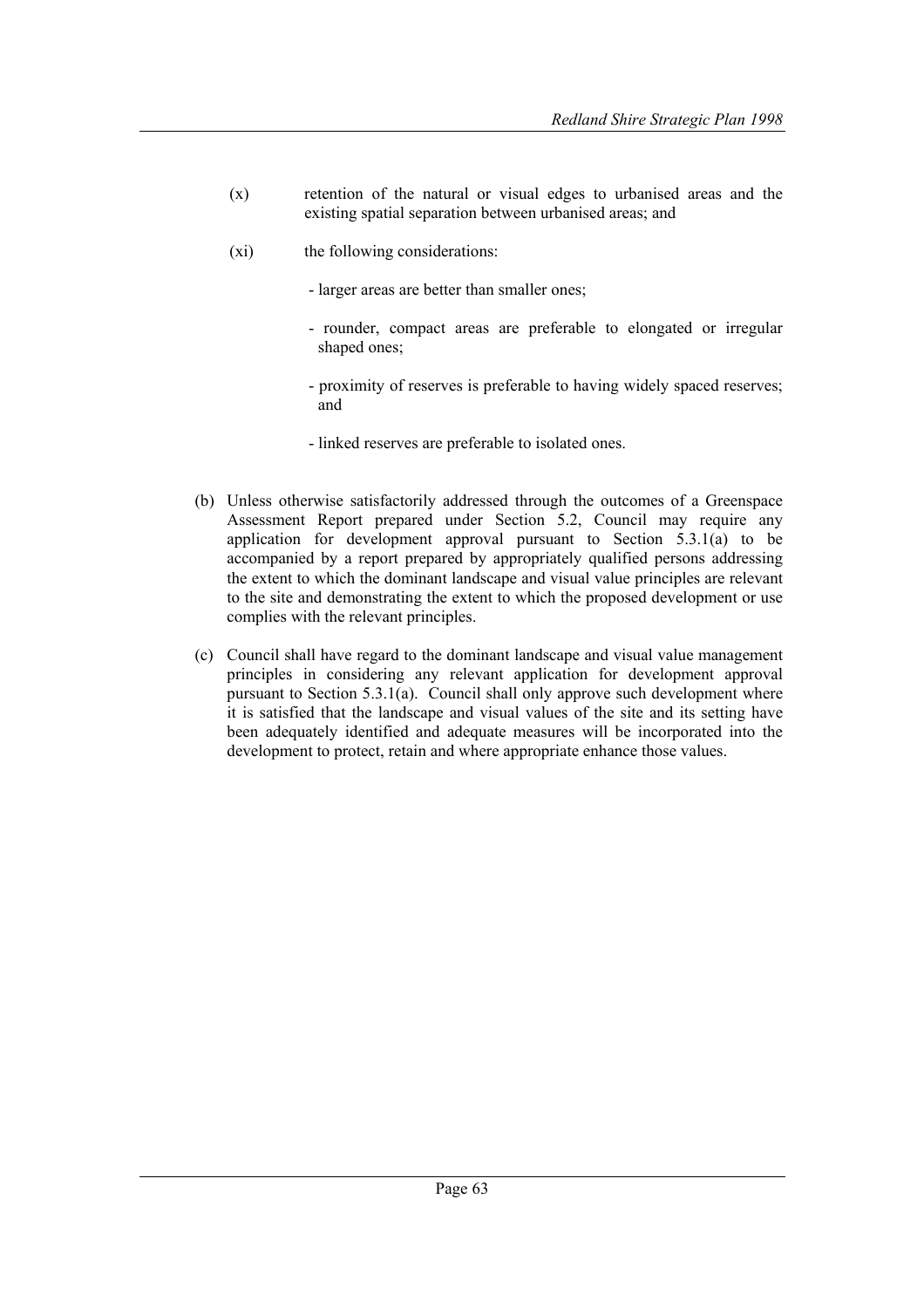## **6.0 INTEGRATED LOCAL AREA PLANNING**

## **6.1 Principles**

Redland Shire Council supports the concept of integrated local area planning to co-ordinate the planning by both the public and private sector for local communities in the Shire, based on the following principles:

- the Shire's local areas and communities differ in their historical, social, demographic, cultural, economic and ecological circumstances. Planning and design of new developments in these areas should provide appropriate responses to the distinctive local circumstances of each area;
- planning and development proposals for local areas should take a holistic view which links related physical, environmental, economic, social and cultural aspects of local communities, rather than treating these matters separately;
- development of a shared understanding of key issues amongst those concerned and responsible for the well being of local communities and those in the public and private sectors involved in the development of these communities:
- co-ordination of the activities of Council departments and other government agencies to address these issues in an integrated way to achieve desired outcomes;
- elimination of duplication and unnecessary gaps between public sector activities and programs to provide more effective and efficient use of available resources; and
- community involvement in planning and management processes for local areas.

The principles of integrated local area planning set out in this section will be embodied in further planning for local areas of the Shire undertaken by Council. They will also be treated as criteria by which individual development applications will be assessed. While these principles are most effectively implemented in the design and development of new neighbourhood scale projects, they are also relevant to the integration of smaller scale projects into existing neighbourhoods and with each other.

## **6.2 Neighbourhood Design**

Integrated local area planning relies on an approach to neighbourhood design which recognises links between housing, jobs, transport and services and integrates physical and social elements of the environment to foster positive community interaction at the local level.

This neighbourhood design should embrace the following elements:

- providing for a sustainable environment by maintaining water quality and bio-diversity;
- focussing non-residential support facilities at neighbourhood centres based on local shopping, to be located to maximise access to these centres by public transport and pedestrian and bikeway systems;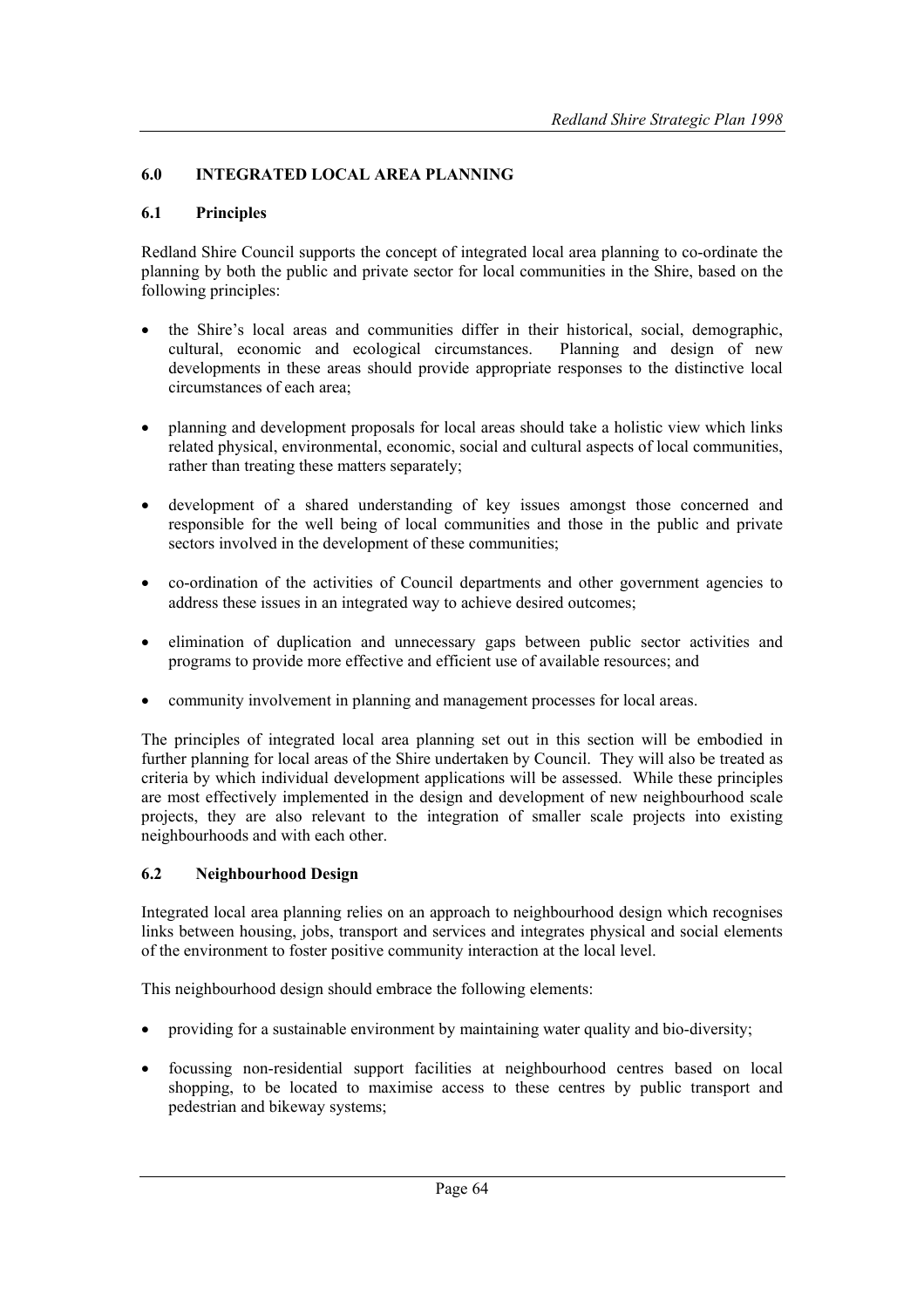- encouraging medium density residential development in close proximity to these centres;
- promoting more compact urban forms which maximise opportunities for transport other than by private motor vehicles;
- providing interconnecting street layouts with a strong pedestrian environment and which accommodate local public transport networks through local areas;
- promoting high quality urban design in local areas;
- recognising the important role of the "public domain" provided by public and semi-public areas, including open space, which should be provided in a form which meets community needs and designed as integral parts of local communities rather than as "left over" spaces after other uses are accommodated;
- providing a mixture of lot sizes and housing types within local communities which allow residents to meet their housing needs in different stages of their lifecycle in one area if they so choose;
- relating neighbourhood design to site characteristics and natural features which minimise the loss of natural areas;
- considering energy conservation in orienting lots or identifying residential areas;
- providing a legible local street network which provides interconnectivity to maximise internal accessibility and external connections;
- placing a high priority on safety and security in neighbourhood design both for residential uses and in the design of public places;
- ensuring neighbourhoods have well defined edges with appropriate provision for connection to adjoining neighbourhoods; and
- providing for a continuity of design and treatment and reinforcing landmarks to create and reinforce a local sense of identity.

Factors which should be considered in the design of integrated local neighbourhoods include:

- appropriate responses to site characteristics such as vegetated areas, drainage systems, steeper land and the need to retain special topographic, social or cultural features;
- relating the diversity of allotment sizes and housing types with the likely demography of incoming residents;
- providing cost effective means of infrastructure provision which may influence street layout;